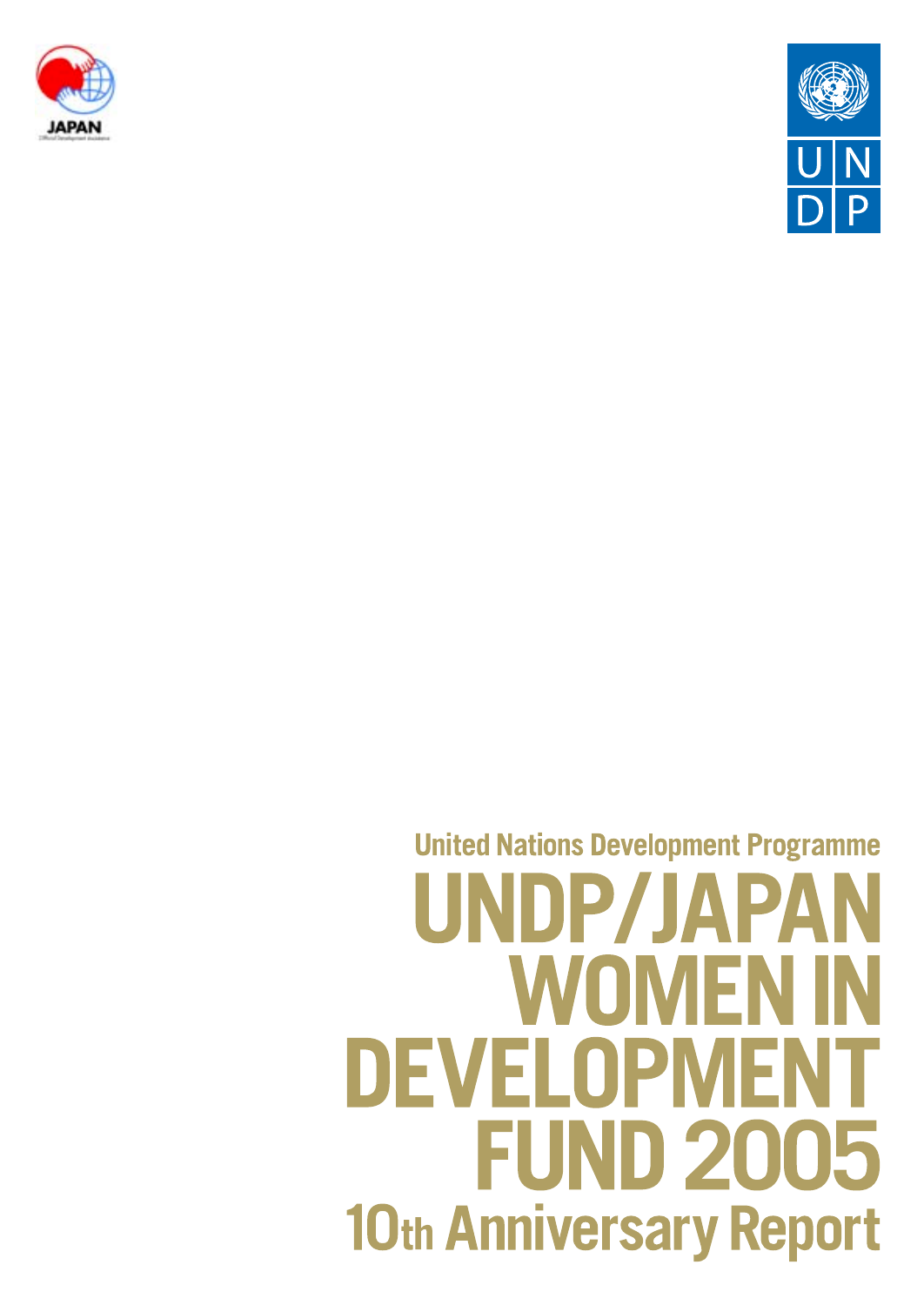**United Nations Development Programme** 

# UNDP/JAPAN<br>
WOMEN IN<br>
DEVELOPMENT<br>
FUND 2005<br>
10th Anniversary Report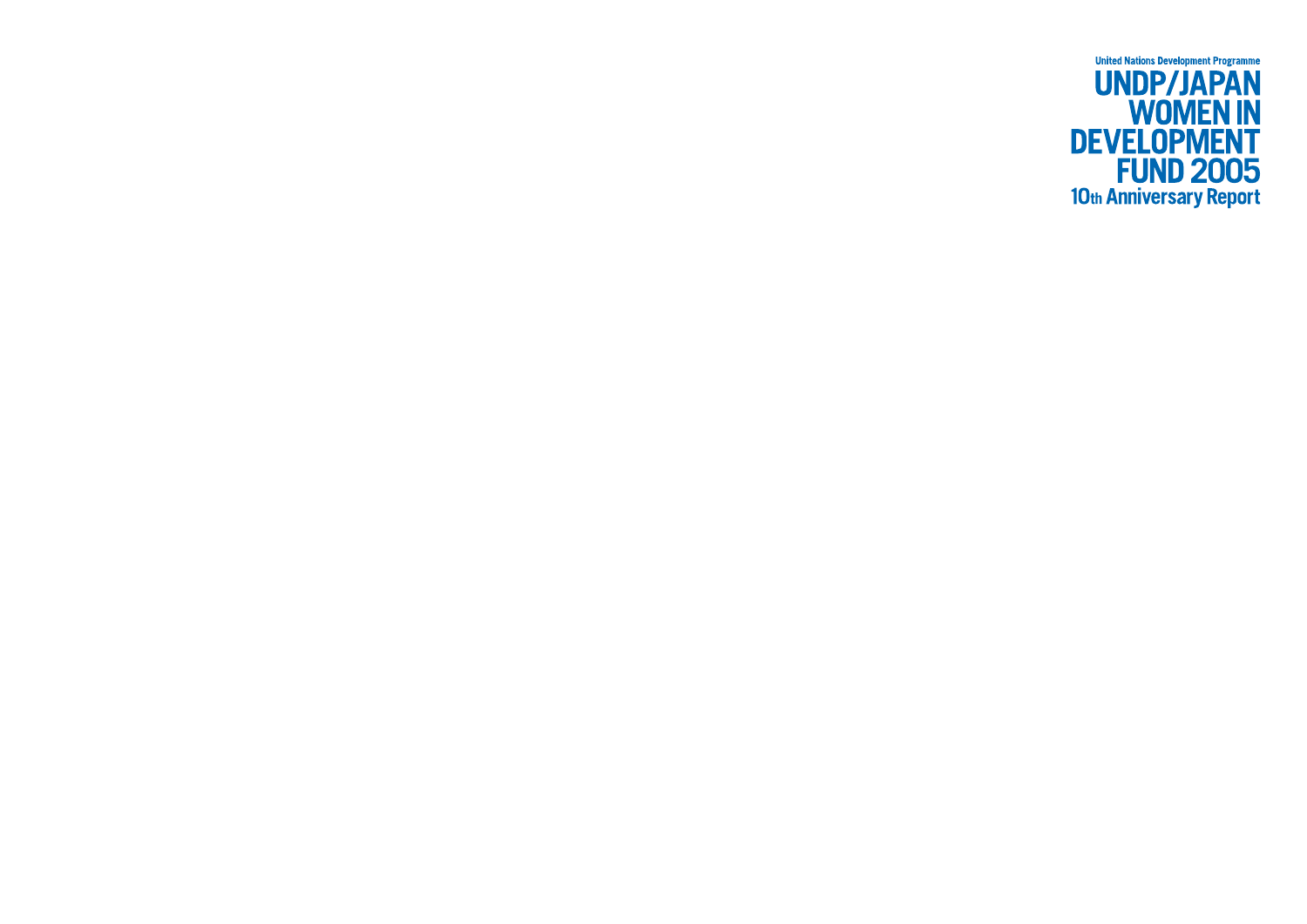|    | <b>02 Foreword</b><br>Government of Japan<br>United Nations Development Programme (UNDP)                                                                                                                                                                                                                                                                                                                                              |
|----|---------------------------------------------------------------------------------------------------------------------------------------------------------------------------------------------------------------------------------------------------------------------------------------------------------------------------------------------------------------------------------------------------------------------------------------|
|    | 04 I. Overview of the UNDP/Japan<br><b>Women in Development Fund:</b><br>Innovations for responding to<br>global development challenges                                                                                                                                                                                                                                                                                               |
| 06 | <b>II.Strategic investments and innovations:</b><br>Analytical review by thematic clusters<br><b>Cluster 1:</b><br>Macroeconomic Frameworks and Gender<br><b>Cluster 2:</b><br>Information and Communication<br>Technologies (ICT) and Gender<br><b>Cluster 3:</b><br><b>Women's Political Empowerment</b><br>and Democratic Governance<br><b>UNDP/Japan WID Fund:</b><br>A case of institutional<br>good practice and lessons learnt |
| 24 | <b>III. UNDP-Japan Partnership:</b><br>Global advocacy and actions on the ground                                                                                                                                                                                                                                                                                                                                                      |
| 26 | <b>IV. Success stories from around the world</b><br>Raising women's voices through<br>the Millennium Development Goals (MDGs):<br><b>Experiences from the Gender</b><br>and MDGs Project in Kenya<br>Peru:<br>Putting MDGs and gender equality<br>on the public agenda<br><b>Gender Mainstreaming:</b><br><b>UNDP links energies across Latin America</b><br><b>JWID Fund support sustained:</b><br>A report from Ukraine             |
|    | 32 V.Summary of 2004-2005 activities                                                                                                                                                                                                                                                                                                                                                                                                  |
| 48 | <b>VI.Annex</b><br><b>Graphs and Tables</b><br>Complete project portfolio and regional distribution                                                                                                                                                                                                                                                                                                                                   |

*Complete project portfolio and regional distribution* **Outreach** *List of resource materials and publications*

#### **Japan Women In Development Fund 10th Anniversary Report: Table of Contents**



**Copyright ©2005 All rights reserved.**

**The views expressed in this publication are those of the author and do not necessarily represent those of the United Nations or UNDP.**

**United Nations Development Programme 304 E. 45th Street New York, NY 10017, USA**

**www.undp.org**

**Design: Hanako Tomikawa Printing: Ten Print-Directors & Associates**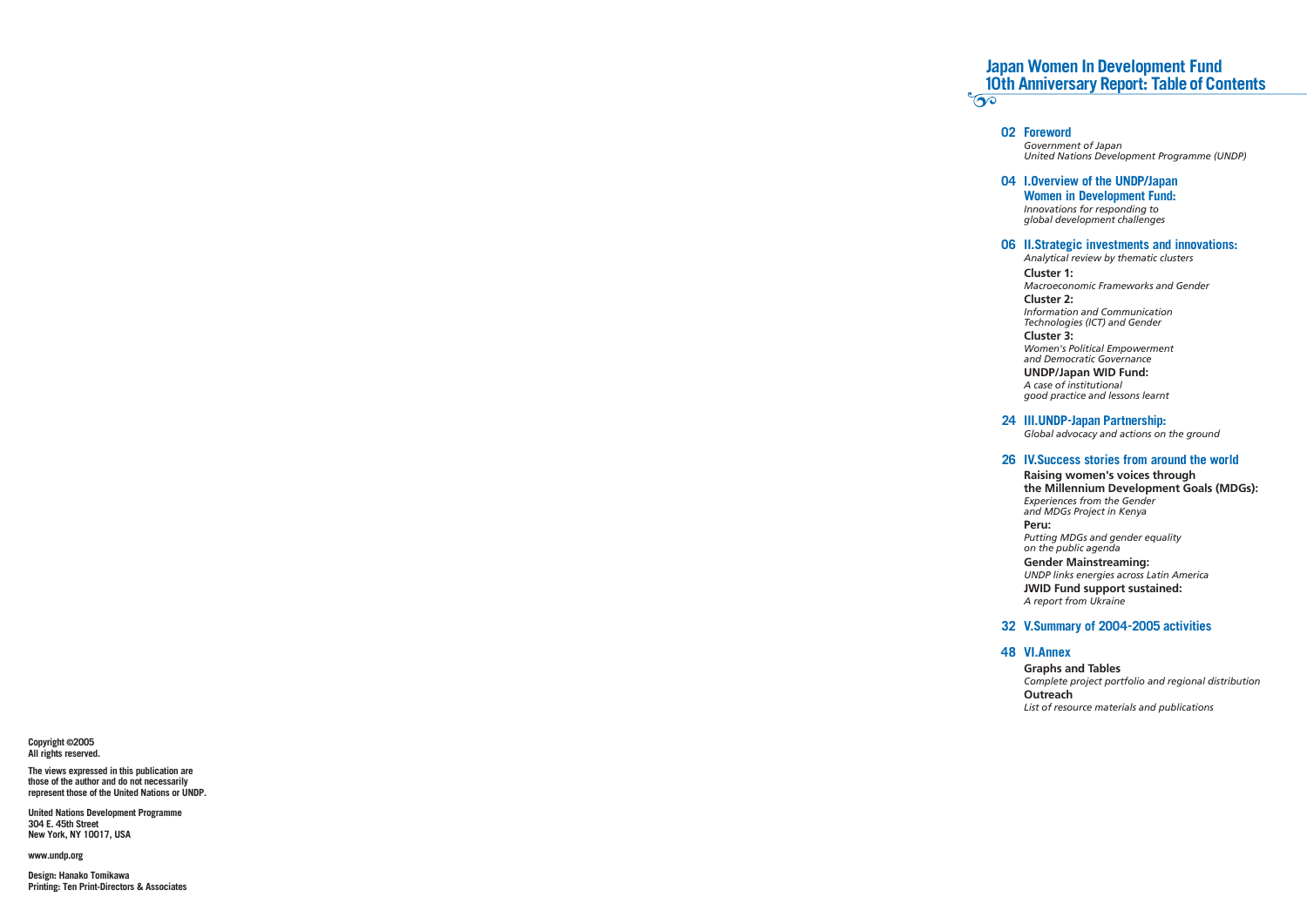Since 1995, the Government of Japan has actively supported the empowerment of women in developing countries under the "Initiative on Women in Development" (WID). The UNDP/Japan Women in Development Fund (JWIDF) was established in 1995 as a funding mechanism to the follow-up of the Beijing Platform for Action in partnership with the United Nations Development Programme (UNDP). To date, the JWIDF has funded 63 projects in 41 countries (as of September end 2005) in the amount of over \$15.1 million.

I am very pleased that this partnership has flourished over the ten years and has contributed greatly to the empowerment of many women around the world. You will see in this report that each project addresses country specific gaps and challenges in the aim to empower women and promote gender equality.

In March 2005, a new Initiative on Gender and Development (GAD) of the Government of Japan was announced at the Commission on the Status of Women. The GAD approach seeks to promote gender mainstreaming at every phase and every area of ODA activities including (1) poverty reduction, (2) sustainable growth, (3) addressing global issues, and (4) peace-building **\* 1** . We hope that combining gender mainstreaming with specific measures for women's empowerment will result in more effectiveness.

On behalf of the Government of Japan, I wish to express my sincere gratitude to UNDP for remaining a vital development partner in the work of promoting gender equality and women's empowerment. I believe that continued cooperative efforts will further benefit the lives of thousands of women and men around the world and hence the achievement of the Millennium Development Goals (MDGs).

#### **Message from the Government of Japan**

We welcome the opportunity to celebrate the 10th anniversary of the UNDP/Japan Women in Development Fund (UNDP/Japan WID Fund: 1995-2005) in the context of two major commemorations: the 10th anniversary of the Beijing Conference on Women and the fifth anniversary of the United Nations Millennium Declaration. Both have carved a powerful framework for a common international agenda towards reaching gender equality and women's empowerment.

UNDP's new Administrator, Kemal Dervis, during his first speech to the Executive Board of UNDP/UNFPA on 6 September 2005, reiterated UNDP's commitment to the promotion of the empowerment of women and gender equality:

I would like to express our gratitude to the Government of Japan for its invaluable partnership with UNDP and its generous support to gender equality and women's empowerment through dedicated programmes funded by the UNDP/Japan WID Fund.

During the past 10 years, the UNDP/Japan WID Fund invested US\$ 15.2 million to support 63 projects around the world including 45 country based projects – 16 projects in Asia and the Pacific (US\$ 3.8 million), 12 in Africa (US\$ 2.6 million), seven in Latin America and the Caribbean (US\$ 1.6 million), seven in Europe and Commonwealth of Independent States (US\$ 2.0 million), and three in Arab States (US\$ 0.6 million). In addition, three regional projects (US\$ 0.7 million) and 16 global projects (US\$ 3.9 million) have received support for a broad range of initiatives, from building women's leadership in Ecuador, to gender responsive budgeting in Mongolia and Uganda, and from enhancing women's economic opportunities in Jordan to institution building and strengthening in the post conflict setting of Bosnia and Herzegovina.

*"Critical to overall development success is, in my view, the need to address the gender dimension in all our work. Strong evidence from around the world confirms that gender equality accelerates overall economic growth, strengthens democratic governance and reduces poverty and insecurity. As we move forward with the implementation of the MDGs, it is important that we are fully committed to investing in policies and programmes that empower women and promote gender equality. It is a priority to which I am committed. "*

Each programme was carefully selected for its innovative approach and its strategic importance while being fully anchored in the realities and opportunities for change that each country offered. You will see in the following chapters how the UNDP/Japan WID Fund has made break-through contributions to the promotion of gender equality and empowerment of women. The success of this Fund has many facets including multi-lateral/ bilateral partnership and greater visibility for concrete results that demonstrate both the UNDP's and the Government of Japan's commitment to the plight of millions of poor women around the world.

The 10th Anniversary Symposium organized in Japan in November 2005 will be a time to celebrate and further strengthen our joint efforts. The challenges ahead are probably far greater than what we have so far accomplished together. The UN reform agenda and the MDGs provide new frameworks for a closer partnership between UNDP and the Government of Japan to advance what the founders of the UN inscribed 60 years ago, in the first page of the UN Charter: the equal rights of women and men.



#### **Message from United Nations Development Programme (UNDP)**

**\* <sup>1</sup> For complete document go to http://www.mofa.go.jp/policy/oda/category/wid/gad.html**



**Shigekazu Sato Director-General Economic Cooperation Bureau Ministry of Foreign Affairs Government of Japan**

**Shoji Nishimoto Assistant Administrator and Director Bureau for Development Policy United Nations Development Programme (UNDP)**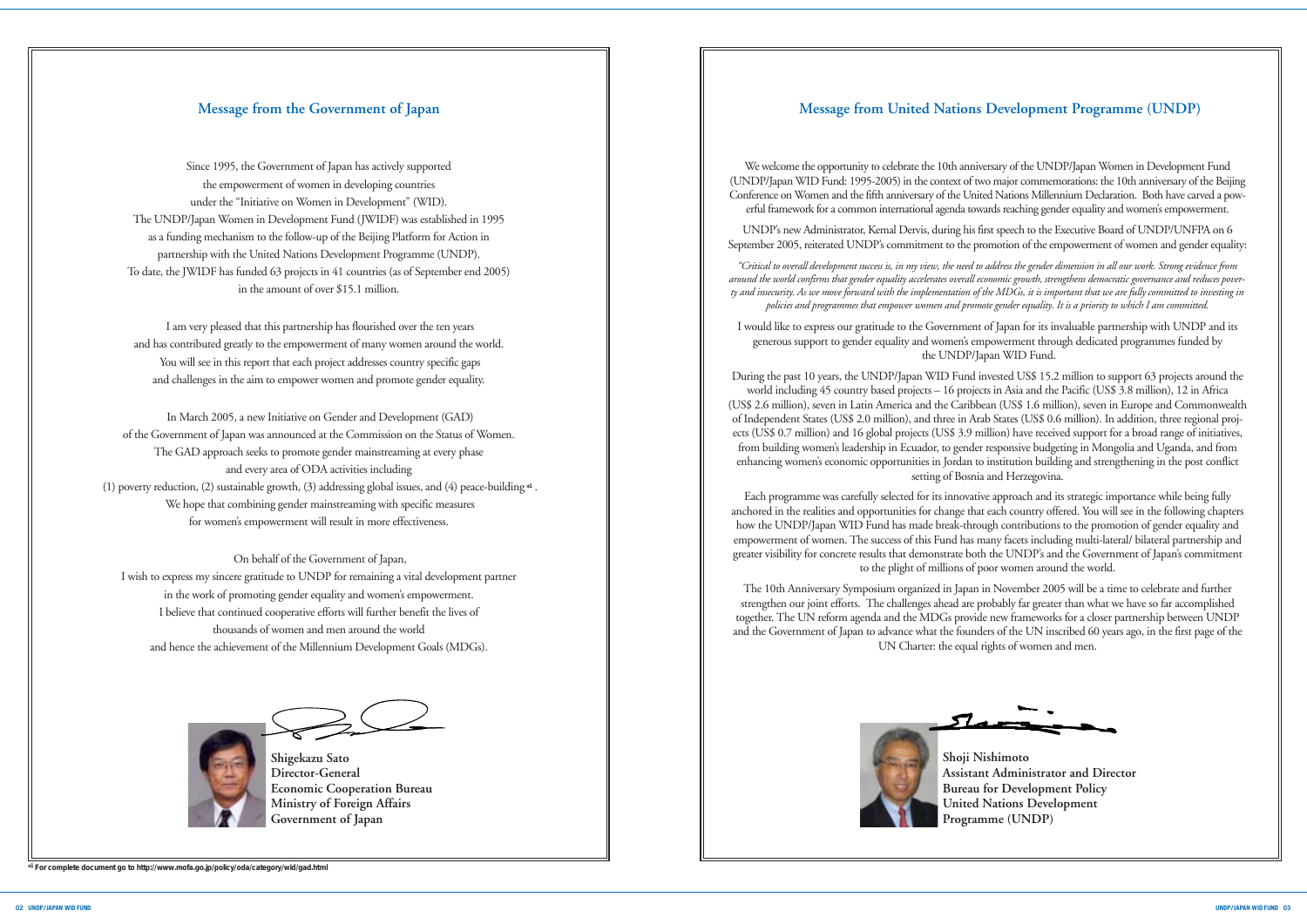Many women lost formal jobs and were forced into informal jobs that offered no security, benefits or labour rights. Educated and skilled women who reside in urban areas and have access to information technologies may enjoy new opportunities, but those without such privileges may suffer seriously. More than ever, a global economic environment impacts poor, vulnerable women. Without gender-responsive measures at the policy level, a globalized economy may increase existing gaps – between men and women, and between the rich and poor.

Since the signing of the Millennium Declaration in 2000, the MDGs have become a common development framework in the international community. The overarching goal is to halve the population living in absolute poverty by 2015. It outlines numerical goals and targets within eight major development areas. However, it is critical to address gender gaps in each goal and monitor progress from a gender perspective, using sex-disaggregated data, in order to take concrete actions to close the existing gaps. Gender mainstreaming is the key to promote equitable growth and to achieve MDGs.

In light of these changes and new international norms, the UNDP/Japan WID Fund redefined itself as a fund for strategic investments in initiatives that:

#### **Innovations**

❑Address the gender dimensions of emerging development challenges such as trade, macroeconomic frameworks, HIV/AIDS and ICT; ❑ Advocate for policy change and social transformation to respond to the needs and concerns of women;

❑ Have the potential to influence policies at a higher level to ensure that gender equality is integrated into the mainstream development agenda;

❑ Pilot innovative ways and develop methodologies for mainstreaming gender into development issues that can be replicated and up-scaled for larger impact; and

❑Establish a link between grass-roots and upstream policy to ensure that the experiences and coping strategies of grass-roots women and networks feed into the policy-making processes at a higher level;

#### **Partnerships**

❑ Identify strategic partners and alliances at the global, regional, national and grass-roots level to draw upon the comparative advantages and expertise of each party; and ❑ Promote multi-bi collaboration between UNDP and Japan;

#### **Dialogue**

❑ Promote dialogue between grass-roots women's networks and upstream policy makers and entities;

#### **Capacity development**

❑ Focus on building capacities of key national and regional institutions to ensure ownership, sustainability and multiplier effect of UNDP/Japan WID Fund assistance.

In sum, the UNDP/Japan WID Fund shifted its focus from grassroots, project-based assistance to strategic investments that

would create a larger policy impact and would help integrate gender into mainstream development policies and programmes. This shift, however, does not change the ultimate clients of the Fund – poor women. It kept the work of UNDP close to the ground as the only resource base in UNDP for gender projects in developing countries. Partnerships with grass-roots organizations and women's networks helped UNDP identify strategic entry points and priorities for policy discussions and development planning. In the long run, this approach will benefit a larger number of women.

To date, the UNDP/Japan WID Fund has supported 63 projects (as of 1 Oct, 2005) around the world. The Fund's project portfolio is a source of innovations and examples of how gender can be integrated into a wide range of development challenges. Experiences and knowledge are shared across regions through the UNDP Gender Equality Network and the UNDP/Japan WID Fund website. Some research-based projects identified priority areas of support and gaps that need to be addressed through larger-scale programmes and technical assistance.

For example, the UNDP/Japan WID Fund made interventions to address the differential impact of global trade frameworks on men and women; to advocate for resource allocations and public investments to promote gender equality; and to engender e-commerce policies and strategies to create an enabling environment for women handicraft artisans.

#### **Examples of projects include:**

❑ Gender Equality in Employment Creation and the Labour Market (Chile);

❑ Bridging the Digital Divide in Africa through Strategic Partnerships (Rwanda);

❑ China's Accession to WTO: A Challenge for Women (China); ❑ Awareness of Women's Rights in the Islamic Republic of Iran; and ❑ Capacity Development and Partnerships between Governments and Civil Society for Gender Equality Law Implementation (Bosnia and Herzegovina).

In March 2005, the Government of Japan launched the Gender and Development (GAD) Initiative at the 49th session of the Commission on the Status of Women held in New York, which marked the 10th anniversary of the Beijing Declaration. The GAD Initiative states that Japan will make efforts to mainstream gender perspectives into its bilateral assistance. The UNDP/Japan WID Fund portfolio shall serve as a knowledge source that presents strategic entry points for mainstreaming gender in key development challenges.

The next section will examine how the UNDP/Japan WID Fund has made break-through contributions to the promotion of gender equality and empowerment of women over the last 10 years across the globe. The Fund positions itself as a unique funding source to invest in innovative ways of addressing gender gaps in the key development agenda. Analysis will therefore focus on looking at the 'investment' side to see how the UNDP/Japan WID Fund has seized strategic opportunities.

In September 1995, thousands of women and men from around the world gathered in Beijing, China, to take part in the Fourth World Conference on Women. The Conference assessed the progress made in improving the status of women over the past decades and discussed ways forward. It led to the adoption of the Beijing Declaration and Platform for Action by representatives from 189 countries. The Beijing Platform for Action reflects a new international commitment to the goals of equality, development and peace for women all over the world. It defines strategic objectives and spells out the actions that must be taken by governments, the international community, non-governmental organizations (NGOs) and the private sector to achieve these objectives.

During the Conference, the Government of Japan launched the Japan Women in Development Initiative (Japan WID Initiative) as their strategy for supporting women in developing countries to achieve gender equality through technical cooperation and official development assistance (ODA). The Japan WID Initiative had three main areas of support:

#### **1.** Education

- **2.** Health
- **3.** Social and economic participation of women

As a means to implement the commitment, the Government of Japan, in partnership with the United Nations Development Programme (UNDP), established the UNDP/Japan Women in Development Fund (UNDP/Japan WID Fund) to follow-up on the Beijing Platform for Action. The Fund was located within UNDP to support its efforts to promote gender equality and the empowerment of women in developing countries. This was a strategic choice made by the Government of Japan in order to draw upon UNDP's vast field presence and years of experience in assisting developing countries deliver on international commitments, including the Convention on the Elimination of All Forms of Discrimination against Women (CEDAW).

Initially, the areas of support focused on those covered by the Japan WID Initiative. The projects focused on empowering women at the grass-roots level in order for them to secure sustainable livelihoods and access to productive resources and social services such as credits and enterprise development, vocational training, education and health services.

#### **Some examples of projects include:**

❑ National Seminar on Education of Girls (Guatemala); ❑ Literacy and Vocational Education for Ethnic Minority Girls and Women (Vietnam); ❑ Integrated Women's Health (Egypt); and

❑ Women's Entrepreneurship Development (Ghana).

In 1999, UNDP transformed itself from a funding agency to a global network to advocate for change and to promote the sharing of knowledge, experience and resources among countries, in order to help people build a better life. The approach therefore shifted from funding project-based initiatives to providing upstream policy support so developing countries could better respond to global and national development challenges. With poverty reduction being an overarching goal, UNDP identified governance, crisis prevention and recovery, environment and energy, HIV/AIDS and Information and Communication Technologies (ICT)**\* <sup>1</sup>** as the practice areas in which it had comparative advantage and expertise. Gender was positioned as a cross-cutting issue to be mainstreamed into everything done by the UNDP.

In line with UNDP's new priorities, the criteria of the UNDP/Japan WID Fund were reviewed and renewed in 2000. In addition to UNDP's shift in its priorities, there were some external factors that were taken into account in reshaping the strategies of the UNDP/Japan WID Fund. Changes include:

❑ The UN adopted gender mainstreaming as its main strategy for promoting gender equality and the empowerment of women; ❑ Intensifying globalization created new challenges for impoverished women around the world; and ❑ Heads of States launched the Millennium Declaration at the Millennium Summit held in New York in 2000. Their commitments were translated into the Millennium Development Goals (MDGs) that outlined numerical and time-bound goals for poverty reduction and sustainable development.

In June 2000, 'Women 2000: Gender Equality, Development and Peace for the 21st Century' (known as Beijing + Five) was held in New York to review the progress made in the implementation of the Beijing Platform for Action. It recognized globalization as an emerging challenge that affects women in developing countries, as was witnessed during the 1997 financial crisis in East Asia.

**\* <sup>1</sup> ICT later became a cross-cutting theme.**

# **I. Overview of the UNDP/Japan Women in Development Fund**

<sup>2</sup><sup>3<sup>2</sup> Innovations for responding to global development challenges</sup>

**By Asako Osaki, Gender and Development Specialist (Former UNDP/Japan WID Fund Programme Manager)**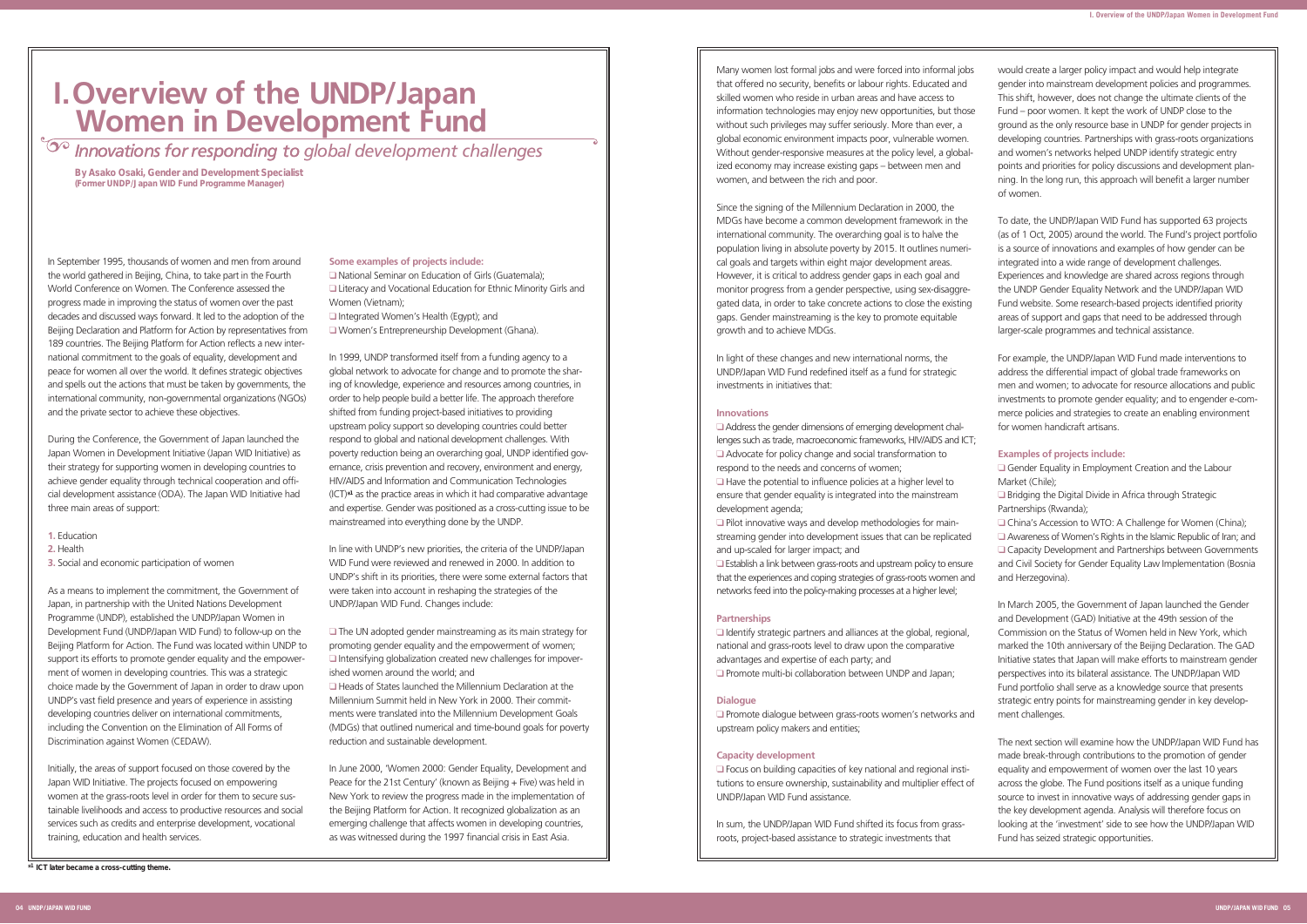## **II.Strategic investments and innovations**

 $\sqrt[6]{\infty}$  Analytical review by thematic clusters

This section will examine how the UNDP/Japan WID Fund has made break-through contributions to the promotion of gender equality and empowerment of women over the last 10 years across the globe. The UNDP/Japan WID Fund positions itself as a unique funding source to invest in innovative ways of addressing gender gaps in the key development agenda. Analysis will therefore focus on looking at the 'investment' side to see how the Fund has seized strategic opportunities. In particular, the UNDP/Japan WID Fund has made significant contributions in the areas of: macroeconomic policies and frameworks; governance; and ICT for the economic empowerment of women.

#### **Cluster 1: Macroeconomic Frameworks and Gender**

#### **Overview**

A globalized economy impacts the socio-economic conditions and well-being of poor women around the world. Globalization can offer new opportunities to women, and can even help pull them out of poverty, but only when existing gender gaps and the differential needs of men and women are thoroughly examined and taken into account in the country's macroeconomic policies and frameworks. In many cases, however, macroeconomic policies and frameworks fail to address gender disparity and biases, often due to the assumption that macroeconomic policies are 'gender neutral'. This assumption, however, ignores the gender bias and inequalities that persist in the economic market (e.g. employment and production) and in society.

- research on the impact of trade liberalization on employment patterns and conditions of poor women and baseline survey for future monitoring; and
- systemic analysis of gender gaps in the labour market in countries where women are equally educated and skilled but are disadvantaged in employment opportunities and conditions;

These gender biases are a major factor in generating the differential impact of gender-neutral or rather gender-blind policies on men and women. For example, privatization of social services may end up putting an additional care burden on poor women, who cannot afford such services if they are privatized. This would in turn mean more unpaid work caring for the elderly, sick and children, and less time for self-enhancement and for social and political participation, which would put them in even more disadvantaged, voiceless positions. Additional working hours may cause their health to deteriorate. This would lead to a further widening of the gap between men and women. Gender responsiveness in macroeconomic frameworks is therefore key for promoting equitable growth and pro-poor, pro-women poverty reduction.

The UNDP/Japan WID Fund has made a significant contribution to identifying strategic entry points for making macroeconomic frameworks and policies gender-sensitive. It supported pioneering work in assessing gender disparities in trade, employment and national budgeting. Examples of UNDP/Japan WID Fund support include:

#### **Employment**

#### **Gender sensitive budgeting (GSB)**

- promotion of GSB as a technique to allocate resources more effectively and strategically to achieve gender equality and poverty reduction; and as an advocacy tool to value women's contribution and push the gender agenda forward;
- capacity-building at regional/national levels through the Training of Trainers; and
- development of tools and manuals.

Underlying strategies of the UNDP/Japan WID Fund pilot initiatives in this area include:

• **Advocacy for policy change**

It helped build a knowledge-base through empirical research to address gender gaps and present alternative policy options. It also supported advocacy activities to translate such knowledge into actual policies and programmes for poverty reduction by working with policy-makers and key stakeholders.

• **National capacity-building**

It focused on building national capacities to ensure sustainability. National researchers and macroeconomists have been trained to analyse and link gender and macroeconomic frameworks. • **Potential for replication**

The UNDP/Japan WID Fund developed research and advocacy methodologies as well as practical policy tools and training materials that can be adopted and replicated. This was in response to the high demand from developing countries for assistance in mainstreaming gender into macroeconomic frameworks.

**In China**, UNDP/Japan WID Fund supported the world's first country-level study on the impact of WTO entry on the employment patterns and conditions of poor women who are engaged in export zones, namely agriculture and industry. The study not only produced remarkable research paper and policy guidelines,

but it also helped teach China's national researchers and economists how to look at the macroeconomic picture from a different angle – that of vulnerable, poor working women. It also serves as important baseline data to track changes over time.

**In South Africa**, UNDP/Japan WID Fund supported a non-governmental local research institute in developing a micro-simulation model to assess the differential impact of anti-poverty policies by sex, race and locality. South Africa has a complex socio-economic demography. Poverty alleviation programmes and other social services have a different impact depending on race, sex, location age etc. This model helped South Africa's government agencies, such as the Department of Social Development, analyse current and future policy designs for key anti-poverty programmes, such as child support grants, pensions, disability grants and others.

**In Chile**, UNDP/Japan WID Fund provided support to the joint programme between UNDP and the International Labour Organization (ILO) on gender, poverty and employment, which focused on building a knowledge-base and awareness-raising to address gender disparity in labour market and employment policies. In Chile, 31.5 percent of households are headed by women. Yet, the average income of female-headed households is lower than that of made-headed households. The unemployment rate is highest among poor women at 28 percent. UNDP/Japan WID Fund supported a series of analyses on existing gender gaps in the labour market and conditions to be used for gender-sensitive policy making, followed by training workshops targeting representatives from the labour unions, policy makers, employment programme managers from the government, and NGOs.

**The budget** is a powerful policy instrument. Policies and projects must be supported by the necessary financial resources in order for them to be implemented. Budgets therefore illustrate a government's priorities and values. Budgets have been seen as 'gender neutral' but public investments have different impacts on men and women. GSB initiatives aim to promote methods of budget

| China                 |                                                                                                                                                                                                                                                                              |
|-----------------------|------------------------------------------------------------------------------------------------------------------------------------------------------------------------------------------------------------------------------------------------------------------------------|
| <b>Project Title:</b> | China's Accession to the World Trade Orga                                                                                                                                                                                                                                    |
| Context:              | China entered the WTO in 2002. This accele<br>the domestic reform agenda to comply with<br>Although these changes may mean increase<br>increase existing inequalities and insecurities<br>a critical point where policy-making could a<br>women engaged in the export zones. |
| Gaps:                 | • A global study on gender and trade estab<br>transitions, but no empirical study was done<br>• National researchers and macroeconomist<br>WTO entry. There was no interest or capaci<br>would have a direct impact on policy-makin                                          |
| <b>Entry points:</b>  | • Capacity-building and awareness-raising of                                                                                                                                                                                                                                 |
|                       |                                                                                                                                                                                                                                                                              |

formulation that will enhance gender equality. Not only is GSB an influential macroeconomic framework, but it is also a tool for good governance, helping to ensure that women have a voice in the government's choices.

To date, more than 60 countries have initiated GSB, and demands for instituting GSB initiatives are increasing globally. UNDP/Japan WID Fund responded to this demand by putting available resources on GSB in a handy virtual library, and training a cadre of trainers on GSB in the regions where the demands for such training workshops are high, for example in Asia and the Pacific, Europe and CIS, and West Africa. It also developed a user-friendly training manual.

The UNDP/Japan WID Fund project **in Mongolia** is a good example of a GSB initiative at the country level, especially in a transition economy. The project helped the country prepare the ground for initiating GSB initiatives. It began by conducting a gender analysis of budget allocations and budget-making processes in the key public finance sectors, including donor funding, social security and employment, which were seen as critical to addressing gender gaps. The findings of the research were shared widely across the country, from the officials at the Ministry of Finance to local NGOs. The stakeholders met and formulated initial action plans for promoting GSB in the government, civil society organizations and donors.

The link between macroeconomic frameworks and gender has been discussed and studied at the global level. Drawing on such studies, the UNDP/Japan WID Fund strategically focused on building national capacities to mainstream gender into macroeconomic policies and frameworks at the country level. It has therefore supported a number of specific pilot initiatives focusing on building a knowledge-base through empirical research to address gender gaps in existing frameworks and policies; developing national/regional capacities to analyse and link gender and macroeconomic frameworks; and advocating for translating such knowledge into actual policies and programmes for poverty reduction.

#### nization (WTO): Challenge for Women

erated China's participation in the world economy and it pushed n and respond to international trade rules and standards. ed opportunities for educated professional women, they can also s among less-skilled, less-educated women workers. China was at affect the employment conditions and socio-economic status of

lished a case for the gender-based impact of macroeconomic e at the country-level; and

ts in China did not recognize the gender dimensions of China's ity to incorporate gender perspectives into research projects that g in response to the coming changes.

of Chinese researchers (mostly economists) on gender analysis

**By Asako Osaki**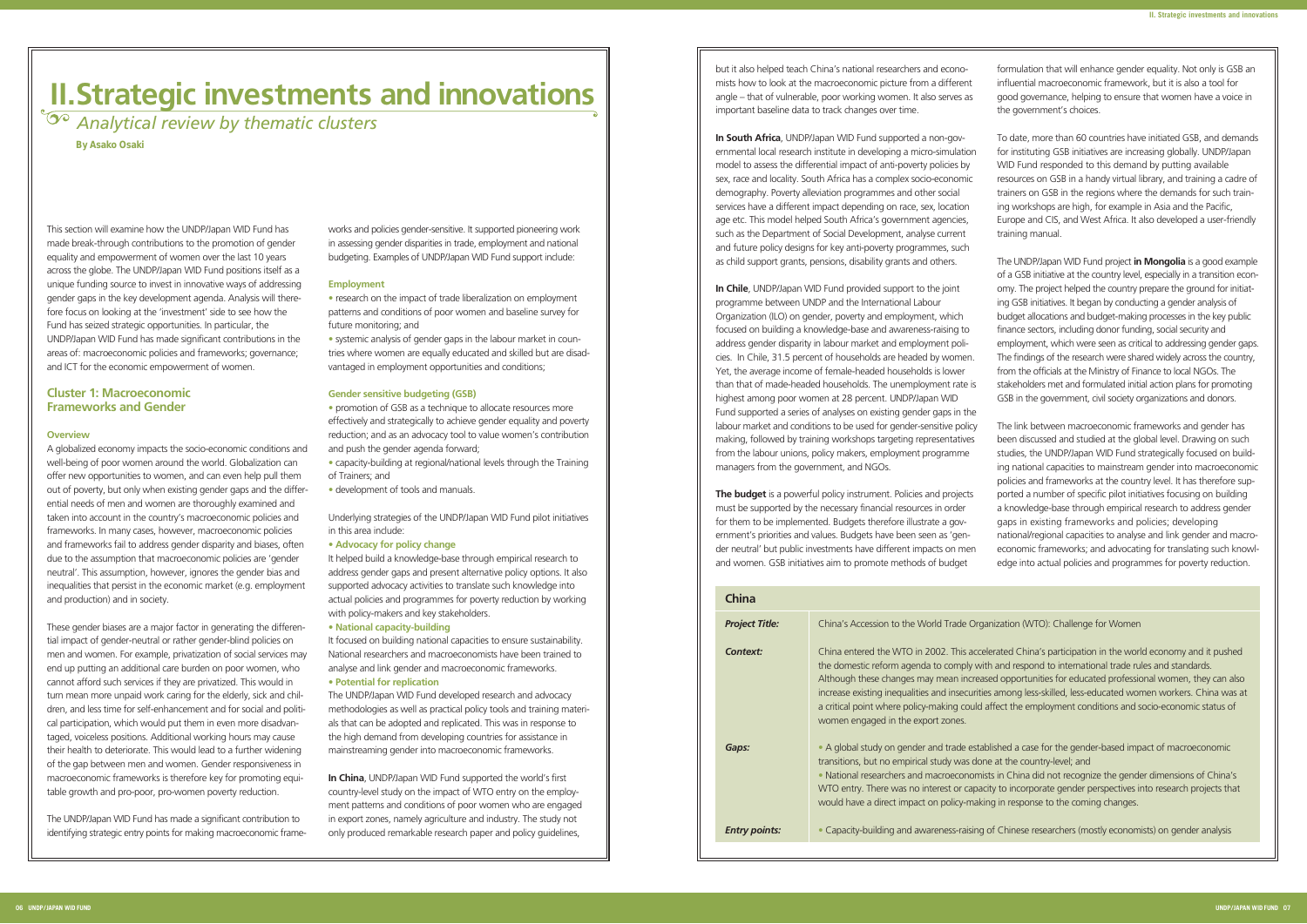dependency, housing subsidy, health and transportation).

, Ministry of Welfare, Commission on Gender Equality and civil

ysis tool that can be easily adopted in the work of any line miniountries.

#### Women to Reach MDGs

ather, it is a method for analysing how public resources are alloen differently. It is a tool that can help the government effectively in and for achieving the MDGs. GSB also advocates for a particiat the contributions made by women are accounted for, and their public investments that greatly impact women's socio-economic

d in both developed and developing countries alike, by different ents, parliamentarians and so on. They provide an effective means vestments and to advocate for women's participation in budget-

als on GSB have been produced world-wide, these materials are sive source for all this information; and

tries for initiating GSB, there are only a few international experts ch needs. Regional-level capacities in GSB to provide support to

SB to provide advice and technical support to regional and

se general understanding of GSB and its link with MDGs.

Trainers (Academy of Civil Service under President of Russia, Inmission on the Role of Filipino Women, and Center for Asiaof Development Studies, University of Sussex, UK.

earch institute (BRIDGE) that had a comprehensive knowledge obal distribution, especially within developing countries; volume of resource materials in a user-friendly manner; FSB so that countries are not solely dependant on a handful of is to transfer of knowledge to national/regional levels and sustain-

ining institutions to disseminate knowledge on GSB so it becomes ledge base.

|                               | through the preparation of research papers on the impact of WTO on employment patterns of poor women<br>in critically affected sectors (i.e. industry and agriculture), with technical assistance from international experts<br>and through a consultative process involving international organizations and other experts, including UNDP<br>and ILO.                                                                                                                                                                                                                                                                                                                                                                                                                                                                                                                           | <b>Partnerships:</b>              | disability, child support, basic income, care o<br>UNDP, National Institute for Economic Policy<br>society organizations.                                                                                                                                                                                                                |
|-------------------------------|----------------------------------------------------------------------------------------------------------------------------------------------------------------------------------------------------------------------------------------------------------------------------------------------------------------------------------------------------------------------------------------------------------------------------------------------------------------------------------------------------------------------------------------------------------------------------------------------------------------------------------------------------------------------------------------------------------------------------------------------------------------------------------------------------------------------------------------------------------------------------------|-----------------------------------|------------------------------------------------------------------------------------------------------------------------------------------------------------------------------------------------------------------------------------------------------------------------------------------------------------------------------------------|
|                               | • Advocacy workshops targeting decision makers (government officials, people's delegates and mayors) to<br>raise awareness on the issue and their roles as policy makers.                                                                                                                                                                                                                                                                                                                                                                                                                                                                                                                                                                                                                                                                                                        | <b>Innovative</b><br>aspects:     | • Development of a user-friendly policy-anal<br>istry. This model can be replicated in other c                                                                                                                                                                                                                                           |
| <b>Tools developed:</b>       | • Comprehensive research papers (in a published form, bilingual); and<br>• Advocacy handbook, summarizing the findings and policy recommendations.                                                                                                                                                                                                                                                                                                                                                                                                                                                                                                                                                                                                                                                                                                                               |                                   |                                                                                                                                                                                                                                                                                                                                          |
| <b>Partnerships:</b>          | UNDP, UNIFEM, China International Center for Economic and Technical Exchange under the Ministry of                                                                                                                                                                                                                                                                                                                                                                                                                                                                                                                                                                                                                                                                                                                                                                               | <b>Global</b>                     |                                                                                                                                                                                                                                                                                                                                          |
|                               | Foreign Trade and Economic Cooperation (Executing agency), national research institutions, including the<br>Institute of Industrial Development Research under the State Development and Reform Commission, which<br>is the key government body responsible for China's macro-level reform. Advisory committee comprised of<br>the UN theme group on gender, JICA and other bilateral agencies, the Ford Foundation, and ILO.                                                                                                                                                                                                                                                                                                                                                                                                                                                    | <b>Project Title:</b><br>Context: | Gender Sensitive Budgets: Investing in Poor<br>GSB is not a separate budget for women. Ra<br>cated and how they benefit men and wome                                                                                                                                                                                                     |
| <b>Innovative</b><br>aspects: | . Partnership with China's national research institute to demonstrate the importance of mainstreaming gen-<br>der into China's research agenda, particularly in macroeconomic frameworks, to national researchers and<br>economists. Focus on national capacity-building is a strategic, sustainable way to mainstream gender in<br>macroeconomic analysis and policy-making in China;<br>. Direct involvement of the key development agency to make sure research findings and recommendations<br>impact development planning; and<br>. Recommendations applied not only to policy formulation by the Chinese Government but they also identi-<br>fied areas that needed further support from donors (for example, specific research areas, technology, knowl-<br>edge and skills to be transferred in agriculture to meet international market demands, etc). The launch event |                                   | use its limited resources for poverty reductio<br>patory budget-making process to ensure tha<br>voices are heard when making decisions on<br>conditions and well-being.<br>Gender sensitive budgets have been initiated<br>parties including women's NGOs, governme<br>to promote equitable and effective public in<br>making processes. |
| <b>South Africa</b>           | attracted donor agencies and NGOs.                                                                                                                                                                                                                                                                                                                                                                                                                                                                                                                                                                                                                                                                                                                                                                                                                                               | Gaps:                             | • Although a wide range of resource materi<br>scattered and there is no single, comprehen:<br>• Despite the increased demands from coun<br>and trainers on GSB who can respond to sur                                                                                                                                                    |
| <b>Project Title:</b>         | Engendering Macroeconomic Policy in South Africa                                                                                                                                                                                                                                                                                                                                                                                                                                                                                                                                                                                                                                                                                                                                                                                                                                 |                                   | countries are extremely limited.                                                                                                                                                                                                                                                                                                         |
| Context:                      | Poverty reduction is a major challenge faced by South Africa. Although South Africa is considered a middle-<br>income country based on average per capita income, there is an enormous gap between the rich and the<br>poor. Race is the main factor for determining socio-economic status, together with other factors such as sex,<br>age, location and so on. Equitable social policies and programmes (e.g. social security, welfare, housing,                                                                                                                                                                                                                                                                                                                                                                                                                               | <b>Entry points:</b>              | • Creating a virtual library on GSB;<br>• Developing regional pools of experts on G<br>country initiatives; and<br>. Raising awareness and advocacy to increase                                                                                                                                                                          |
|                               | health services, unemployment, etc.) that are responsive to the different needs of the diverse socio-economic<br>groups are therefore key to poverty alleviation in South Africa. In order to develop such equitable policies and<br>programmes, the government needs to understand the socio-economic backgrounds and situations of poor                                                                                                                                                                                                                                                                                                                                                                                                                                                                                                                                        | Tools developed:                  | . CD ROM (virtual library); and<br>• GSB training manual                                                                                                                                                                                                                                                                                 |
|                               | people and households, and the differential impacts of their existing and/or planned social policies and pro-<br>grammes on poor people. This will help the government reach the most vulnerable groups, who might oth-<br>erwise be left out, and promote equitable poverty reduction efforts.                                                                                                                                                                                                                                                                                                                                                                                                                                                                                                                                                                                  | <b>Partnerships:</b>              | UNDP, partnering institutions for Training of<br>Asian Institute of Management, National Co<br>Pacific Women in Politics), BRIDGE, Institute                                                                                                                                                                                             |
| Gaps:                         | • Lack of a practical and user-friendly policy tool to analyse the differential impact of social policies and pro-<br>grammes on different socio-economic groups. This limited the government's ability to reach the most vulner-<br>able groups and to provide targeted support for maximum impact.                                                                                                                                                                                                                                                                                                                                                                                                                                                                                                                                                                             | <b>Innovative</b><br>aspects:     | • Mutually beneficial partnership with a rese<br>product on GSB but a limited capacity for gl<br>• Use of a CD-ROM to disseminate a great v<br>. Focus on building regional capacities for G                                                                                                                                             |
| <b>Entry points:</b>          | • Developing a user-friendly tool for policy analysis to engender macroeconomic policies through assessing<br>the differential implications of past, existing and/or planned social policies on different groups of people; and<br>• Drawing on a larger framework of UNDP-led initiatives on engendering macroeconomic and international<br>economic policies, which involved the Ford Foundation and the University of Utah, to bring together cutting-<br>edge conceptual and empirical experiences to link gender, macroeconomics, and poverty reduction. This par-<br>ticular project focused on developing a practical policy tool.                                                                                                                                                                                                                                        |                                   | international experts on GSB; this contribute<br>ability; and<br>· Partnerships with mainstream national trai<br>a part of their training curriculum and know                                                                                                                                                                            |
|                               |                                                                                                                                                                                                                                                                                                                                                                                                                                                                                                                                                                                                                                                                                                                                                                                                                                                                                  |                                   |                                                                                                                                                                                                                                                                                                                                          |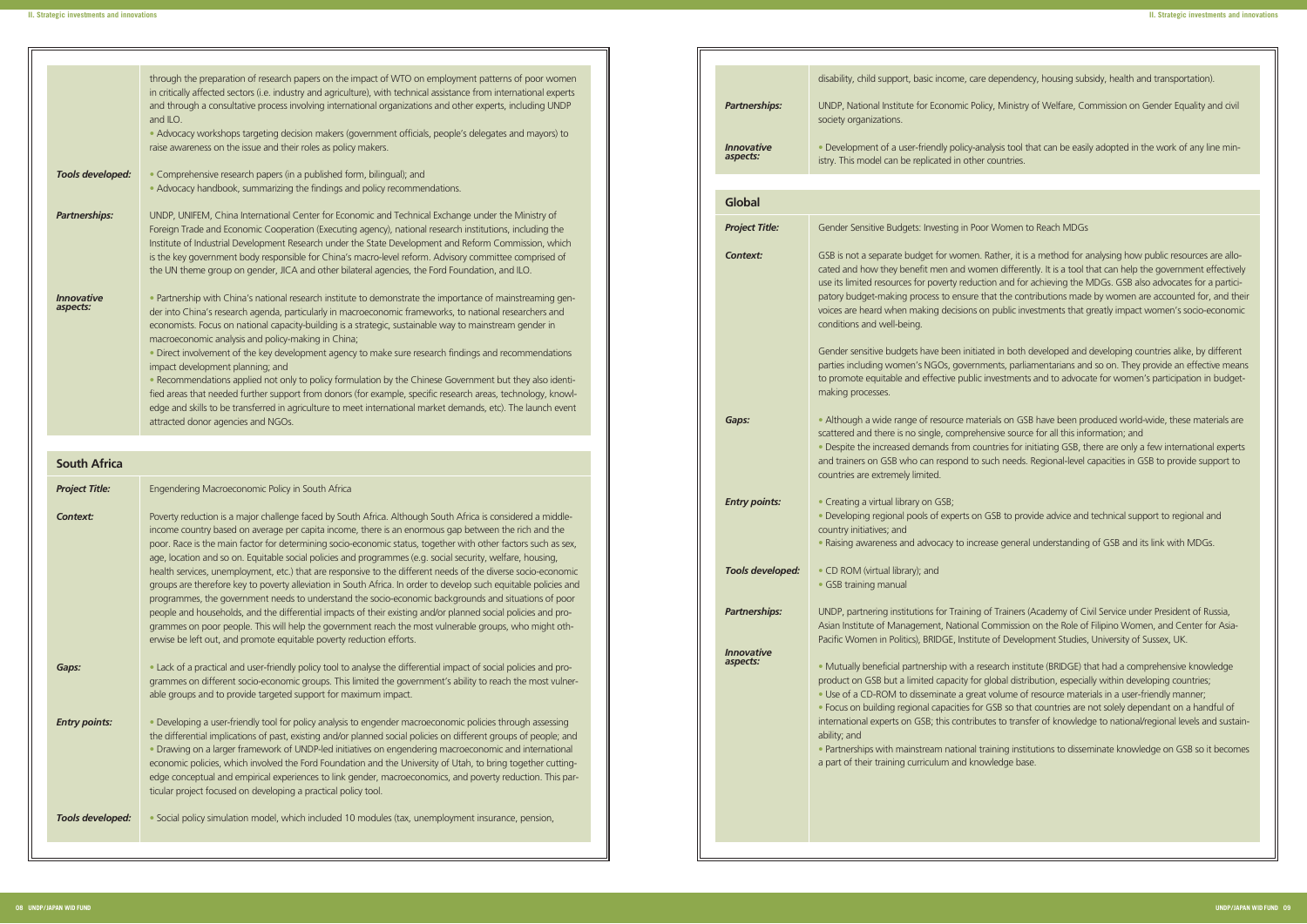gnant in recent years. Women-headed households constitute 23 percent live under the poverty line. Securing women's employction in Chile. Although women in the labour force are more age in terms of access to jobs, wages and social protection meas-

PE programme, which developed a common framework for ment generation strategies in Latin America.

is very high, and a large portion of these households is

rket; women workers are usually well educated (high school gher than that of men. However, women are at a disadvantage wages and social protection.

in labour market as well as the link between poverty, gender and gender-responsive public policies;

n model, using an existing social policy aimed at poverty reduction, to assist policity designing and and/or employment policies and

 $emong$  key policy makers and programme managers involved in ream gender considerations;

ers (e.g. unions, businesses, NGOs and women's organizations) nd gender;

eat the regional level on this issue; and

and engaging ILO's tripartite constituencies (i.e. labour unions, and advisory entities to promote dialogue and raise awareness.

der Gaps in the Labour Market and Gender Determinants of

erty alleviation and employment generation policy, entitled ization of Women Beneficiaries of the Social Protection System: ed versions.

rganizations (Foundation for Alleviation of Poverty and Centre of tive council consisting of:

istry of Labour and Social Security, the Ministry of Planning and Affairs;

reneurs, Confederation of Production and Trade); and htral Workers' Union).

ience in promoting poverty reduction through effective employamong government, employers and labour unions;

bloyment strategies at the policy level; employment is a critical hile and addressing gender disparities is crucial to ensure that pulled out of poverty; and

e region to share experience and knowledge and to promote

| <b>Mongolia</b>               |                                                                                                                                                                                                                                                                                                                                                                                                                                                                                                                                                                                                                                                            |  |                                      | growth slowed down and has remained stagna<br>percent of total households, of which 16.4 per                                                                                                                                                                                                         |
|-------------------------------|------------------------------------------------------------------------------------------------------------------------------------------------------------------------------------------------------------------------------------------------------------------------------------------------------------------------------------------------------------------------------------------------------------------------------------------------------------------------------------------------------------------------------------------------------------------------------------------------------------------------------------------------------------|--|--------------------------------------|------------------------------------------------------------------------------------------------------------------------------------------------------------------------------------------------------------------------------------------------------------------------------------------------------|
| <b>Project Title:</b>         | Capacity-building for Gender Sensitive Budgeting                                                                                                                                                                                                                                                                                                                                                                                                                                                                                                                                                                                                           |  |                                      | ment is crucial for accelerating poverty reduction<br>educated than men, they are at a disadvantage                                                                                                                                                                                                  |
| <b>Context:</b>               | Since the 1990s, Mongolia has been undergoing a transition from a centrally planned economy to a market<br>economy. This transition, combined with the fact that the State now plays a minimal role in the economy,<br>has led to the emergence of poverty as a new problem in Mongolia. Thirty-six percent of the population lives<br>below the poverty line and female-headed households have higher levels of poverty than others. The eco-<br>nomic changes have impacted women and men differently. Women are usually disadvantaged in the<br>employment market, and have lower income levels and less social security. Macroeconomic policies have a |  | Gaps:                                | ures. This is a common trend in Latin America.<br>UNDP and ILO worked together on a joint GPE<br>mainstreaming gender into national employme<br>• Percentage of female-headed households is                                                                                                          |
|                               | direct impact on poor women. Thus, the first step towards mainstreaming gender into macroeconomic poli-<br>cies and frameworks would be to analyse and identify their differential impact on men and women.<br>This analysis will guide the government on how to allocate resources and how to enforce macroeconomic<br>policies and measures to achieve gender equality and human development.                                                                                                                                                                                                                                                            |  |                                      | considered poor; and<br>• Gender gaps are evident in the labour marke<br>equivalent) and their level of education is highe<br>in terms of their access to job opportunities, wa                                                                                                                      |
|                               | In 2002, UNDP, in partnership with the Ministry of Social Welfare and Labour and the Ministry of Finance<br>and Economy, organized a workshop on GSB for government officials, NGOs, academia and UN agencies.<br>The Government of Mongolia expressed interest in receiving assistance to build its national capacity in GSB.                                                                                                                                                                                                                                                                                                                             |  | <b>Entry points:</b>                 | · Identifying both gender gaps in the Chilean la<br>employment, in preparation for developing ger<br>• Developing a gender-sensitive intervention n<br>tion, to assist policy makers in designing gende                                                                                              |
| Gaps:                         | . Due to the economic transition taking place in Mongolia, poverty has emerged as a major problem. Poverty<br>impacts men and women differently, but these differences are not adequately analysed and translated into<br>Mongolia's national poverty reduction strategy and national budgetary allocations.                                                                                                                                                                                                                                                                                                                                               |  |                                      | programmes;<br>• Capacity-building and awareness raising am<br>employment policies/programmes to mainstrea<br>. Raising awareness among civil society actors                                                                                                                                         |
| <b>Entry points:</b>          | . Raising awareness on GSB concepts within the Ministry of Finance and Economy and among civil society<br>organizations;<br>. Direct partnership with the Ministry of Finance to influence the budgetary processes and build technical<br>capacities to conduct GSB;<br>• Capacity building both at national and sub-national levels to create a pool of resource persons and                                                                                                                                                                                                                                                                              |  |                                      | on the link between employment, poverty and<br>• Promoting knowledge-sharing and debate at<br>. Drawing on ILO's overall GPE programme an<br>government and businesses) as consultative an                                                                                                           |
| <b>Tools developed:</b>       | researchers; and<br>• Production of research/analytical papers by national research institutes on the gender-specific impact of<br>donor assistance, employment, and social security and welfare.<br>. Research papers assessing the gender-differential impact of selected development sectors, including donor                                                                                                                                                                                                                                                                                                                                           |  | Tools developed:                     | • Analytical study entitled 'Diagnosis of Gender<br>Poverty in Chile'; and<br>• Gender review/analysis of the existing poverty<br>'Social, Demographic and Labour Characterizat<br>Chile Solidario', and proposals for engendered                                                                    |
|                               | assistance, employment, social security and welfare; and<br>• Training manual.                                                                                                                                                                                                                                                                                                                                                                                                                                                                                                                                                                             |  | <b>Partnerships:</b>                 | UNDP, ILO (executing agency), civil society orga<br>Study on Women), and a tripartite consultative                                                                                                                                                                                                   |
| <b>Partnerships:</b>          | UNDP, Ministry of Finance and Economy (execution agency), international consultants, National Council on<br>Gender Equity (as a monitoring body and standing committee for promoting GSB; the Council consists of<br>representatives from the Parliament, line ministries, NGOs, private sector and media).                                                                                                                                                                                                                                                                                                                                                |  |                                      | • Government representatives from the Ministr<br>Cooperation and the Ministry of Women's Affa<br>· Entrepreneurs (Committee Women Entrepren<br>· Labour unions (women's department, Centra                                                                                                           |
| <b>Innovative</b><br>aspects: | . Ministry of Finance and Economy is taking the lead in establishing a mechanism and capacities within the<br>government to monitor national and local budgeting from a gender perspective;<br>. Project also forges a trilateral link of cooperation among researchers, NGOs and the government to<br>promote GSB; and<br>. Project intends to reach local governments and it will help mainstream gender into fiscal decentralization<br>efforts.                                                                                                                                                                                                        |  | <i><b>Innovative</b></i><br>aspects: | • Partnership with ILO, which has vast experien<br>ment strategies as well as through dialogue an<br>• Strong focus on making an impact on emplo<br>entry point for poverty reduction efforts in Chil<br>women and female-headed households are pu<br>. Networking with other GPE countries in the r |
| <b>Chile</b>                  |                                                                                                                                                                                                                                                                                                                                                                                                                                                                                                                                                                                                                                                            |  |                                      | south-south cooperation.                                                                                                                                                                                                                                                                             |
|                               |                                                                                                                                                                                                                                                                                                                                                                                                                                                                                                                                                                                                                                                            |  |                                      |                                                                                                                                                                                                                                                                                                      |
| <b>Project Title:</b>         | Gender Equality in Employment Creation and Labour Market<br>(This project is a country-level initiative within the framework of ILO's large-scale regional programme, the<br>Institutional Strengthening Programme for Gender Equality, Poverty Eradication and Employment Generation,<br>known as the GPE programme.)                                                                                                                                                                                                                                                                                                                                     |  |                                      |                                                                                                                                                                                                                                                                                                      |
| Context:                      | Chile experienced fast economic growth and dramatic poverty reduction in the 1990s. However, the rate of                                                                                                                                                                                                                                                                                                                                                                                                                                                                                                                                                   |  |                                      |                                                                                                                                                                                                                                                                                                      |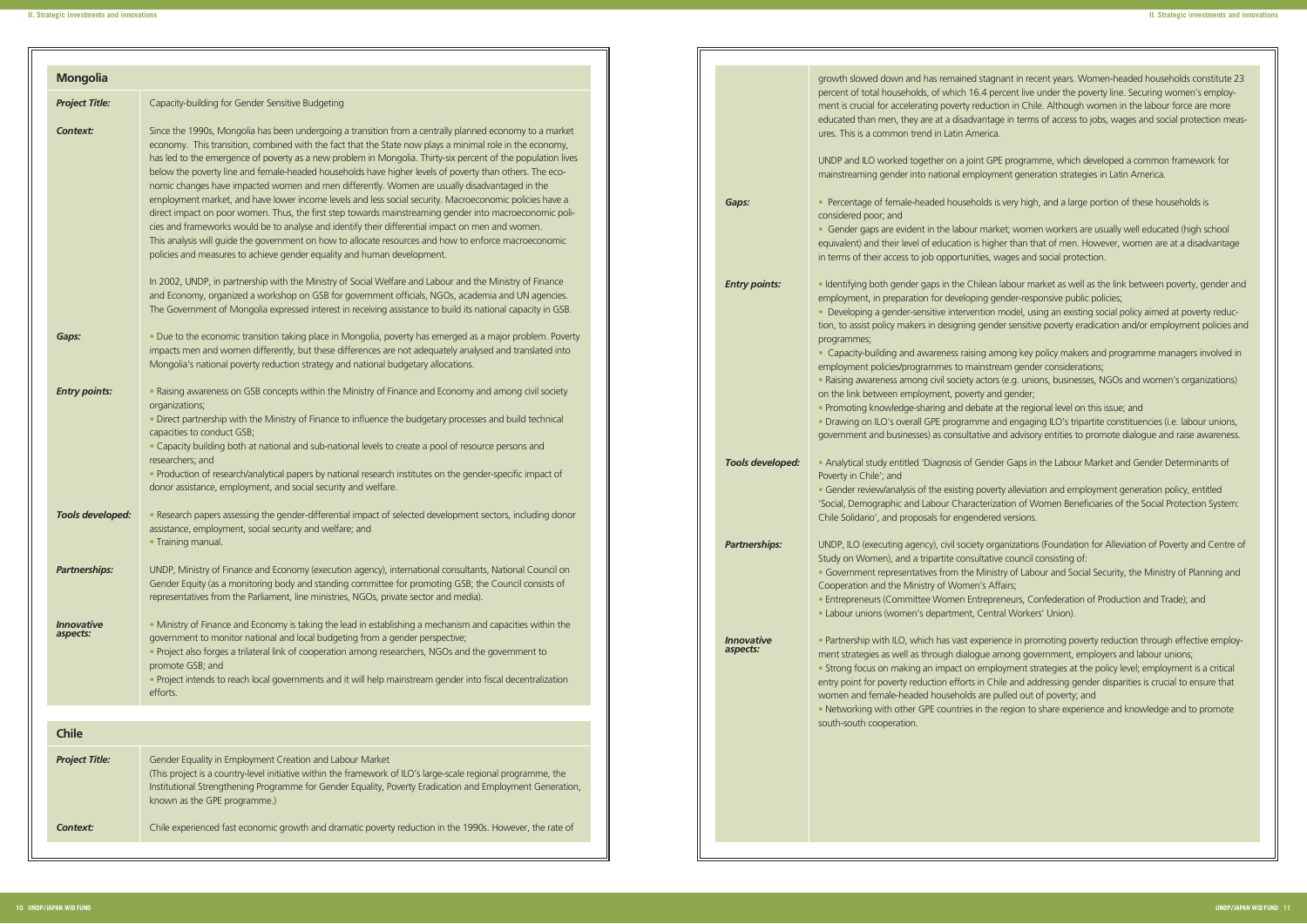make up the majority of the farming population. Not only are hage their own farms as well. The Council of Women Farmers of orts women farmers through eight branches across the country. agrarian reform taking place in the country. Collective agriculturwere dissolved and peasants were issued land and property ship. The transition meant new opportunities for women farmers d and required up-to-date knowledge and information on laws imited access.

ledge and information crucial to their farm ownership and farm-

and communication facilities within the Council of Women

tation role of the Women Farmers Union. The project focused on nowledge and information source.

ment of Entrepreneurship, Centre for Agrarian Reforms,

howledge and information;

zation and networking skills to facilitate and voice their opinions

hize women and women's groups in remote areas, increasing

hot only promote women's economic empowerment, but can bromoting women's participation in political discussions.

Handicraft Producers in Bhutan

ugged country, located in the remote eastern Himalayans. Eighty in rural areas. With a significant percentage of men migrating to en play a vital role in looking after the households and generating and the house in looking and generating an ies. Handicraft production, such as weaving and wood carving, is blds in rural areas where poverty persists. Producers are predomigenerating cash income in the absence of men.

tts the access of rural women in remote areas to vital information and thus to larger market opportunities; and tial for producers and entrepreneurs in Bhutan, but the specific craft producers were not explored at the policy or programme

es to information and to build their capacities for business manof their products and efficiency in production management; s in the intermediate level of handicraft sale to team up with

#### **Cluster 2: Information and Communication Technologies (ICT) and Gender**

#### **Overview**

ICT is transforming the world in which we live, creating new opportunities and challenges for developing countries and for social groups within them. The potential of ICT to enhance access to knowledge resources and enable sharing and networking, facilitate participation in decision-making and leverage economic opportunities by women is tremendous. Yet harnessing the potential of the ICT revolution for the empowerment of women does not occur automatically.

It is also critical to leverage the positive benefits of ICT for women. These range from benefits of projects and programmes that facilitate skill development, and efficiencies for small businesses and commerce activities, as well as from the more general benefits that accrue from enhanced access to knowledge resources and networks, and public services.

A specific focus on the gender equity and empowerment dimensions of ICT is essential to prevent an adverse impact and a perpetuation of existing inequalities and social and economic discriminations with the introduction of ICT in a situation where such inequalities and factors structure access to ICT. This focus can be achieved through interventions at the policy and programme levels. Women in many countries face restrictions in access to ICT. In regions where education and literacy levels of women are lower, ICT can bring little benefit. Left unaddressed, inequitable access to ICT can create a new basis for inequality.

The UNDP/Japan WID Fund support strategically focused on exploring the potential of ICT as a tool to promote women's economic and political empowerment. For example, it piloted the use of ICT to:

**1.** build management capacities of women's organizations and support groups to ensure sustainable operations; **2.** enhance communication and networking within women's organizations that have branches in rural communities; **3.** provide a means to access a wider market and networks to expand business and employment opportunities;



**4.** develop an online information source to provide information and knowledge vital to maintain and improve women's livelihoods and businesses; and

**5.** develop training programmes in ICT skills for women workers so they can access better employment opportunities.

In most of the pilot initiatives, special attention was given to the following:

• Grass-roots – upstream policy linkage: the projects deliberately made interventions both at the grass-roots and policy levels so that grass-roots experiences and voices were reflected in national ICT strategies and policies as well as in regulatory frameworks; and • Potential for replication: projects aimed to develop replicable models and tools so as to contribute to the sharing of lessons-learnt and good practices in the context of south-south cooperation.

**In Ukraine**, UNDP/Japan WID Fund worked with the Ukrainian Council of Women Farmers to deploy ICT to build capacities of women farmers in entrepreneurial and business management skills as well as organization and networking skills. The project provided local women farmers with access to a vast source of information and knowledge on agricultural products and technologies as well as to market information. It also helped them understand changes in agrarian practices, especially changes in the laws and regulations that came about as a result of the agrarian reform in the country. By acquiring new knowledge and information, women farmers empowered themselves with knowledge and developed their organizational skills to voice their views in the political and legal arenas.

**In Bhutan**, the UNDP/Japan WID Fund piloted an e-commerce scheme for women handicraft artisans residing in remote areas, who have limited access to vital market information. It helped women improve the marketability of their products and gain access to a wider market. The project strategically worked both at the upstream policy level and the grass-roots level to connect policy-makers with end-users for the common goal of creating an enabling environment for e-commerce and e-business that rural women can take advantage of.

**In Rwanda**, the UNDP/Japan WID Fund piloted an innovative approach, linking ICT-trained women workers and successful African-origin ICT entrepreneurs residing abroad, primarily in Europe and North America. This was one of the country-level pilot projects of the global African Digital Diaspora Initiative supported by UNIFEM, which aimed to use untapped resources in the African diaspora to promote African women's economic security and rights. The project succeeded in generating ICT-related training, employment and entrepreneurship opportunities for women in Rwanda.

**In India,** the UNDP/Japan WID Fund works with the Self Employed Women's Association, known as SEWA, to use ICT for very specific purposes, namely, to increase efficiency of both the production management of micro-enterprises owned by rural women, as well as of SEWA's existing microcredit operations. This helped women entrepreneurs become more organized, effective managers of their micro-businesses. Application of ICT to microcredit operations will lower transaction costs and increase efficiency, which will enable SEWA to improve their outreach in remote, rural areas.

| <b>Project Title:</b>         | Sustaining Women Farmers in Ukraine                                                                                                                                                                                                                                                                                                                                                                               |
|-------------------------------|-------------------------------------------------------------------------------------------------------------------------------------------------------------------------------------------------------------------------------------------------------------------------------------------------------------------------------------------------------------------------------------------------------------------|
|                               |                                                                                                                                                                                                                                                                                                                                                                                                                   |
| Context:                      | Ukraine is an agrarian country, and women mak<br>they farmers, but in many cases women manag<br>Ukraine is a self-help organization that supports<br>The timing of the project coincided with the agr<br>al enterprises, a legacy of the communist era, w<br>certificates that entitled them to land ownership<br>but the bureaucratic process was complicated a<br>and taxation, to which women farmers had limi |
| Gaps:                         | • Limited access of women farmers to knowled<br>ing technologies; and<br>• Lack of effective information management an<br>Farmers.                                                                                                                                                                                                                                                                                |
| <b>Entry points:</b>          | . Introduction of ICT to strengthen the facilitation<br>online-network building and developing a know                                                                                                                                                                                                                                                                                                             |
| <b>Tools developed:</b>       | · Specific web content for women farmers; and<br>• Training programme and manual                                                                                                                                                                                                                                                                                                                                  |
| <b>Partnerships:</b>          | State Committee of Ukraine on the Developmer<br>Ukrainian Council of Women Farmers.                                                                                                                                                                                                                                                                                                                               |
| <b>Innovative</b><br>aspects: | • Use of ICT for empowering women with knov<br>• Use of ICT for developing women's organizati<br>and needs in legislative and political arenas;<br>. Proved ICT can be a powerful tool to organize<br>outreach and networking capacities; and<br>• Provided a good example of how ICT can not<br>also serve as a tool for good governance by pror                                                                 |

**Bhutan**

| ышша                  |                                                                                                                                                                                                                                                                                           |
|-----------------------|-------------------------------------------------------------------------------------------------------------------------------------------------------------------------------------------------------------------------------------------------------------------------------------------|
| <b>Project Title:</b> | E-commerce for Women Entrepreneurs and                                                                                                                                                                                                                                                    |
| Context:              | Bhutan is a land-locked, mountainous and ru<br>percent of the Bhutanese population resides<br>urban areas as seasonal workers, rural wom<br>additional cash income to sustain their famil<br>a major source of income for many househor<br>nantly women and they are responsible for only |
| Gaps:                 | • Lack of a means of communication prever<br>on market prices and market needs/trends, a<br>• E-commerce was seen to have good poter<br>needs and potentials for rural women handi<br>levels.                                                                                             |
| <b>Entry points:</b>  | • Use of ICT to improve rural women's acces<br>agement, in order to increase marketability o<br>• Capacity-building of women entrepreneur                                                                                                                                                 |
|                       |                                                                                                                                                                                                                                                                                           |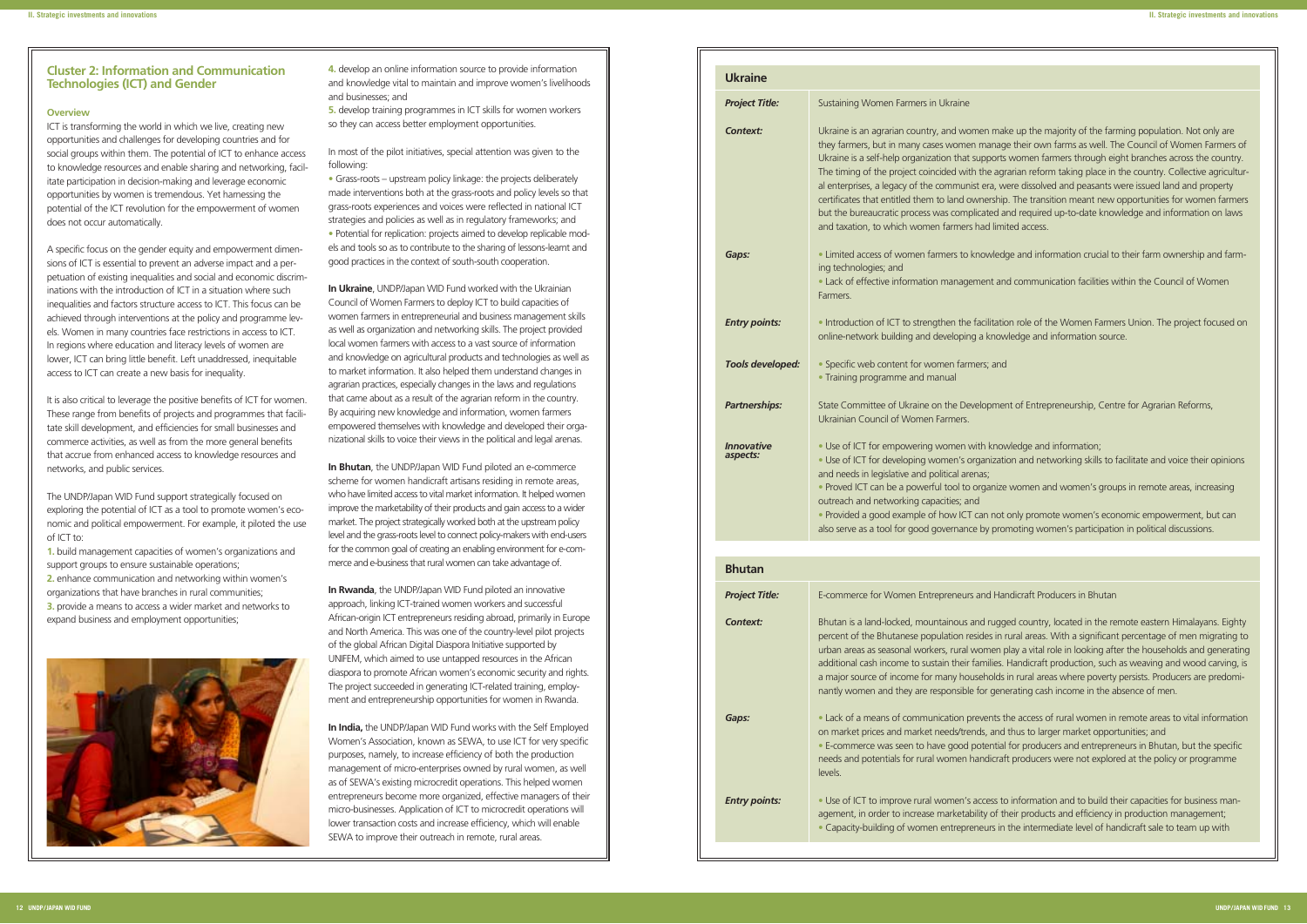liaspora, linking successful African-origin entrepreneurs who wish to opportunity to use the untapped resources of the African diaspora,

or replication in the African region and in other parts of the world; and  $\sigma$  address the needs and constraints of local women entrepreneurs se needs are reflected in national ICT policies. This is done by synergizinitiatives supported by UNDP and UNIFEM.

repreneurs in the Informal Sector through ICT

disasters such as earthquakes, drought and cyclones. With low high rates of forced migration, the communities have only been able tecure their livelihoods. Government's relief efforts focus on public om for women. Women play a vital role in generating income. ged in paid work in the informal sector, which offers little security and ervices.

ization of poor, self-employed women workers who work in the t has 300,000 members in India, mostly in Gujarat, and offers a wide ealth care, child care and so on. SEWA has played a leading role in o-enterprise development, and disaster management.

areas because of high transaction costs; and SEWA's services as mentioned, but as yet it has not been used to operatives.

SEWA headquarters to better connect with remote branches; es and a web-based information source to improve rural members' ment opportunities;

to manage production systems as well as to increase efficiency of

e in the effective use of ICT to teach women members how to better duction processes.

management and microcredit operations.

applications for production management and microcredit operations,  $\mu$  other organizations in India and elsewhere.

| women producers so as to benefit from wider market opportunities; and<br>Technology and Management.<br>. Policy advice to the Ministry of Trade and Industry for creating enabling policy and regulatory frameworks<br>for e-business that would take into account the needs of rural women producers, starting with a review of<br>• Unique partnership with the African o<br><b>Innovative</b><br>aspects:<br>exiting frameworks.<br>assist women in Africa. This presents an<br>their knowledge and expertise;<br>Ministry of Trade and Industry, Ministry of Communication, National Women's Association for Bhutan (an<br>. This pilot project has a high potential f<br><b>Partnerships:</b><br>NGO with a network across the country), Asia and Pacific Telecommunity (based in Bangkok to provide sup-<br>• The project has set up a mechanism to<br>and ICT workers and to ensure that the<br>port in policy development).<br>ing with other ongoing policy-oriented<br>. Application of e-commerce as a tool for widening market opportunities for handicraft producers in remote<br><i><b>Innovative</b></i><br>aspects:<br>areas; and<br><b>India</b><br>• Combination of grass-roots support to rural women producers and upstream policy support to integrate<br>the needs of rural women artisans into national policy and regulatory frameworks for ICT.<br><b>Project Title:</b><br><b>Context:</b><br><b>Rwanda</b><br>Bridging the Gender Digital Divide in Africa through Strategic Partnerships: Pilot Initiatives in Rwanda<br><b>Project Title:</b><br>Rwanda is a small, landlocked country that has gone through ethnic-based civil wars and genocide. Ninety<br><b>Context:</b><br>percent of the total population resides in rural areas. Women constitute 54 percent of the total population,<br>and an estimated 34 percent of all households are female-headed. Over 90 percent of the working popula-<br>tion engages in agriculture, while 7.2 percent is employed in the service sector and 1.7 percent in the indus-<br>trial sector. Although Rwanda's economy is still at a recovery stage, the ICT sector has grown remarkably over<br>the last few years. The ICT sector offers stable employment opportunities, but a shortage of skilled technical<br>personnel in this field remains a challenge. The Government, with assistance from UNDP, UNECA and USAID,<br>launched a comprehensive ICT policy, which aims to transform Rwanda into an information-rich, knowledge-<br>based society and economy by modernizing key sectors using ICT. This links with the country's goal to<br>Gaps:<br>achieve a middle-income status by the year 2020.<br>UNIFEM launched an innovative global programme involving the African digital diaspora, which was<br><b>Entry points:</b><br>designed to foster strategic partnerships between women in African countries and successful ICT-oriented<br>businesses in Europe and North America that are owned by African-origin entrepreneurs.<br>The programme aims to promote African women's economic security and rights and is piloted in eight<br>countries in Africa.<br>microcredit service operations; and<br>. The national ICT policy has been launched, but women face constraints in accessing ICT because of disad-<br>Gaps:<br>vantages arising from low literacy and education levels, remote locations, heavy workload, and so on.<br>UNIFEM and the government are working together to address gender gaps in access to ICT and the con-<br><b>Tools developed:</b><br>straints faced by women. However, more efforts must be made to include women in the policy-making<br>process so that their needs are integrated into national policies; and<br><b>SEWA</b><br><b>Partnerships:</b><br>. ICT as a potential tool to promote women's economic security and rights has not been explored adequately.<br>Despite the employment and business opportunities offered by the ICT sector, there is no systematic support<br>to train women in ICT skills to enable them to tap into the employment market and entrepreneurship oppor-<br><b>Innovative</b><br>aspects:<br>tunities offered by the ICT sector.<br>- Capacity-building of women's business organizations in the use of ICT with assistance from ICT and busi-<br><b>Entry points:</b><br>ness experts from the African diaspora;<br>• Establishment of a telecentre for local women entrepreneurs for ICT training; and<br>• Facilitation of networking opportunities between women ICT entrepreneurs in Rwanda and ICT entrepre-<br>neurs in the diaspora to exchange knowledge and information as well as to create business opportunities.<br>. Training programme tailored to the needs of Rwandese women business organizations.<br>Tools developed:<br>UNIFEM, Global Advisory Committee for the African Digital Diaspora, and Kigali Institute of Science,<br><b>Partnerships:</b> |  |  |                                                                                                                                                                                                                                                                  |
|------------------------------------------------------------------------------------------------------------------------------------------------------------------------------------------------------------------------------------------------------------------------------------------------------------------------------------------------------------------------------------------------------------------------------------------------------------------------------------------------------------------------------------------------------------------------------------------------------------------------------------------------------------------------------------------------------------------------------------------------------------------------------------------------------------------------------------------------------------------------------------------------------------------------------------------------------------------------------------------------------------------------------------------------------------------------------------------------------------------------------------------------------------------------------------------------------------------------------------------------------------------------------------------------------------------------------------------------------------------------------------------------------------------------------------------------------------------------------------------------------------------------------------------------------------------------------------------------------------------------------------------------------------------------------------------------------------------------------------------------------------------------------------------------------------------------------------------------------------------------------------------------------------------------------------------------------------------------------------------------------------------------------------------------------------------------------------------------------------------------------------------------------------------------------------------------------------------------------------------------------------------------------------------------------------------------------------------------------------------------------------------------------------------------------------------------------------------------------------------------------------------------------------------------------------------------------------------------------------------------------------------------------------------------------------------------------------------------------------------------------------------------------------------------------------------------------------------------------------------------------------------------------------------------------------------------------------------------------------------------------------------------------------------------------------------------------------------------------------------------------------------------------------------------------------------------------------------------------------------------------------------------------------------------------------------------------------------------------------------------------------------------------------------------------------------------------------------------------------------------------------------------------------------------------------------------------------------------------------------------------------------------------------------------------------------------------------------------------------------------------------------------------------------------------------------------------------------------------------------------------------------------------------------------------------------------------------------------------------------------------------------------------------------------------------------------------------------------------------------------------------------------------------------------------------------------------------------------------------------------------------------------------------------------------------------------------------------------------------------------------------------------------------------------------------------------------------------------------------------------------------------------------------------------------------------------------------------------------------------------------------------------------------------------------------------------------------------------------------------------------------------------------------------------------------------------------------------------------------------------------------------------------------------------------------------------------|--|--|------------------------------------------------------------------------------------------------------------------------------------------------------------------------------------------------------------------------------------------------------------------|
|                                                                                                                                                                                                                                                                                                                                                                                                                                                                                                                                                                                                                                                                                                                                                                                                                                                                                                                                                                                                                                                                                                                                                                                                                                                                                                                                                                                                                                                                                                                                                                                                                                                                                                                                                                                                                                                                                                                                                                                                                                                                                                                                                                                                                                                                                                                                                                                                                                                                                                                                                                                                                                                                                                                                                                                                                                                                                                                                                                                                                                                                                                                                                                                                                                                                                                                                                                                                                                                                                                                                                                                                                                                                                                                                                                                                                                                                                                                                                                                                                                                                                                                                                                                                                                                                                                                                                                                                                                                                                                                                                                                                                                                                                                                                                                                                                                                                                                                                                      |  |  |                                                                                                                                                                                                                                                                  |
| work programmes, which leave little roo<br>• Creation of an online platform within<br>manage their micro-enterprises and pro                                                                                                                                                                                                                                                                                                                                                                                                                                                                                                                                                                                                                                                                                                                                                                                                                                                                                                                                                                                                                                                                                                                                                                                                                                                                                                                                                                                                                                                                                                                                                                                                                                                                                                                                                                                                                                                                                                                                                                                                                                                                                                                                                                                                                                                                                                                                                                                                                                                                                                                                                                                                                                                                                                                                                                                                                                                                                                                                                                                                                                                                                                                                                                                                                                                                                                                                                                                                                                                                                                                                                                                                                                                                                                                                                                                                                                                                                                                                                                                                                                                                                                                                                                                                                                                                                                                                                                                                                                                                                                                                                                                                                                                                                                                                                                                                                         |  |  |                                                                                                                                                                                                                                                                  |
|                                                                                                                                                                                                                                                                                                                                                                                                                                                                                                                                                                                                                                                                                                                                                                                                                                                                                                                                                                                                                                                                                                                                                                                                                                                                                                                                                                                                                                                                                                                                                                                                                                                                                                                                                                                                                                                                                                                                                                                                                                                                                                                                                                                                                                                                                                                                                                                                                                                                                                                                                                                                                                                                                                                                                                                                                                                                                                                                                                                                                                                                                                                                                                                                                                                                                                                                                                                                                                                                                                                                                                                                                                                                                                                                                                                                                                                                                                                                                                                                                                                                                                                                                                                                                                                                                                                                                                                                                                                                                                                                                                                                                                                                                                                                                                                                                                                                                                                                                      |  |  | <b>Building Capacity of Women Micro Enti</b>                                                                                                                                                                                                                     |
|                                                                                                                                                                                                                                                                                                                                                                                                                                                                                                                                                                                                                                                                                                                                                                                                                                                                                                                                                                                                                                                                                                                                                                                                                                                                                                                                                                                                                                                                                                                                                                                                                                                                                                                                                                                                                                                                                                                                                                                                                                                                                                                                                                                                                                                                                                                                                                                                                                                                                                                                                                                                                                                                                                                                                                                                                                                                                                                                                                                                                                                                                                                                                                                                                                                                                                                                                                                                                                                                                                                                                                                                                                                                                                                                                                                                                                                                                                                                                                                                                                                                                                                                                                                                                                                                                                                                                                                                                                                                                                                                                                                                                                                                                                                                                                                                                                                                                                                                                      |  |  | Gujarat suffers periodically from natural<br>wages, low literacy, crippling debts and<br>to exercise limited coping strategies to s                                                                                                                              |
|                                                                                                                                                                                                                                                                                                                                                                                                                                                                                                                                                                                                                                                                                                                                                                                                                                                                                                                                                                                                                                                                                                                                                                                                                                                                                                                                                                                                                                                                                                                                                                                                                                                                                                                                                                                                                                                                                                                                                                                                                                                                                                                                                                                                                                                                                                                                                                                                                                                                                                                                                                                                                                                                                                                                                                                                                                                                                                                                                                                                                                                                                                                                                                                                                                                                                                                                                                                                                                                                                                                                                                                                                                                                                                                                                                                                                                                                                                                                                                                                                                                                                                                                                                                                                                                                                                                                                                                                                                                                                                                                                                                                                                                                                                                                                                                                                                                                                                                                                      |  |  | However, they are predominantly enga<br>no formal access to credit or financial se<br>SEWA was formed in 1972 as an organ<br>informal sector to support each other. It<br>range of services, including financing, h<br>applying ICT to poverty alleviation, micr |
|                                                                                                                                                                                                                                                                                                                                                                                                                                                                                                                                                                                                                                                                                                                                                                                                                                                                                                                                                                                                                                                                                                                                                                                                                                                                                                                                                                                                                                                                                                                                                                                                                                                                                                                                                                                                                                                                                                                                                                                                                                                                                                                                                                                                                                                                                                                                                                                                                                                                                                                                                                                                                                                                                                                                                                                                                                                                                                                                                                                                                                                                                                                                                                                                                                                                                                                                                                                                                                                                                                                                                                                                                                                                                                                                                                                                                                                                                                                                                                                                                                                                                                                                                                                                                                                                                                                                                                                                                                                                                                                                                                                                                                                                                                                                                                                                                                                                                                                                                      |  |  | • SEWA's outreach is limited in remote<br>• ICT has been piloted in some areas of<br>increase the efficiency of production co                                                                                                                                    |
|                                                                                                                                                                                                                                                                                                                                                                                                                                                                                                                                                                                                                                                                                                                                                                                                                                                                                                                                                                                                                                                                                                                                                                                                                                                                                                                                                                                                                                                                                                                                                                                                                                                                                                                                                                                                                                                                                                                                                                                                                                                                                                                                                                                                                                                                                                                                                                                                                                                                                                                                                                                                                                                                                                                                                                                                                                                                                                                                                                                                                                                                                                                                                                                                                                                                                                                                                                                                                                                                                                                                                                                                                                                                                                                                                                                                                                                                                                                                                                                                                                                                                                                                                                                                                                                                                                                                                                                                                                                                                                                                                                                                                                                                                                                                                                                                                                                                                                                                                      |  |  | • Establishment of community telecentr<br>livelihood security and business develop<br>• Development of software applications<br>• Development of a training programm                                                                                             |
|                                                                                                                                                                                                                                                                                                                                                                                                                                                                                                                                                                                                                                                                                                                                                                                                                                                                                                                                                                                                                                                                                                                                                                                                                                                                                                                                                                                                                                                                                                                                                                                                                                                                                                                                                                                                                                                                                                                                                                                                                                                                                                                                                                                                                                                                                                                                                                                                                                                                                                                                                                                                                                                                                                                                                                                                                                                                                                                                                                                                                                                                                                                                                                                                                                                                                                                                                                                                                                                                                                                                                                                                                                                                                                                                                                                                                                                                                                                                                                                                                                                                                                                                                                                                                                                                                                                                                                                                                                                                                                                                                                                                                                                                                                                                                                                                                                                                                                                                                      |  |  | · Software applications for production i                                                                                                                                                                                                                         |
|                                                                                                                                                                                                                                                                                                                                                                                                                                                                                                                                                                                                                                                                                                                                                                                                                                                                                                                                                                                                                                                                                                                                                                                                                                                                                                                                                                                                                                                                                                                                                                                                                                                                                                                                                                                                                                                                                                                                                                                                                                                                                                                                                                                                                                                                                                                                                                                                                                                                                                                                                                                                                                                                                                                                                                                                                                                                                                                                                                                                                                                                                                                                                                                                                                                                                                                                                                                                                                                                                                                                                                                                                                                                                                                                                                                                                                                                                                                                                                                                                                                                                                                                                                                                                                                                                                                                                                                                                                                                                                                                                                                                                                                                                                                                                                                                                                                                                                                                                      |  |  | • Specific focus on developing software<br>which can be adopted and replicated by                                                                                                                                                                                |
|                                                                                                                                                                                                                                                                                                                                                                                                                                                                                                                                                                                                                                                                                                                                                                                                                                                                                                                                                                                                                                                                                                                                                                                                                                                                                                                                                                                                                                                                                                                                                                                                                                                                                                                                                                                                                                                                                                                                                                                                                                                                                                                                                                                                                                                                                                                                                                                                                                                                                                                                                                                                                                                                                                                                                                                                                                                                                                                                                                                                                                                                                                                                                                                                                                                                                                                                                                                                                                                                                                                                                                                                                                                                                                                                                                                                                                                                                                                                                                                                                                                                                                                                                                                                                                                                                                                                                                                                                                                                                                                                                                                                                                                                                                                                                                                                                                                                                                                                                      |  |  |                                                                                                                                                                                                                                                                  |
|                                                                                                                                                                                                                                                                                                                                                                                                                                                                                                                                                                                                                                                                                                                                                                                                                                                                                                                                                                                                                                                                                                                                                                                                                                                                                                                                                                                                                                                                                                                                                                                                                                                                                                                                                                                                                                                                                                                                                                                                                                                                                                                                                                                                                                                                                                                                                                                                                                                                                                                                                                                                                                                                                                                                                                                                                                                                                                                                                                                                                                                                                                                                                                                                                                                                                                                                                                                                                                                                                                                                                                                                                                                                                                                                                                                                                                                                                                                                                                                                                                                                                                                                                                                                                                                                                                                                                                                                                                                                                                                                                                                                                                                                                                                                                                                                                                                                                                                                                      |  |  |                                                                                                                                                                                                                                                                  |
|                                                                                                                                                                                                                                                                                                                                                                                                                                                                                                                                                                                                                                                                                                                                                                                                                                                                                                                                                                                                                                                                                                                                                                                                                                                                                                                                                                                                                                                                                                                                                                                                                                                                                                                                                                                                                                                                                                                                                                                                                                                                                                                                                                                                                                                                                                                                                                                                                                                                                                                                                                                                                                                                                                                                                                                                                                                                                                                                                                                                                                                                                                                                                                                                                                                                                                                                                                                                                                                                                                                                                                                                                                                                                                                                                                                                                                                                                                                                                                                                                                                                                                                                                                                                                                                                                                                                                                                                                                                                                                                                                                                                                                                                                                                                                                                                                                                                                                                                                      |  |  |                                                                                                                                                                                                                                                                  |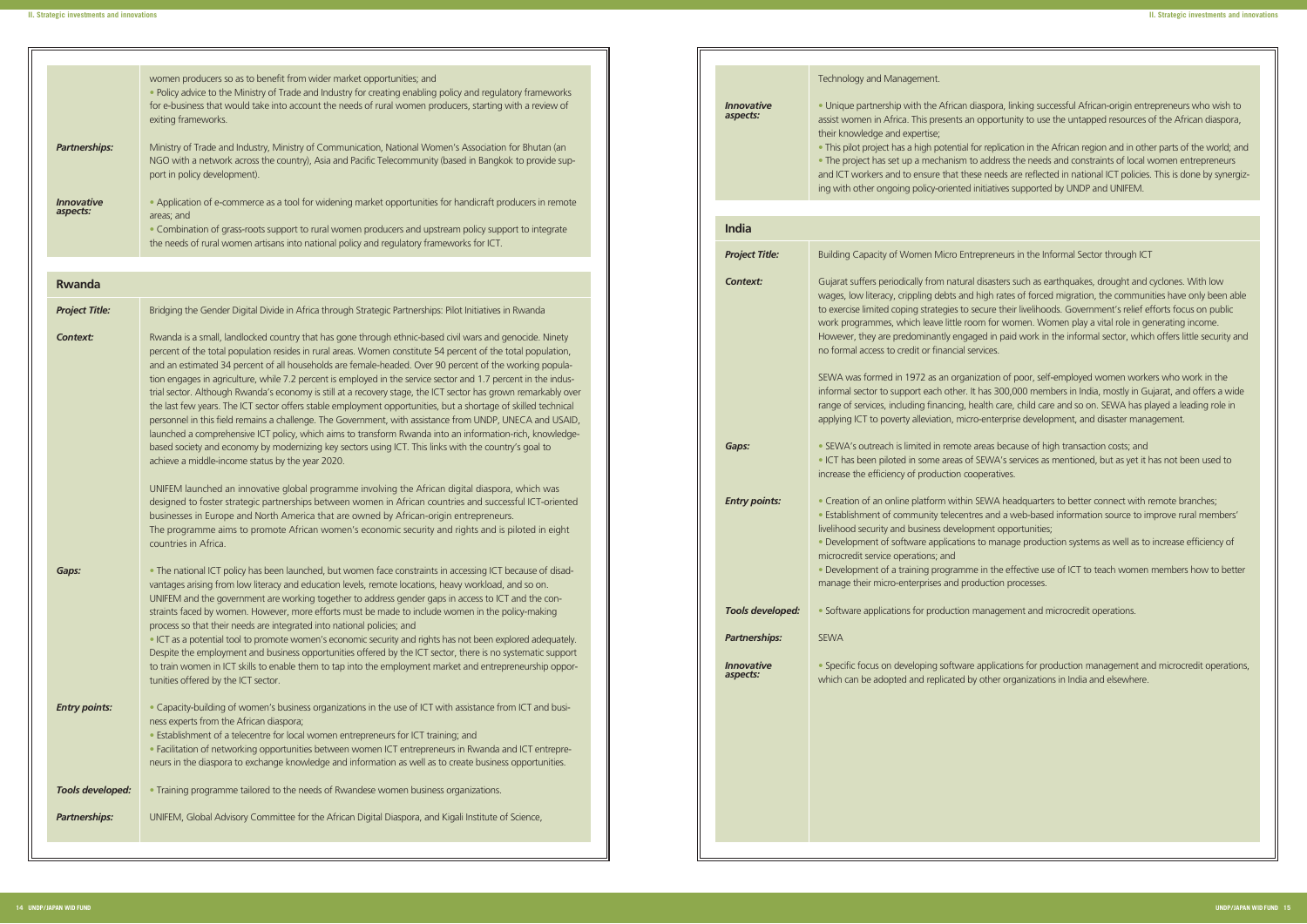that gender equality becomes an integral part of local governance efforts. UNDP/Japan WID Fund worked with the United Nations Capital Development Fund (UNCDF), which specializes in local governance, Uganda's national and local government, as well as with a women's NGO that pushes for gender equality and democracy. The project introduced GSB as a tool to mainstream gender into local development policies and programmes.

mainstreamed into the wide range of issues as envisaged in the Beijing Platform for Action.

**In Bosnia and Herzegovina**, UNDP/Japan WID Fund supports a comprehensive approach to establish a national machinery to take the lead in gender mainstreaming primarily through the implementation of the newly-passed Gender Equality Law. It focuses on strengthening a coordination mechanism to ensure that gender is

**In the Republic of Congo**, the UNDP/Japan WID Fund contributed to UNDP's large-scale programme on promoting gender equality in the post-conflict democratization process. UNDP/Japan WID Fund gave specific support in the areas of women's political empowerment and legal support to women. The project trained a cadre of women candidates in advocacy skills and equipped them with knowledge to run for political office. In the 2002 election, the percentage of women in the National Assembly rose by 7 percent (from 2 percent to 9 percent) and in the Senate also by 7 percent (from 9 percent to 16 percent).

half of the population and voters, they hold 13 percent of seats headed by women. Though participation of women has increased v participation in policy and decision-making settings. A quota of the elections of December 1997 to appoint representatives for the This resulted in seven women being elected, the highest number the perception of the role of women in society continues to interpowerment.

vomen to exercise political leadership and act on the issues that in women on leadership. Women's views and voices are not yet ecision making processes; and

nstitution but they are not fully integrated into legal frameworks nd programmes.

s to promote implementation of the Quota Law; ers for political office and other decision making positions in

or women's political participation and generate a movement to ical and legal frameworks.

hich examines women's participation in politics, was published and

en's and Men's Leadership', which reviewed the history of

the 'Austick', a booklet for policy makers; and Congress.

ges to implementing the Quota Law, which include lack of a pool public interest in the importance of increasing women's presence and processes. The project strategically aimed to develop a omen leaders; and

a movement to call for women's active participation in politics, omen's organizations across the country.

#### **Cluster 3: Women's Political Empowerment and Democratic Governance**

#### **Overview**

**3.** Training of a cadre of women candidates for political and public office to equip them with advocacy and leadership skills as well as knowledge of a wide range of issues to help them shape the agenda that they wish to push.

**3.** Regional Training of Trainers to create a cadre of trainers in each region to respond to the increasing demand for training in GSB.

Democratic Governance is a crucial area for promoting women's empowerment and gender equality. Participation, transparency and accountability are key ingredients of good governance. Do women, who are active economic agents as well as care providers who nurture the human capital of the nation, have a strong voice in government? Does the government deliver on its commitment to women's empowerment and gender equality by allocating resources? Women's full participation in the electoral process, legislative and justice systems, as well as in management of resource allocation at national and local levels is the only way to enable them to voice their needs and priorities. If the voice of half of humanity is denied and marginalized, then there can be no good governance or democracy, both of which are now considered important prerequisites for sustainable development and growth. In light of this, UNDP has been mainstreaming gender in the organization's work on governance by, for example, building women's capacities to participate in government, electoral processes, legislation, civil services and resource allocation in order to ensure full partnership between men and women.

UNDP/Japan WID Fund support focused on three areas: implementation of a national gender equality law to mainstream gender in legislation; the promotion of women's political participation; and gender sensitive budgeting (GSB). Examples of UNDP/Japan WID Fund support include:

#### **Legislation**

**1.** Alignment of the gender equality law with other laws (such as labour laws, family laws, legislation related to decentralization etc.) as well as legal processes and procedures;

**2.** Establishment and/or capacity-building of a key entity to take the lead in gender mainstreaming; and

**3.** Awareness-raising among the public, policy makers and law enforcement personnel, of the law itself and how it relates to their lives and practices.

#### **Political participation**

**1.** Lobbying for Quota Law;

**2.** Voters education to ensure women are aware of the electoral process and how they can be involved; and

#### **GSB as a way of promoting good governance**

**1.** Promotion of GSB as a tool to incorporate gender perspectives into local development policies and programmes;

**2.** Development of a virtual library of resources and literature related to GSB; and

Many of the UNDP/Japan WID Fund pilot initiatives addressed the following:

• Grass-roots – upstream linkage. The projects strategically made

interventions and partnerships to establish linkages that would ensure that voices and experiences from the grass-roots feed into the policy-making process;

• Focus on addressing information gaps. Access to information is crucial for promoting participation and transparency.

The UNDP/Japan WID Fund projects produced and disseminated a number of high-quality educational and informational tools and resources for women, policy-makers, legislators and other key actors;

• Capacity-building of key national and local institutions to ensure sustainability and ownership. Development of needs-based training programmes and organization of seminars and workshops are an integral part of most of the projects. They also developed training programmes and manuals and offer workshops to empower women and stakeholders to take action; and

• Strategic partnerships at all levels. The UNDP/Japan WID Fund made deliberate efforts to identify the best partners who can provide the expertise and networks most relevant and effective to the given objective. It works with global partners, including research institutions and UN agencies, national government, municipalities and grass-roots women's organizations.



**In Ecuador**, the project helped the nation-wide women's network to push for the Quota Law and create a cadre of women leaders and candidates to run for office to translate the Law into reality. Through effective media campaigns, it also generated a movement among women across the country to take part in addressing issues of their interest and shaping the political agenda through active participation in elections and political discussions.

**In Iran**, the project launched an information hub for Iranian women to gain knowledge of their legal rights, which are legitimized by the Islamic Law, and to learn how to exercise them in day-to-day life. The information centre provides comprehensive support to women, as well as to those engaged in gender mainstreaming activities, through a unique combination of research, training and hotline units. It places special emphasis on educating young women on how to exercise their rights.

**In Uganda**, UNDP/Japan WID Fund assisted in mainstreaming the national gender policy into the decentralization process to ensure

| <b>Ecuador</b>         |                                                                                                                                                                                                                                                                                                                                                             |
|------------------------|-------------------------------------------------------------------------------------------------------------------------------------------------------------------------------------------------------------------------------------------------------------------------------------------------------------------------------------------------------------|
| <b>Project Title:</b>  | Women's Leadership and Citizenship                                                                                                                                                                                                                                                                                                                          |
| <b>Context:</b>        | Even though women constitute a little over ha<br>and only three governmental ministries are hea<br>in government offices, statistics indicate low pa<br>20 percent was applied for the first time in the<br>National Assembly on Constitution Reform. Th<br>so far achieved in an election. Nevertheless, the<br>fere with the achievement of women's empov |
| Gaps:                  | • Lack of opportunities and capacities for wom<br>affect them. No systematic assistance to train v<br>adequately reflected in national and local decis<br>. Women's rights are recognized in the Consti<br>nor implemented through public policies and p                                                                                                    |
| <b>Entry points:</b>   | • Development of policy and advocacy tools to<br>· Development of a cadre of potential leaders<br>society; and<br>• National campaign to create awareness for v<br>voice women's needs and concerns in political                                                                                                                                            |
| Tools developed:       | · Book entitled 'Alternative Leadership', which<br>disseminated:<br>· Published a research paper entitled 'Women'<br>Ecuadorian women's political participation;<br>· Produced 'Guide to Women's Human Rights<br>• Quota Law proposed and passed by the Con                                                                                                 |
| Partnerships:          | Coodinadora Politica de Mujeres Ecuatorianas                                                                                                                                                                                                                                                                                                                |
| Innovative<br>aspects: | • Focused on addressing qualitative challenges<br>of women candidates and leaders, and low pu<br>in the national decision making mechanism an<br>methodology to train a pool of qualified wome<br>• The project also succeeded in generating a m<br>using the media and networking among wom                                                                |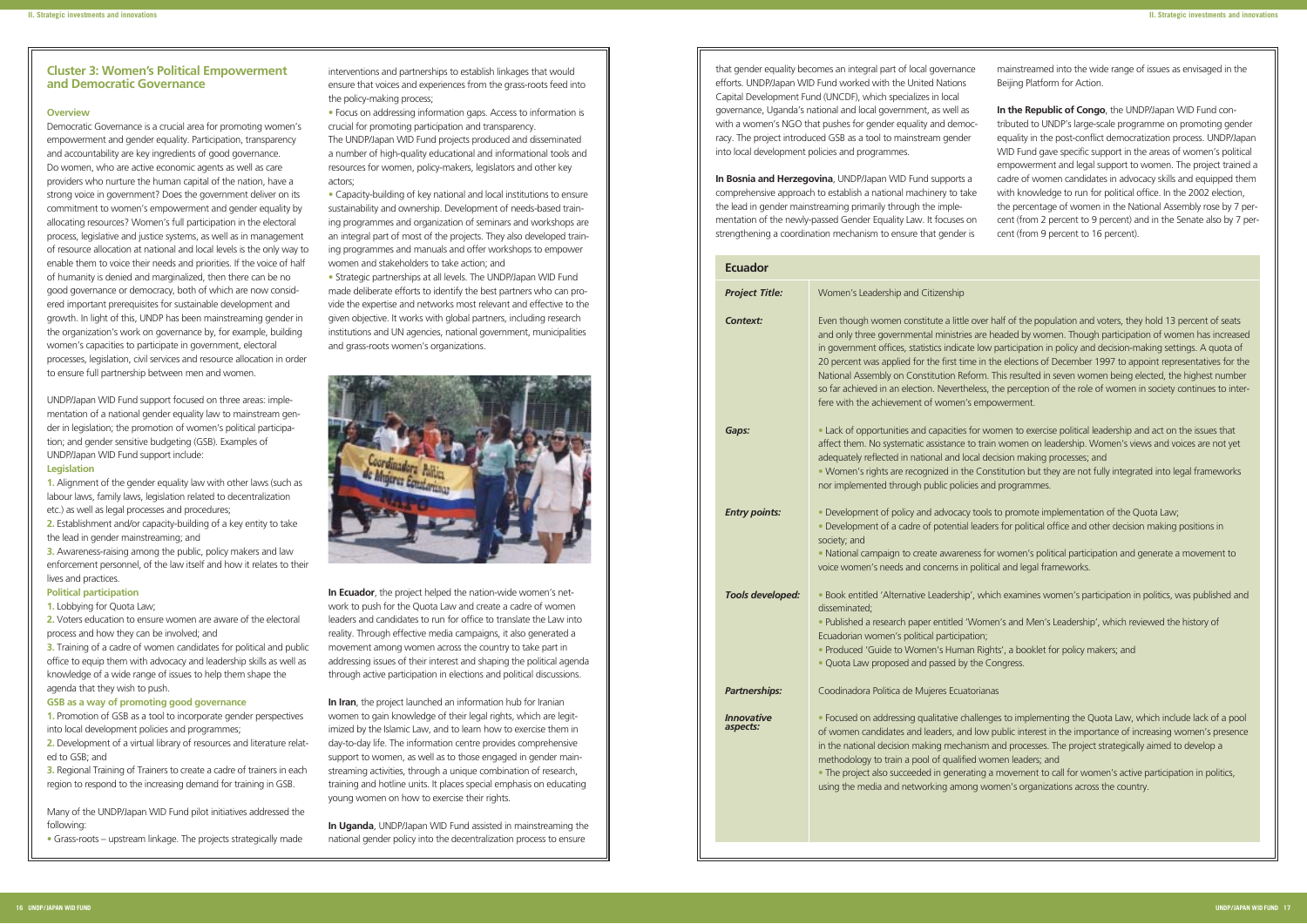Conference held in Beijing in 1995 to promote the empowerment of The National Gender Policy 1997 mandates the Ministry of Gender, Labour head and coordinate gender-responsive development. It also imposes a duty eam gender. However, it is not complemented by an enabling law, nor is it al Government Act 1997, which is the primary law related to the manageernments.

menting these two main gender policies at the central government level and in with the Laws. However, little has been done at the local council level to al frameworks, or to strengthen institutional capacities to implement them.

etween the national gender policies and existing legislation on decentralization, including the polician action, were notice the term into include actions into actual actions

the Ministry of Gender, Labour and Social Development and district bodies s department, local councils and women's councils) to implement the gender into all phases of the local development processes.

ment and coherence between the National Gender Policy and other develvorks, such as the Local Government Act, to serve as a common framework; r mainstreaming gender in local governance and development processes; hational and local institutions for gender mainstreaming; and ncorporate gender perspectives into local development policies and prolopment Plan).

gender mainstreaming; and ual on GSB.

nent Fund (UNCDF), Forum for Women in Democracy (an NGO), Ministry of

ps among the grass-roots women's organization (including women's caucus), and a UN agency that has expertise in local governance to translate national lity into concrete actions at the local level; and

e women's leadership within local governments and mainstream gender

Iender Equality and Policy Development in Bosnia and Herzegovina

December 1995 established Bosnia and Herzegovina (BiH) as a state with osnia and Herzegovina (FBiH) and the Republika Srpska (RS), and granted vith their own governments and civil structures. The BiH state government the different needs and priorities of the two entity governments. res and mechanisms add to such challenges, especially in implementing hat require coordination.

In 1995, In 1995, Bih became a state of the Convention of All Forms of Discrimination Igh the state accession to the Convention from the former Yugoslavia.

Gender Equality Law in March 2003 as a result of strong lobbying by the UN arliament also responded to encouragement by the EU Community Equality, which urges member states to build institutional capacities for gen-Equality Law addresses a wide range of gender issues including education,

| <b>Iran</b>                               |                                                                                                                                                                                                                                                                                                                                                                                                                                                                                                                                                                                                                                                                                     |                                                 | a follow up to the Fourth World Conferer                                                                                                                                                                                                                                |
|-------------------------------------------|-------------------------------------------------------------------------------------------------------------------------------------------------------------------------------------------------------------------------------------------------------------------------------------------------------------------------------------------------------------------------------------------------------------------------------------------------------------------------------------------------------------------------------------------------------------------------------------------------------------------------------------------------------------------------------------|-------------------------------------------------|-------------------------------------------------------------------------------------------------------------------------------------------------------------------------------------------------------------------------------------------------------------------------|
| <b>Project Title:</b>                     | Strengthening the Role of Women in the Islamic Republic of Iran                                                                                                                                                                                                                                                                                                                                                                                                                                                                                                                                                                                                                     |                                                 | women in several focused areas. The Nati<br>and Social Development to spearhead and                                                                                                                                                                                     |
| Context:                                  | In Iran, women are, in general, highly educated. Female students constitute over 50 percent of the student<br>body in higher education. In the last decade, the role of Iranian women in society has become more active,<br>particularly in the political arena. In the 1999 local council elections, many young women ran for political<br>positions and some of them won. These positive changes have brought attention to women's legal rights<br>and privileges. Efforts are being made to interpret provisions on women in the Islamic Law more progressively<br>and liberally and reflect such positive interpretations in specific legal frameworks, such as labour laws and |                                                 | on local governments to mainstream gen<br>adequately supported by the Local Gover<br>ment and operations of local government<br>Progress has been made in implementing<br>there has been some coordination with th<br>either reflect these policies in legal framev     |
|                                           | family laws.<br>The Centre for Women's Participation (CWP) was established by the Government to take the lead in main-<br>streaming gender in development policies and programmes as well as to raise public awareness on women's<br>rights. The CWP developed an action plan to eliminate gender inequality, but it needs further refining and<br>strategizing for actual implementation.                                                                                                                                                                                                                                                                                          | Gaps:                                           | . Weak linkage and coherence between<br>tion, including the 1997 Local Governmer<br>at local and grass-roots level; and<br>. Weak institutional capacities of the Min<br>(including the community services depart<br>policies and mainstream gender into all p          |
| Gaps:                                     | · Gender-based gaps in employment opportunities, particularly for highly educated women. Women make<br>up only 12.2 percent of the workforce in the formal employment sector. Most women are employed in the<br>informal job sector, which does not provide social security schemes;<br>• Information gap among women on their legal rights and the legal protections to which they are entitled;<br>. Lack of capacity (especially in human resources) of the CWP as a main governmental body to mainstream<br>gender and raise public awareness; and<br>• Action plan for gender equality needs to be refined and strategized for actual implementation.                          | <b>Entry points:</b>                            | • Support to develop policy alignment an<br>opment policies and legal frameworks, su<br>• Development of policy tools for mainstr<br>• Capacity development of key national a<br>• Promotion of GSB as a tool to incorporal<br>grammes (e.g. District Level Development |
| <b>Entry points:</b>                      | . Creation of a central information hub for gender equality and women's rights. This hub would generate<br>informational and research materials and enhance women's access to such resources and training opportuni-<br>ties;<br>. Development of an institutional mechanism and capacity-building within the above hub to carry out<br>research, conduct training workshops on women's legal rights and provide legal advisory services; and<br>. Development of educational materials on women's issues for dissemination in colleges and secondary                                                                                                                               | <b>Tools developed:</b><br><b>Partnerships:</b> | • Database of good practices on gender r<br>• Training programme and manual on GS<br>United Nations Capital Development Fund<br>Labour, Gender and Social Development.                                                                                                  |
| <b>Partnerships:</b><br><b>Innovative</b> | schools to encourage young women.<br>Centre for Women's Participation, Office of the Advisor to the President, Ministry of Education.<br>· Specific focus on addressing information gaps to enhance women's knowledge of their legal rights, which                                                                                                                                                                                                                                                                                                                                                                                                                                  | <b>Innovative</b><br>aspects:                   | • Strategic and strong partnerships amon<br>local and national governments, and a UN<br>law and policies on gender equality into o<br>• Use of GSB as a tool to promote wome<br>into public investments.                                                                |
| aspects:                                  | are legitimized by the Islamic Law and thus by religious authorities. Production of a sourcebook on the provi-<br>sions related to women's rights and protection in the Islamic Law, which is ground-breaking and extremely                                                                                                                                                                                                                                                                                                                                                                                                                                                         |                                                 |                                                                                                                                                                                                                                                                         |
|                                           | useful; and<br>. Establishment of an information hub to house the three mutually-reinforcing functions of research, training                                                                                                                                                                                                                                                                                                                                                                                                                                                                                                                                                        | <b>Bosnia and Herzegovina</b>                   |                                                                                                                                                                                                                                                                         |
|                                           | and practice (i.e. legal advisory services). The hub serves as a link between the experiences of grass-roots<br>women and discussions at the policy-level. Information on the needs and situations of women gathered                                                                                                                                                                                                                                                                                                                                                                                                                                                                | <b>Project Title:</b>                           | Implementation of the Law on Gender Ed                                                                                                                                                                                                                                  |
|                                           | through the legal services can be documented and analysed by the research team. This information can then<br>feed into upstream policy-making and be reflected in training programmes, especially those conducted for<br>policy makers and government officials.                                                                                                                                                                                                                                                                                                                                                                                                                    | Context:                                        | The Dayton Peace Agreement in Decemb<br>two entities, the Federation of Bosnia and<br>each a great deal of autonomy with their<br>has faced challenges in meeting the differ                                                                                            |
| <b>Uganda</b>                             |                                                                                                                                                                                                                                                                                                                                                                                                                                                                                                                                                                                                                                                                                     |                                                 | Complicated government structures and<br>common policies and strategies that requ                                                                                                                                                                                       |
| <b>Project Title:</b>                     | District Development Programme 2: Gender Mainstreaming                                                                                                                                                                                                                                                                                                                                                                                                                                                                                                                                                                                                                              |                                                 | In 1995, BiH became a state party to the<br>Against Women (CEDAW) through the st                                                                                                                                                                                        |
| Context:                                  | Uganda has one of the most ambitious decentralization policies in sub-Saharan Africa, as stipulated in the<br>1995 Constitution. The 1997 Local Governments Act (LGA) provides a detailed legislative framework for<br>decentralization. Uganda is made up of districts, counties, sub-counties, parishes and villages. It currently has<br>56 districts, which are further sub-divided into 43,000 villages. Uganda has strong policy frameworks for gen-<br>der mainstreaming at the national level. The National Action Plan on Women 1999-2004 was formulated as                                                                                                                |                                                 | The BiH Parliament adopted the Gender E<br>Gender Group and NGOs. The Parliament<br>Framework Strategy on Gender Equality,<br>der mainstreaming. The Gender Equality I                                                                                                  |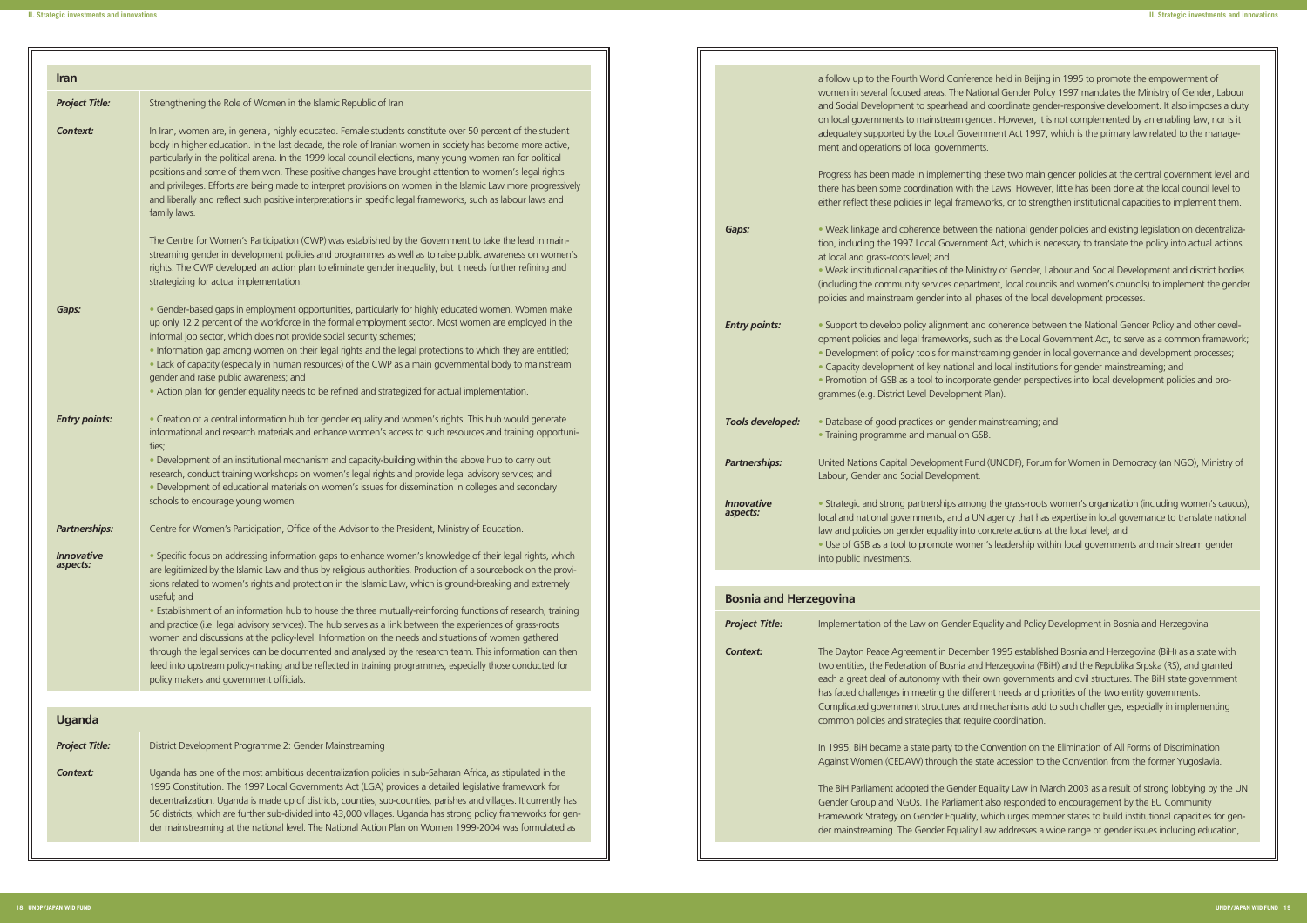#### **Produty between Women and Men**

1990s, the Republic of Congo suffered from political instability and armed conflict, including three civil wars, until the cease-fire was accorded in 1999. The civil wars had a devastating social if these successive wars and violence.

> mmunities are the top priorities of the war-torn country. Despite and community, cultural and traditional norms position women a mainstream reconstruction process at the community level. ses is essential and crucial to reflect their needs and priorities in

> been minimal. Women were under-represented in the executive, te. In 1999, women made up only two percent of the National Aider political participation of women is crucial, especially at a untry. Their needs and priorities should be fully addressed in the he new legal and institutional frameworks of the country.

blic office is low, and their representation is even smaller in region-

men's participation in politics and their rights to productive

about the electoral process and how they can be involved as vot-

he steps and skills required to run for public office.

mocracy and women's rights, and voters education to disseminate I how women can participate;

qislative and senatorial elections to equip them with the skills and

provisions into actual practices and norms; and es to provide advisory services.

aders; and

al frameworks and gaps in line with the Beijing Platform for

ion of Congolese Women Legal Professionals

political participation through voters' education and training for sed resource centres as a means to enhance their involvement in the country and ensure gender sensitive democratization; and ociation in setting up legal clinics to provide free legal consultaintegrity have been violated. This not only helps individual women, te the problems many women are faced with and raise awareness

|                               | employment, social welfare, participation in decision-making, and violence. It envisages that the establish-                                                                                                                                                                                                                                                                                                                                                                                          | <b>Republic of Congo</b> |                                                                                                              |
|-------------------------------|-------------------------------------------------------------------------------------------------------------------------------------------------------------------------------------------------------------------------------------------------------------------------------------------------------------------------------------------------------------------------------------------------------------------------------------------------------------------------------------------------------|--------------------------|--------------------------------------------------------------------------------------------------------------|
|                               | ment of effective institutional mechanisms and capacities for gender mainstreaming is the first step towards<br>gender equality in the country.                                                                                                                                                                                                                                                                                                                                                       | <b>Project Title:</b>    | <b>Promoting E</b>                                                                                           |
| Gaps:                         | . Lack of institutional mechanism and capacities to implement the Law on Gender Equality and Equity in a<br>coordinated and effective way.                                                                                                                                                                                                                                                                                                                                                            | Context:                 | During the 1<br>devastating<br>impact. Wor                                                                   |
| <b>Entry points:</b>          | • Establishment and capacity-building of a government gender machinery;<br>. Preparation of guidelines for the implementation of the Gender Equality Law;<br>. Peparation of a strategy and formation of working groups on the major thematic areas covered by the Law<br>to prepare the ground for its implementation;<br>. Integrating the Law into legal processes and procedures to ensure actual enforcement; and<br>. Public advocacy to raise awareness on the Law.                            |                          | Social reinte<br>their critical<br>as inferior to<br>Full participa<br>the reconstri<br>Women's po           |
| <b>Tools Developed:</b>       | • Gender Equality Law guidelines                                                                                                                                                                                                                                                                                                                                                                                                                                                                      |                          | legislative ar<br>Assembly ar                                                                                |
| <b>Partnerships:</b>          | BiH State Government, Gender Centres, UN Gender Group in BiH.                                                                                                                                                                                                                                                                                                                                                                                                                                         |                          | time of majo<br>decision-ma                                                                                  |
| <b>Innovative</b><br>aspects: | • Can serve as an example of a comprehensive approach to establish an institutional and legal mechanism<br>at the national level to promote gender equality in complex, post-conflict situations;<br>· Particular emphasis on ensuring coordination among key stakeholders, which is necessary to implement the<br>Law in practice; and<br>. Preparation of practical guidelines and manuals for judges and law enforcement personnel to ensure thor-<br>ough implementation and practice of the Law. | Gaps:                    | • Percentage<br>al and local<br>• Traditional<br>resources;<br>• Lack of op<br>ers and cand<br>• Lack of inf |
|                               |                                                                                                                                                                                                                                                                                                                                                                                                                                                                                                       | <b>Entry points:</b>     | • Nation-wid<br>knowledge a<br>• Support to<br>knowledge i<br>• Support to                                   |



|                        | vastating civil vidis, antii the cease me vv<br>impact. Women were the primary victims o<br>Social reintegration and rehabilitation of co<br>their critical role as care-givers of the family<br>as inferior to men, excluding them from the<br>Full participation of women in these proces<br>the reconstruction road-map. |
|------------------------|-----------------------------------------------------------------------------------------------------------------------------------------------------------------------------------------------------------------------------------------------------------------------------------------------------------------------------|
|                        | Women's political participation has always<br>legislative and judiciary branches of the Sta<br>Assembly and nine percent of the Senate. \<br>time of major transition to a democratic co<br>decision-making processes that will shape t                                                                                     |
| Gaps:                  | • Percentage of women in political and pul<br>al and local governments;<br>. Traditional and social norms that limit wo<br>resources;<br>. Lack of opportunities for women to learn<br>ers and candidates; and<br>• Lack of information and knowledge on th                                                                 |
| <b>Entry points:</b>   | · Nation-wide awareness campaigns on de<br>knowledge about the electoral process and<br>• Support to women candidates for local le<br>knowledge necessary to run for office;<br>· Support to translate gender-related legal<br>· Establishment of legal clinics in major citie                                              |
| Tools developed:       | • Training modules for potential women lea<br>. Review by women lawyers of existing leg.<br>Action, and resulting recommendations.                                                                                                                                                                                          |
| Partnerships:          | Ministry of Promotion of Women, Associati                                                                                                                                                                                                                                                                                   |
| Innovative<br>aspects: | · Systematic support to increase women's p<br>women candidates through community-ba<br>the post-conflict reconstruction process of t<br>• Partnership with the women lawyers' asse<br>tions to women whose rights and physical i<br>but also helps legal professionals to articula<br>on such issues.                       |
|                        |                                                                                                                                                                                                                                                                                                                             |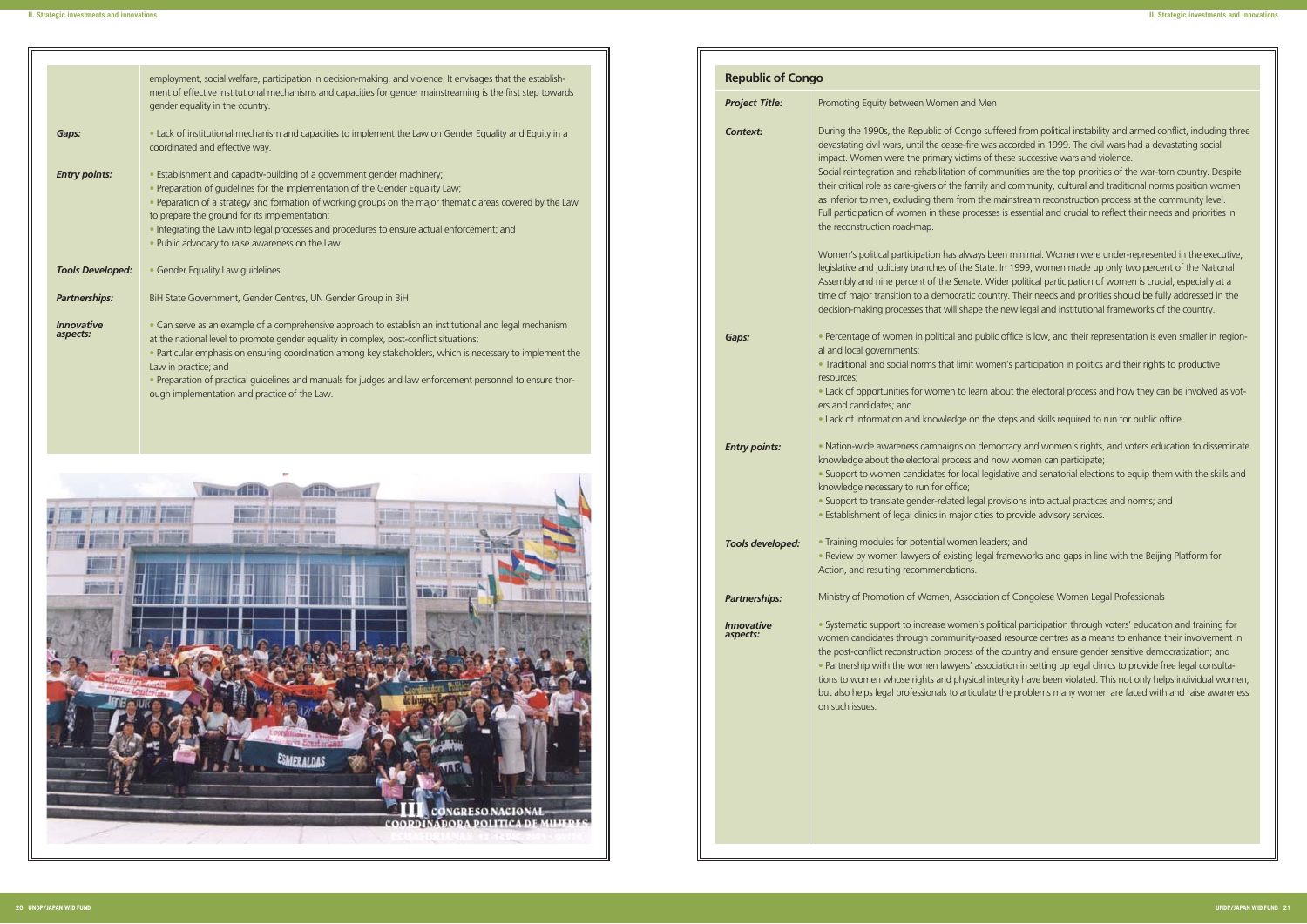gender into the macroeconomic policy making process. Specific local contexts were then chosen to organize field projects. There is thus a logical process of operationalization from a highly abstract goal to more concrete goals. This process makes it possible to relate direct outputs of a project to expected outcomes of achieving the ultimate goal.

The second Thematic Cluster, Women's Political Empowerment and Governance, was also chosen as another concrete objective to achieve the ultimate goal of the Fund. We find the same logical process in the design of projects in this cluster. The design of projects in the third Thematic Cluster, Gender and ICT, is less complicated than the first two clusters since ICT is a much more concrete concept than macroeconomic framework or governance.

The outputs of the projects are many, and include review/research/analytical papers, training manuals, advocacy handbooks, a virtual library (CD ROM), database of good practices, Gender Equality Law guidelines, website content and software applications. These products can easily provide ideas that can be applied to other local contexts.

A noteworthy feature of the projects described in this report is their innovative aspects such as the selection of the focal point (the recipient of the Fund's assistance) and the excellent partnership among critical stakeholders. The choice of focal point is not limited to an administrative body in charge of women/gender issues or women's groups/organizations. Rather, the focal point is chosen from among bodies in charge of trade, technology, statistics, etc., depending upon the theme of the project. This flexibility is important for gender mainstreaming to be a success. When the objective is to mainstream gender into institutional and state policy matters such as governance and macroeconomy, it is essential to have effective partnerships with line ministries; institutions at the international, national and local levels; and professionals and experts. Workshops and campaigns to gender-sensitize policy makers at different levels as well as the general public produced intended changes due to effective participation of relevant parties and networking with those beyond the local site, country or region.

Related to the above is the development of linkages with existing projects supported by other donor agencies. This strategy seems to be an efficient method of strengthening the existing project by adding a new dimension and also helps avoid duplication of the work necessary to start a project. It may also produce some multi-dimensional outcome of projects with two different origins.

Gender mainstreaming requires fact finding, advocacy, training for capacity building, and political will. Since its policy shift in 2000, the UNDP/Japan WID Fund has been the front-runner in attempting to mainstream a gender perspective in significant areas of life by sowing seeds through small-scale projects so that the outcomes will flourish on larger scales through the support of other donors.

#### **Lessons to be learnt**

As the donor of the UNDP/Japan WID Fund, Japan can also utilize the products of the Fund in its bilateral ODA activities. For example, the Fund followed-up on Japan's project to activate a women's centre in the Philippines by supporting targeted advocacy activities and support-service facilities. Another example is the narrowing of the gender gap in Guatemala's primary education system. Japan's aid focused on the construction of schools and human resource development while the Fund provided policy support.

Japan can benefit from several practices that are followed by the UNDP/Japan WID Fund: in particular, the logical framework of the project plan; and innovative aspects, which I have mentioned above. Projects should be designed to fit local contexts, but the project goal must be logically linked to the higher objectives of the UNDP/Japan WID Fund. Gender mainstreaming is a concept that has not gained common understanding in Japan, even among those in the circle of Japan's ODA. By learning the strategic method of selecting the focal point, partners and the tools – such as workshops, manuals and papers – for capacity building of human and institutional resources, which requires analytical research before making project plans, Japan's ODA projects should be able to produce more visible outcomes for sustainable development.

In March 2005, Japan launched the GAD Initiative at the 49th Session of the Commission on the Status of Women – 'Beijing + 10' – held in New York to replace the Women in Development Initiative. The GAD Initiative is based on the GAD approach, and incorporates many of the positive components found in the policies of major donors; it takes a holistic approach, which recognizes that different sectors of life are inter-linked. The GAD is in accordance with the framework of Japan's ODA Charter and the Charter's medium-term plan, but the fact that it begins with an affirmation of support for CSW's efforts towards women's empowerment and gender equality implies that gender mainstreaming is crucial for achieving gender equality for sustainable human development.



#### **UNDP/Japan WID Fund: A case of institutional good practice and lessons learnt**

#### **By Yoriko Meguro, Ph.D. Professor of Sociology, Sophia University, Tokyo, Japan (Representative of Japan to the UN Commission on the Status of Women)**

#### **Japan–UN collaboration for women's empowerment**  Since it became a member of the UN, Japan has actively participated in the activities of the Commission on the Status of Women (CSW). Although Japan was highly committed to advancing women in the international arena, it was only in 1991 that the government produced an ODA-related report on women in development and set up a unit focusing on women in development at

Japan International Cooperation Agency (JICA). Japan's launching of the Women in Development Initiative at the Fourth World Conference of Women in 1995 was the first declaration of its commitment to support women's empowerment in developing countries, though the underlying concept was based on 'women in development' and not 'gender and development.' Following the Conference, the Government of Japan established the UNDP/Japan WID Fund and located it within UNDP. Japan also initiated the action to establish the fund for violence against women located within UNIFEM and continued to support it as a major donor.

The UNDP/Japan WID Fund initially emphasized three areas, namely, education, health, and social and economic participation of women, and acted as a funding mechanism to assist women at the grass-roots levels as a follow-up to the Beijing Platform for Action. The Outcome Document of the 23rd Special Session of the General Assembly, 'Women 2000', brought attention to new areas of concern that emerged after the Fourth World Conference of Women and also to those areas that were of increased importance. The Agreed Conclusions and Resolutions coming out of the CSW meetings since then reflect renewed concerns such as globalization, ICT, post-conflict reconstruction, violence and HIV/AIDS.

As stated in the previous section, a radical shift in the approach of UNDP/Japan WID Fund took place in 2000, after the Fund's criteria were reviewed and renewed. With new external factors such as the MDGs, the role of the Fund was redefined, and shifted from funding project-based initiatives to providing upstream policy support in accordance with the transformations in UNDP policy. The new approach was to clarify and push forward the strategic dimension of thematic project-based activities, so that each grassroots project would not only produce specified outputs but would also result in logically-related outcomes that would help achieve the goal of gender equality for sustainable human development.

According to the Analytical Review by Thematic Clusters, the UNDP/Japan WID Fund redefined itself as a fund for strategic investments, emphasizing innovations, partnerships, dialogue and capacity development. In accordance with its revitalized role, the Fund has been actively investing its financial and human resources, despite its small scale, in areas of increasing significance in global contexts by implementing projects in specific local contexts with frameworks that can be replicated in other local contexts.

The themes of the projects selected by the Fund reflect the Beijing Platform for Action, the Outcome Document 'Women 2000', MDGs, and discussions at the CSW that have highlighted the critical importance of both the role of women in decision-making as well as of promoting the economic empowerment of women in order to make further progress in achieving gender equality at the state level.

**UNDP/Japan WID Fund - a case of institutional good practice**

After producing the Beijing Platform for Action and the Outcome Document 'Women 2000', a strong message coming out of the CSW discussions was to emphasize implementation and action rather than further negotiations. Identifying good practices and learning lessons from experiences was adopted as a methodology for speeding-up effective implementations. There is a tendency to take for granted that good practices produce clear outputs successfully. However, there is no clear-cut standard to judge whether a case is a success or not. An institution's minimum practice is to achieve goals set forth in the form of project objectives. In order to make the practice a success, the project plan must have a framework that logically connects the objective of the project to the mission of the institution itself. Only in such a case is the experience of the project applicable to other contexts.



I have examined the work of the UNDP/Japan WID Fund to find that the design of projects has a logical framework in which specific goals of a project (x) are meaningful tools to achieve a broader and more abstract objective (X) which is logically related to satisfy the mission/ultimate goal of the Fund(Y). Their success, possibly a unique case within UNDP, was made possible by the committed agreement by the donor and the Fund and the creative competence of the parties involved, including those in the fields.

In order to achieve gender equality for sustainable human development, which is the ultimate goal of the UNDP/Japan WID Fund, the first Thematic Cluster, Gender and Macroeconomic Framework, was chosen as a more concrete objective. Then, mainstreaming gender in non-traditional development issues was identified as a more concrete strategic goal. Operative goals were then selected to assess gender disparities in macroeconomic policies and frameworks such as trade, employment and national budgeting; and to develop user-friendly tools for incorporating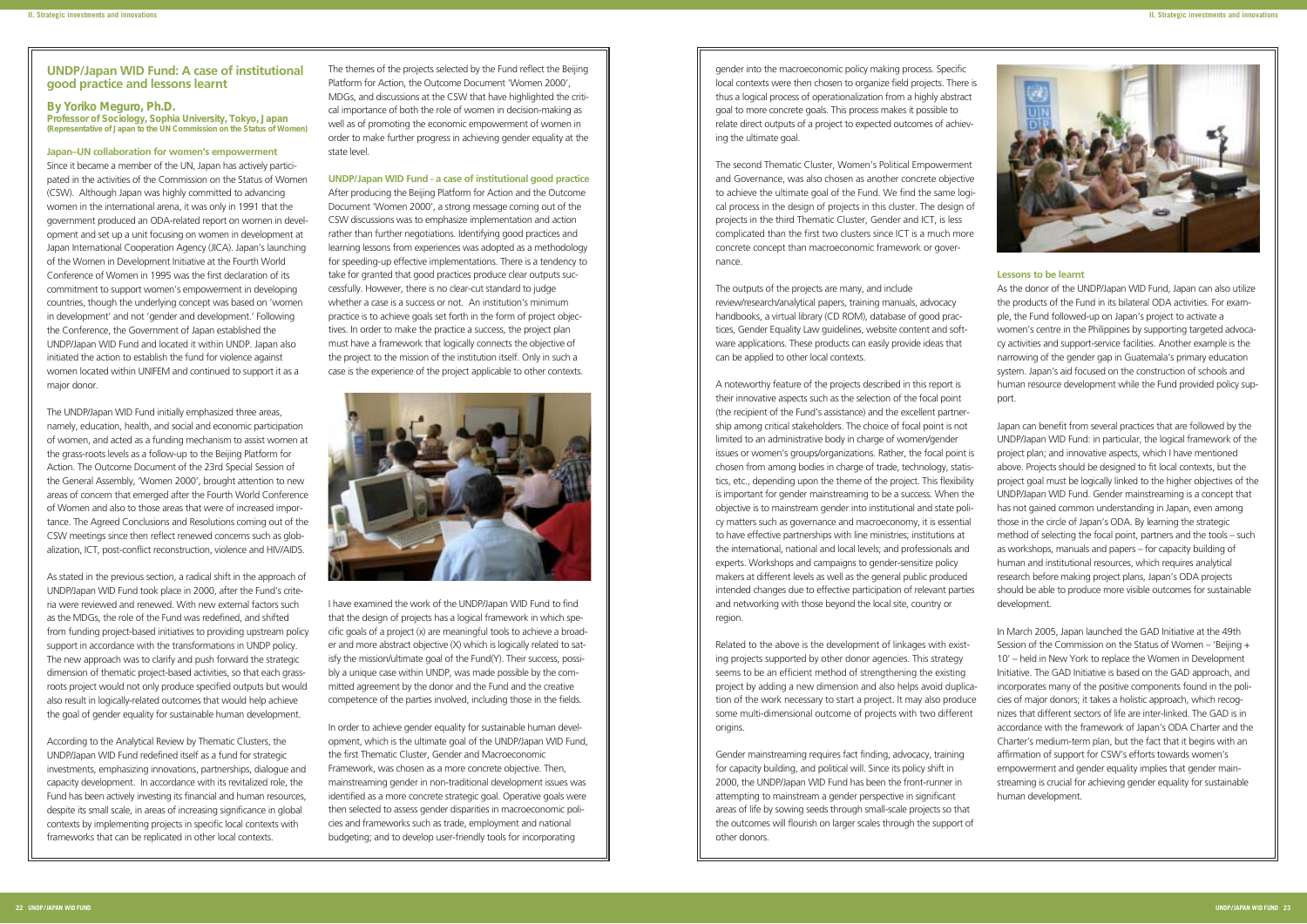markets through targeted advocacy activities and strengthening pilot support-service facilities for women entrepreneurs at the provincial level. The programme also offers a coherent response system of strategic support-service mechanisms and strengthens institutions to promote access to employment opportunities.

In Cameroon, UNDP discovered a strategic entry point for using the benefits of ICT to promote the economic empowerment of women. The project Develop E-competencies among African Women for Local and International Markets' aims to assist the Association pour le Soutien et l'Appui a la Femme Entrepreneur (ASAFE,) a local women's business organization, in serving as a regional hub of ICT training for women and women entrepreneurs. The project aims to develop ICT training modules for women who seek ICT-related jobs and for women entrepreneurs who want to improve their management and marketing capacities. Training courses are provided at the state-of-the-art ASAFE ICT centre, which was built with assistance from the Government of Japan. The UNDP/Japan WID Fund added value to Japan's grass-roots assistance by providing technical support to strengthen the contents of the centre and broadening the scope of the assistance to employment generation.

#### **Global advocacy**

The strength of the UNDP-Japan partnership also lies in its ability to translate progress on the ground into advocacy tools for global poverty reduction and sustainable human development.



The Joint UNDP-JICA workshop held in Tokyo in February 2002 is an example of a fruitful UNDP-Japan global advocacy endeavour. The event brought together international gender experts to share their experiences and good practices and make recommendations relevant to global poverty reduction and sustainable human development.

During the workshop, leading Japanese scholars and other experts from JICA, UNDP and NGOs focused on the challenges of gender mainstreaming in the issues of peace-building, ICT for development, and HIV/AIDS. They presented corporate strategies and good practices with a view to promoting greater collaboration.

The following year in 2003, the first field-level UNDP-JICA joint workshop was held in Phnom Penh (Cambodia). It brought together gender experts and focal points from UNDP and JICA offices in the neighboring countries to discuss gender dimensions of the MDGs and methods of mainstreaming gender in the efforts to achieve MDGs. UNDP, as a scorekeeper and campaign manager for MDGs, presented entry points for engendering the MDG process, including gender sensitive budgeting (GSB) as a way to track commitments through investments. Challenges faced by grass-roots communities were reported on by JICA experts, which was timely given that the focus of the MDGs was shifting from global commitments to national action that aims to transform the everyday life of poor women and men in communities.

#### **Ways forward**

At the UNDP/Japan WID Fund's 10th Anniversary Symposium, UNDP and the Government of Japan will discuss ways of furthering their partnership to promote gender equality and women's empowerment. The partnership will build on the UNDP/Japan WID Fund's 10 years of experience, during which many innovative and strategic interventions have changed the lives of women in developing countries. This continued partnership will contribute greatly to global efforts to achieve MDGs.



When UNDP and Japan formed a partnership in 1995, they shared a common goal: to achieve gender equality for sustainable human development. They pooled their expertise and experiences in programme countries to help to build capacities from the community to the global level. Today, the UNDP-Japan collaboration, through the UNDP/Japan WID Fund, has flourished, becoming a worldwide network of activities that has changed the lives of poor women in 41 countries.

#### **Cooperation on the ground**

In Guatemala, two projects – the National Seminar on Education of Girls, and Support to the Programme on Girls' Education – best exemplify the field-level success of the UNDP-Japan partnership. Eliminating the existing gender gap in primary education has long been at the top of the list of priorities of the Government of Guatemala, and UNDP and Japan have been supporting the Ministry of Education in this important step.

Japan assisted the Ministry in the construction of schools and the promotion of bilingual teaching methods (Spanish and indigenous languages). Its strategic approach also included supporting human resource development to build institutional capacities that will create sustainable girls' education programmes. To this end, Japan has been dispatching education experts from the Japan International Cooperation Agency (JICA) to Guatemala. Volunteer specialists provide advice on administrative as well as pedagogical issues to Guatemalan teachers and administrators, who, in turn, are invited to Japan to participate in a training exchange programme.





UNDP, on the other hand, lends policy support to the Guatemala Ministry of Education. In accordance with the provisions of the 1996 Peace Accords, UNDP assisted the Ministry in reforming the educational system to include gender equality as a central goal. In addition, UNDP has contributed, through the UNDP/Japan WID Fund project, to the development of a five-year strategy for girls' education.

UNDP's policy support, in combination with Japan's assistance in human resource development, has created a synergy that is helping to narrow the gender gap in the country's primary education. The partnership is paving the road that will lead to better opportunities for the new generation of Guatemalan women.

In the Philippines, the Programme for the Advancement of Filipino Women through Strategic Support Mechanisms for Economic Empowerment is another success story. It aims to support the Philippines Plan for Gender Responsive Development as well as national policies on the development of micro, cottage and small enterprises.

The programme builds on the capacities of the Technical Education and Skills Development Authority (TESDA) women's centre, which is a large-scale vocational training facility built with Japanese bilateral assistance. JICA provided technical assistance to develop staff and institutional capacities to run needs-oriented vocational training programmes. UNDP helped strengthen the contents of the centre to establish a link between the vocational training programmes and employment opportunities. UNDP/Japan WID Fund support strategically focused on increasing access to credit and

## **III. UNDP-Japan Partnership**

 $\sqrt[6]{9^\circ}$  Global advocacy and actions on the ground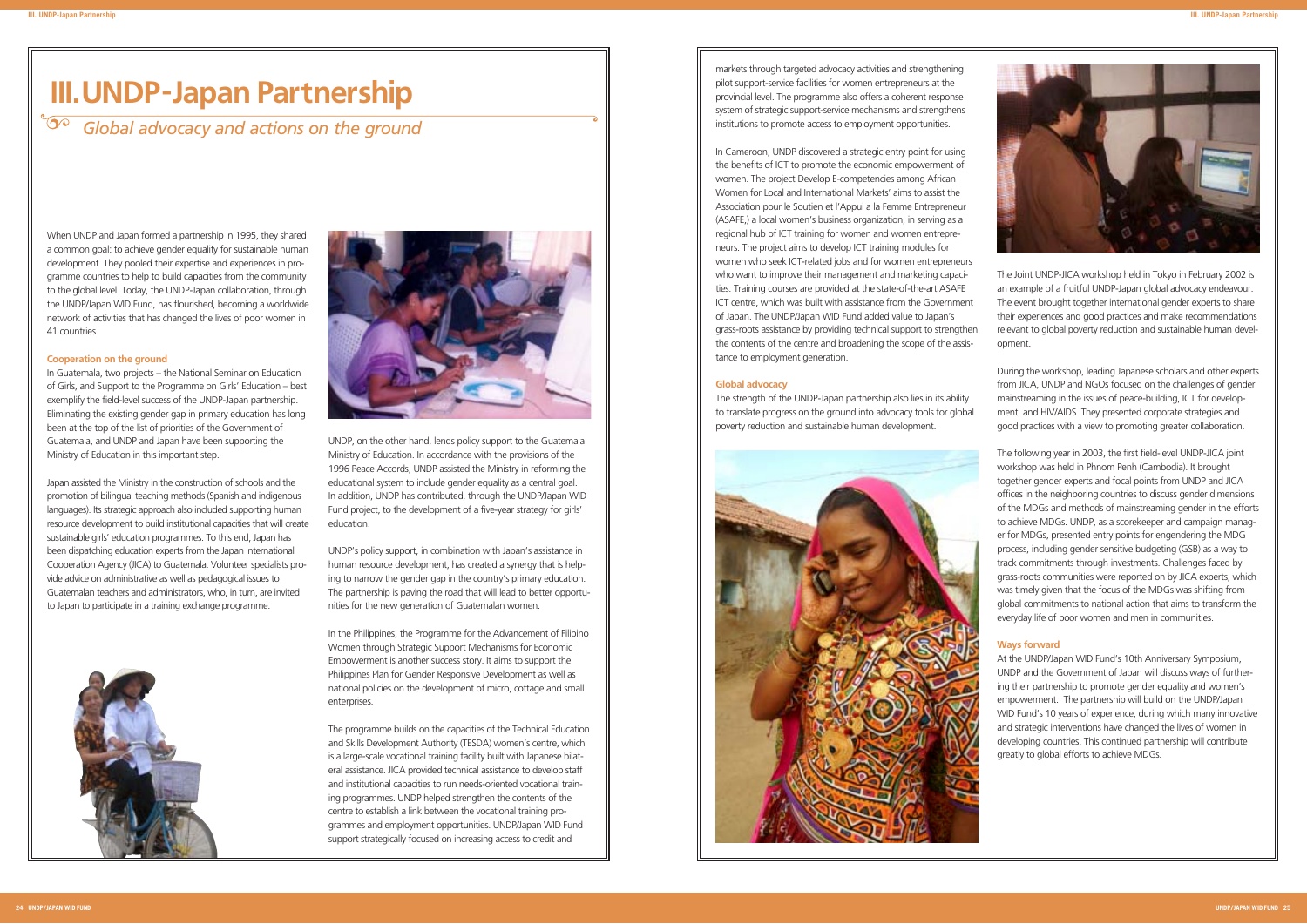ties and change agents working within the grass-roots networks." The dialogues with the women helped to illuminate how the MDGs could work to improve women's lives. For instance, they helped explain how the goal on child mortality is also about women because women are the primary caregivers of children, and how the goal of reducing hunger by half was also a women's issue since



women are the primary providers of food for their families.

In Garissa district, a woman named Halima received a letter inviting her to the dia-

logues, and this is what she had to say, "When the letter inviting me to this forum came, I called my son to read the letter for me. When I heard that it was a meeting to discuss issues affecting women I was very happy. My hope today is that we shall not just discuss these issues and leave them in this room, but that something will be done about them."

Halima cannot read or write and she represents 93 percent of women in North Eastern Province who are illiterate. This compares to 70 percent of men who are illiterate. For Halima and millions of other women, their lack of education is rooted in the negative societal perceptions of girls' education.

For the MDGs to be meaningful to Halima and the other women like her, government authorities have to do more to reach out to girls who are prevented from attending school even though it is free. "This free education is not free for everyone. Some of us have even no schools nearby where we can take our children," one woman lamented.

Insecurity also presents many difficulties in the access to medical facilities. There is only one hospital, five health centres and 15 dispensaries in Garissa district. The average distance to a health centre is 50 kilometers. In addition to the geographical distance and lack of paved and secure roads, there is the cost of hospital care, which many poor women cannot afford.

#### **Raising women's voices through the Millennium Development Goals (MDGs): Experiences from the Gender and MDGs Project in Kenya\* 1**

#### **Overview**

Numerous development strategies over the past decades have failed to yield results for the poor women of Kenya. The question asked by many of these women now is can the MDGs deliver on improving their lives. The UNDP project, Gender and MDGs in Kenya, is trying to do just that by mainstreaming gender into poverty reduction strategies at all levels of government, and to start, by promoting poor women's voices so that the MDGs work for women in the poorest communities.

In 2004, a workshop on community-level poverty dialogues on the MDGs was conducted among 800 poor women, local government authorities and district leaders from Kisuma, Rachuonyo, Garissa and Ijara districts located in two of the poorest regions in Kenya, the North East and Nyanza Provinces.

## **IV. Success stories from around the world**

Kenyan women are clearly fed up and skeptical about government promises not delivered. Says a local women's advocate in the North Eastern Province, "We are tired of empty promises. We stand here today to demand our rights in line with the MDGs on poverty, education and gender gaps."

#### **Women in Kenya**

"If gender is not mainstreamed at all levels through policies and legislation, poverty will continue to stalk Kenyan women especially in marginalized regions," stated Alice Manan, a Media Consultant in Nairobi.



In Kenya, more than 56 percent of the population lives below the poverty line, of which more than half are women. The number of female-headed households has grown to 32 percent, of which 80 percent live below the poverty line. Macroeconomic reforms and structural adjustment programmes over the past decades have done little to improve opportunities for women. Studies have shown that women bear a disproportionately large share of the costs of these reforms, and see little of the benefit ('The Working Group on Gender and Economics', 1995).

Despite the new, democratically elected government that was formed in 2002, Kenyans still face major challenges in terms of poverty, HIV/AIDS and other diseases, and a lack of vital infrastructure such as paved roads, clean water and sanitation.

Kenya also faces a huge task in reducing child mortality and maternal deaths. During the last decade, there has been little improvement in access to hospitals, doctors or other trained professionals to assist women in childbirth. Most poor Kenyan women continue to bear children at home. Kenya's maternal mortality ratio is estimated at 414 deaths per 100,000 live births ('Kenya: Gender Facts and Figures', 2003).

In an attempt to reverse some of these trends and make progress on the education goals, the government enacted a legislation in 2003 introducing free primary education. However, girls are still not enjoying the full benefits of this new law.

As Mitha Nazim from UNICEF explains, "More than 1.5 million girls of school-going age remain locked out of the school despite the introduction and implementation of free primary school education by the government in 2003. This high number of girls not going to school poses a great challenge for Kenya's future development and her attainment of the MDGs."

#### **Raising women's voices from the local to national level**

During the MDG and poverty dialogues several key issues emerged. Initially, the women were skeptical that the MDGs could work for them. However, as they learnt more, they began to feel empowered. A journalist from the Association of Media Women in Kenya, who covered the event in print and on television, reports, "[F]or the poorest of women in Kenya these dialogues on the MDGs acted as an eye opener. The women now boldly demand provisions of basic services from the local authori-

**\* 1 This is a multi-funded project with assistance from UNDP/Japan WID Fund, UK Department of International Development, and UNDP Poverty Thematic Trust Fund. The project supports five pilot projects in Kenya, Peru, Morocco, Cambodia, and Kyrgyzstan.**

Finally, the lack of vital infrastructure such as clean water and sanitation is a major concern for women. Many women and girls spend one to two hours a day hauling water along unsafe and unpaved roads. The women want their national leaders to prioritize providing safe and accessible water sources to the community so that the hours spent in search of water in dangerous conditions can be converted into more productive use of their time and work.

#### **Key lessons**

The mandate is obvious. The MDGs must be made to work for Kenyan women at all levels of society. Starting at the community level to raise poor women's voices and address their concerns is one sure way to empower women to play a central role in formulating and monitoring MDG-based poverty reduction strategies at all levels of government.

"Approaching gender as a cross-cutting issue in addressing the MDGs is essential as women are at the centre of poverty in Kenya and the rest of Africa. Failure to mainstream gender would be tantamount to addressing less than 20 per cent of the problem as women define poverty and on the same breath present the greatest opportunity for addressing the same." AMWIK representative.

*This article is a summary from a collection of interviews conducted during the MDG and Poverty Dialogues in Kenya, 2003, by the Association of Media Women in Kenya, Womankind and Women's Action Forum Network, with support from UNDP Gender and MDG Project, executed by UNIFEM. It drew secondary information from the UNIFEM media briefing kit, 'A Fair Share for Women: A Briefing Kit on Gender and Millennium Development Goals – Kenya'. Principal authors are Frederick Ochieng and Nyaradzai Gumbonzvanda, UNIFEM Kenya.*

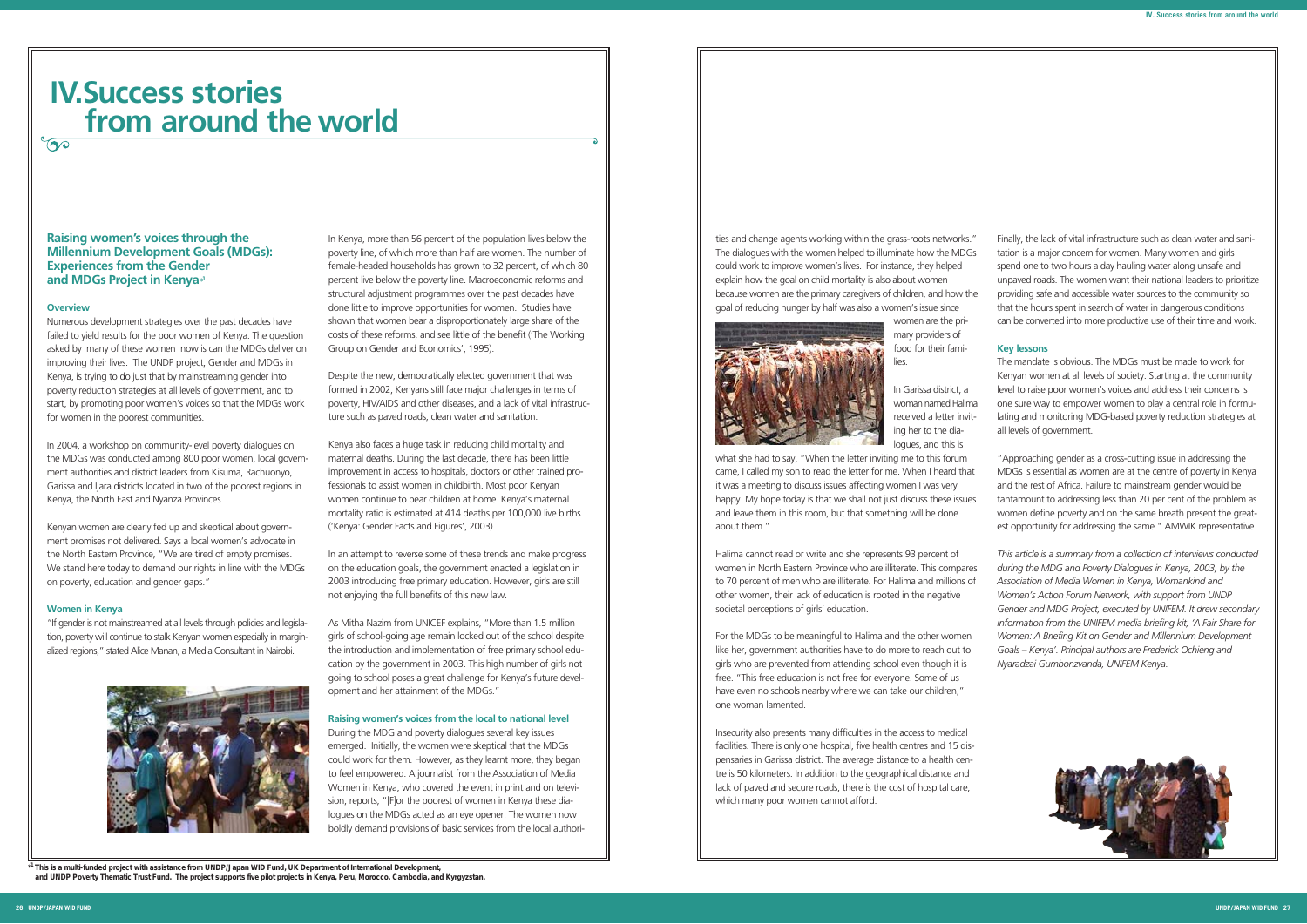#### **Gender mainstreaming: UNDP links energies across Latin America By Beiby Vaca**

Do people in Ecuador know what people in Argentina are doing on governance and political participation with a gender perspective? Do people in Argentina know what progress Colombia has made in integrating this perspective into local and national citizen security policies? How much do those who promote gender equality know about progress and experiences in other countries around the Latin American region? How many good practices do we have on hand to respond to the frequently asked question: How do we mainstream a gender perspective into our organizations' policies and programmes?

To respond to these and other questions, the Knowledge Management Platform on Gender Equality in Latin America and the Caribbean started in July 2005, with economic support from the UNDP/Japan WID Fund. This project aims to link up energies and efforts around gender mainstreaming made in the different countries and in settings including academia, the public sector, social organizations and international donor agencies.

Despite the advances made in the region in recent years, compared to men, women are still less likely to receive an education, to earn a decent living, to run for office or to run corporations, or to



even feel safe in their own homes. This is still the situation, even though 30 years have gone by since the first World Conference on Women, where strategies were mapped out to make societies more just for women and men, with equal rights and opportunities. Greater incentives, energy and political commitment are still needed.

Latin America has produced a veritable cornucopia of research, methodologies, tools and experts on this subject. Even so, large segments of society are still unaware of this information and argue that they lack the tools for putting a gender perspective into practice. Therefore, a pending priority is to systematize these

In Peru, 20.4 percent of households are headed by women (National Institute of Statistics and Informatics). Women represent 47 percent of the total labour force, but their per capita income is 50.4 percent of men's per capita income (Economic Commission for Latin America and the Caribbean, Country Profiles, Peru, Gender Statistics, 2005).

Peruvian women are increasingly aware of this inequality, and this has motivated them to work through their organizations. The project has offered the opportunity to provide them with new tools, as Nelly Damián of the Task Force on Oversight of Sexual and Reproductive Rights in the district of Independencia (Lima) pointed out, "The workshops have been important, and all women should know about the MDGs. We women have rights, but we are generally unaware of them. The organization is helping women stand up and fight."

Nelly Damián said that understanding the MDGs has given her a greater ability to make proposals in the participatory budget process in her district, especially in the areas of health and violence. Work is currently under way to set up a shelter for women who are victims of violence. "We know that at the World Summit, the government committed to combat violence against women, so we're gong to demand that it provide our district with the resources to open the shelter," she said.

Dorila Huamán, of the district of San Juan de Lurigancho (Lima), who is also a member of the Task Force on Oversight of Sexual and Reproductive Rights, said that understanding the MDGs has reinforced her work, which is aimed at youth. "We are concerned about our young people. There are more and more unwanted pregnancies, more and more young people infected with HIV/AIDS. The MDGs are a new avenue for demanding support from the government," she said.

According to Blanca Fernández, director of the Flora Tristán Women's Center, which implemented much of the project, a great deal of work remains to be done before the country will acknowledge that poverty affects women differently because of gender considerations. "Even though statistics demonstrate this differentiated impact, the gender focus does not permeate all government action," she said. "That is why this project is so important, despite the limitations of the MDGs, because it will measure the commitment of governments to the issues of poverty and gender equality."



#### **Response from authorities**

The Peruvian government has committed to a gender approach through conventions and agreements promoted by the United Nations, as well as by inter-American and Andean Region bodies. This approach is also incorporated into national legislation, from the Constitution to the National Accord signed in 2002 by the government, political parties and other sectors of civil society, which proposes policies for the coming years that are designed to lay the groundwork for the consolidation of democracy.

In public statements, Dr. Pilar Mazzetti, the Health Minister, has always expressed her sector's interest in reaching the MDGs.



Making the right to health a reality in Peru requires efforts by all sectors, according to Dr. Mazzetti, but she believes that "the two indicators proposed for following up the Millennium Development Goals (maternal mortality and the percentage of births attended by skilled health personnel) are an inadequate basis for analysing maternal health." She believes that it is "indispensable to include other indicators, such as unmet demand for family planning services, percentage of teen pregnancies and incidence of gynecological cancer."

She added that the poorest people, "because they have less access to education and health care, are the ones most likely to become ill and die. The most relevant impact, therefore, would be in changes in health indicators, an increase in the coverage of users protected by some contraceptive method, attended births and post-natal care, which would lead to a decrease in maternal and infant mortality."

She stressed that "meeting the targets for this objective will depend exclusively on the Peruvian government's interest in and commitment to implementing specific programmes aimed at excluded populations, to overcome the great gaps or inequalities that exist in the interior of the country."

At the local government level, the district of Jesús María has taken the lead in working to make the MDGs a reality. One participant in the meeting of government officials was Jesús María Mayor Carlos Bringas Claeyssen, whose district has a Women's Programme with activities that "are designed to contribute to fulfillment of the MDGs on gender equality and women's self-determination." He stated that women's participation has been most significant in local government activities in 2005, and that the municipality is placing an emphasis on generating revenue, developing skills and improving health and welfare.

#### **Peru: Putting MDGs and gender equality on the public agenda\*<sup>2</sup>**

**By Gaby Cevasco (Peruvian journalist and writer)**

According to Jorge Chediek, UNDP Resident Representative in Lima, "The integration of gender aspects into the MDGs has concrete significance: none of the MDGs will be reached unless there is progress in the area of gender equality." Chediek added that the project "first of all, places women's needs on the MDG agenda, allowing progress to be made in various indicators. Secondly, it seeks to ensure that a gender perspective is included in the MDGs, making gender a cross-cutting issue not only in the indicators, but also in design, implementation, monitoring and evaluation."

#### **Women in Peru today**

Peru is a country with many inequalities, which have a particular impact on women. Of the country's approximately 28 million inhabitants, 54.8 percent live in poverty, and the rate is especially high in rural areas and among women. On the rural coast, 50.8 percent of women live in extreme poverty, while the same is true of 47.2 percent of women in the rural highlands and 48.3 percent of women in the rural jungle areas (FAO Report on the state of rural women, 2005).

#### **Reflections**

Jorge Chediek, UNDP Residentepresentative in Peru, stressed that the integration of a gender dimension into public policies has an impact on the very concept of good governance. "Such integration leads to a reconfiguration of the public and private spheres and a redefinition of the state and its relationship with society," he said. He added that in practice, "the integration of the gender dimension into the design of public policies allows for a more equitable and inclusive model of governance, better focusing of the emphasis of public policy, and results that have a greater impact and are more sustainable."

**\* 2 Ibid.**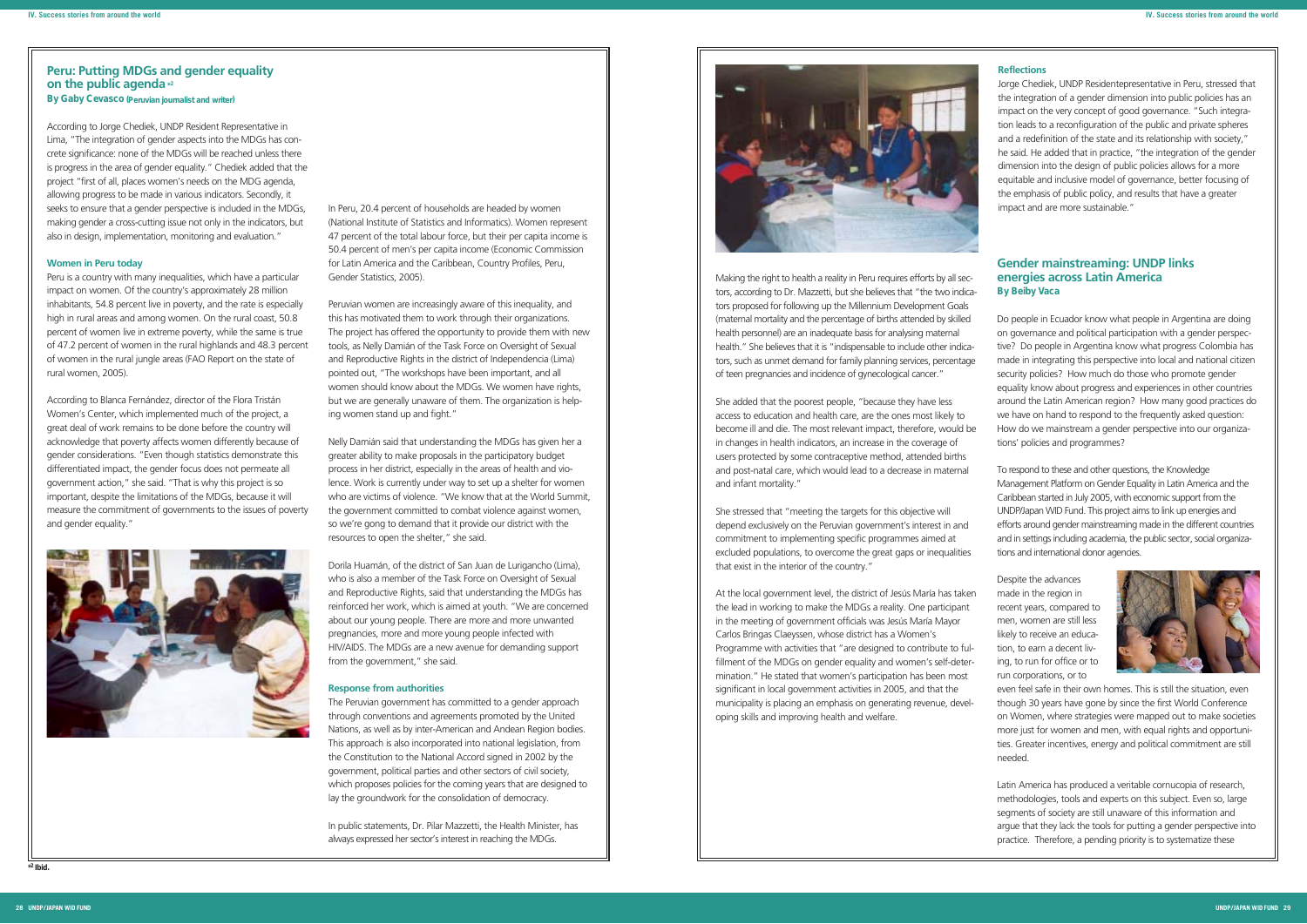gender issues on the agenda. As a Soviet legacy Ukraine acquired on the one hand stable stereotypes concerning guarantees of equality for women, strengthened by the paternalistic system concerning women, and on the other hand, visible gaps in status, political representation and economic opportunities for women. Discrimination against women, which, in fact, was widespread in the country, was even more visible in the case of rural women. Despite the fact that rural women were educated, they were



forced to work under primitive conditions and received minor income due to lack of economic opportunities.

When the country faced 'division of land into shares' (transferring kolkhoz land

to rural inhabitants into property), women had the chance to receive a piece of land and to organize their own farm-businesses. Yet, most women found it difficult to take advantage of this opportunity, as not only did they lack the necessary knowledge, but they also lacked access to relevant information.

The UNDP/Japan WID Fund supported informational centres equipped with Internet access for women farmers, thus providing them with new opportunities. This support has had a very positive impact on women, helping them to improve their economic situation.

By acquiring information and knowledge, forming organizations and networks, and participating in national and international conferences, rural women were able to raise the issue of their status at the state level, marking the first time that this was ever done. In 2001, to fulfill the Beijing Platform for Action, a national plan of action for improving the status of women and achieving gender equality was adopted. This Government document stipulates special measures to improve the situation of rural women. In addition, a special programme for rural women was developed and initiated. The responsibility for its execution lies with local bodies of power and separate ministries (five ministries were engaged in the programme's implementation).

The women farmers' informational centres served as rallying points for women anxious to improve their status and contribute to society. They helped bring women together, and this in turn led to the creation of the All Ukrainian Union of Rural Women. This organization was headed by Halyna Skarga – director of the Zykivsk Informational Centre of the Poltava region, which is one of the most developed agricultural oblasts in Ukraine. This organization has offices in 20 oblasts and unites 4187 women. It is one of the most influential women's organizations in the country. Members are very active in protecting their rights and they support various projects that contribute to the revival of rural areas and the development of women's entrepreneurship.

Halyna Skarga is now the deputy of a village council. She takes part in the decision making process, and helps other women become economically and politically independent. With this aim, and under

the aegis of Zykivsk Informational Centre of the Poltava region, the credit union, numbering 587 members, was created. This provided women with new opportunities for small business development and answers to many social questions. Following Halyna, four more women directors of informational centres have been elected as deputies of local bodies of power. Rural women have become active participants in political life, striving to improve both the political and economic status of rural women.

Out of the 10 informational centres created in 1999-2000, eight continue to actively function. These eight centres have increased their activities and expanded their sphere of services. Nowadays, not only do the centres provide access to information and support to the women's network, but they also serve as resource centres for the development of villages and rayons. For example, in Zynkov, the School of Future Farmer has been established. The methods of teaching developed there are actively used by other centres. Seven similar schools have been created in other regions as well. Several hundred young women and men have completed the classes and are now successfully working in the farming sector. This experience is very interesting and valuable, because it encourages young people to stay and work in rural areas, rather than migrate to the cities. This is particularly important in Ukraine, because rural areas tend to get 'older' as young people are reluctant to stay and work there after they have completed school. This practice is very innovative and has helped in the development of Ukrainian villages.

Based on this experience, UNDP's Equal Opportunities Programme supported the creation of informational gender centres under state oblast administrations; gender education centres under universities; and centres for men against violence, which have greatly helped in the prevention of family violence against women. The idea of developing such resource centres as informational cells was born from the experience of the informational centres for women-farmers. These centres have demonstrated their sustainability, and have played a major role in promoting cooperation among women, improving their status and also bringing attention to the issues of rural women at the state level. They have shown how women, strengthened by knowledge and access to information, can influence the decision-making process.



lessons so we can learn from their successes and failures. Along these lines, the Platform is going to furnish specialized information, provide technical assistance, create venues for analysis and discussion, and build capacities through knowledge management.

This project will last two years and in this first phase, the countries that will become the most actively involved in its different components are being identified. As Platform coordinator, UNDP El Salvador is currently responding to specific requests—primarily for technical assistance—that are channeled through the Gender Focal Points (GFP) in the region's various UNDP offices.

Three years after initiating an internal process for reflection, sensitization and examination of the relationships between the women and men who work there, the UNDP El Salvador office became a regional reference centre on the subject. UNDP El Salvador Resident Representative Beat Rohr believes they have the capacity needed to implement an initiative of this magnitude, adding that, "the office has shown what UNDP can do nationally with the different partners—government, civil society and donor agencies."

This commitment to making the most of good practices also led this office, with support from the Bureau for Development Policy (BDP of UNDP), to produce an institutional handbook, 'How to Develop a Gender Strategy for a Country Office'. This has already been translated into English and was distributed in UNDP at a regional seminar with the GFPs this past June. There, a preliminary inquiry was made into the needs and desires for research, human resources, specialized training and related issues that the Platform could address.

#### **Expectations**

Through knowledge management, this project aspires to contribute to capacity building in the different sectors working on the gender issue, especially the public sector. Awareness about this issue has increased in recent years, which is a positive sign that can hopefully be translated into greater political will and commitment to the issue by decision-makers in the countries, according to Platform advisor Neus Bernabeu.

Some GFPs, such as Sandra Bareyre (Honduras) and Marión Bernier (Panama), hope that the Platform will help simplify their daily work, given that making progress on gender mainstreaming is not at all easy.

They would like to see a regional gender equality network created, where ideas can flow and be exchanged, efforts linked up, experiences shared and good practices broadcast. Bernier sees this as a way to break down the isolation experienced by many of the people working on gender. According to Bareyre, the region should capitalize on its advantage that most people share a common language.

"The project is ambitious in its objectives, and although the resources may seem meager when looking at the number of countries in the region, we believe that the Platform can attract other donors and can coordinate with other initiatives to expand on its accomplishments," Bernabeu said optimistically.

Forming partnerships is a key strategy when working for gender equality. Scattered resources and energy only lead to burnout in this work, where it is already so hard to see results. "These are slow, complex processes requiring behavioral changes," points out Beat Rohr, but there have already been successful examples of integrating a gender perspective into public policy, and this has had a direct impact on the lives of women and men.

#### **Knowledge Management Platform on Gender Equality in Latin America and the Caribbean**

❏ Regional network of gender mainstreaming experts; ❏ Showcase of model projects in the region; ❏ Virtual consulting (providing experts, project development, materials searches, fundraising, etc.); ❏ Mapping good gender mainstreaming practices in the region by governmental and non-governmental actors, agencies, etc.; ❏ Expert technical assistance; ❏ Regional seminars; ❏ Virtual and on-site discussion forums; ❏ Virtual newsletter on gender mainstreaming for the Latin America and Caribbean regions; ❏ Gender mainstreaming training module to be developed in

conjunction with universities already offering gender studies; and ❏ Placing gender on regional development agendas (meetings and conferences, decision-making venues, debates and discussions on human development in the region).

*For further information, please visit www.genero-pnud.org.sv*

#### **UNDP/Japan WID Fund support sustained: A report from Ukraine**

Ukraine has taken significant steps towards its consolidation as an independent state committed to the values of a democratic society and a market-economy. On its path towards integration with its European neighbors and the global community at large, gender issues are becoming increasingly prominent in national and community dialogue. The basic principles of gender development in Ukraine are set in the Constitution. The Government of Ukraine shares the belief that gender equality is the foundation for a democratic society and a precondition for sustainable human development. The most recent evidence of the state's recognition of the importance of gender issues is the Presidential Decree on 'Improving Central and Local Governments' Performance in Promoting Equal Rights and Opportunities for Women and Men', signed on 26 July, 2005 and the Law guaranteeing equal rights and opportunities for women and men.

However, in 1999-2000, when the project to support women farmers was being implemented in Ukraine, it was difficult to put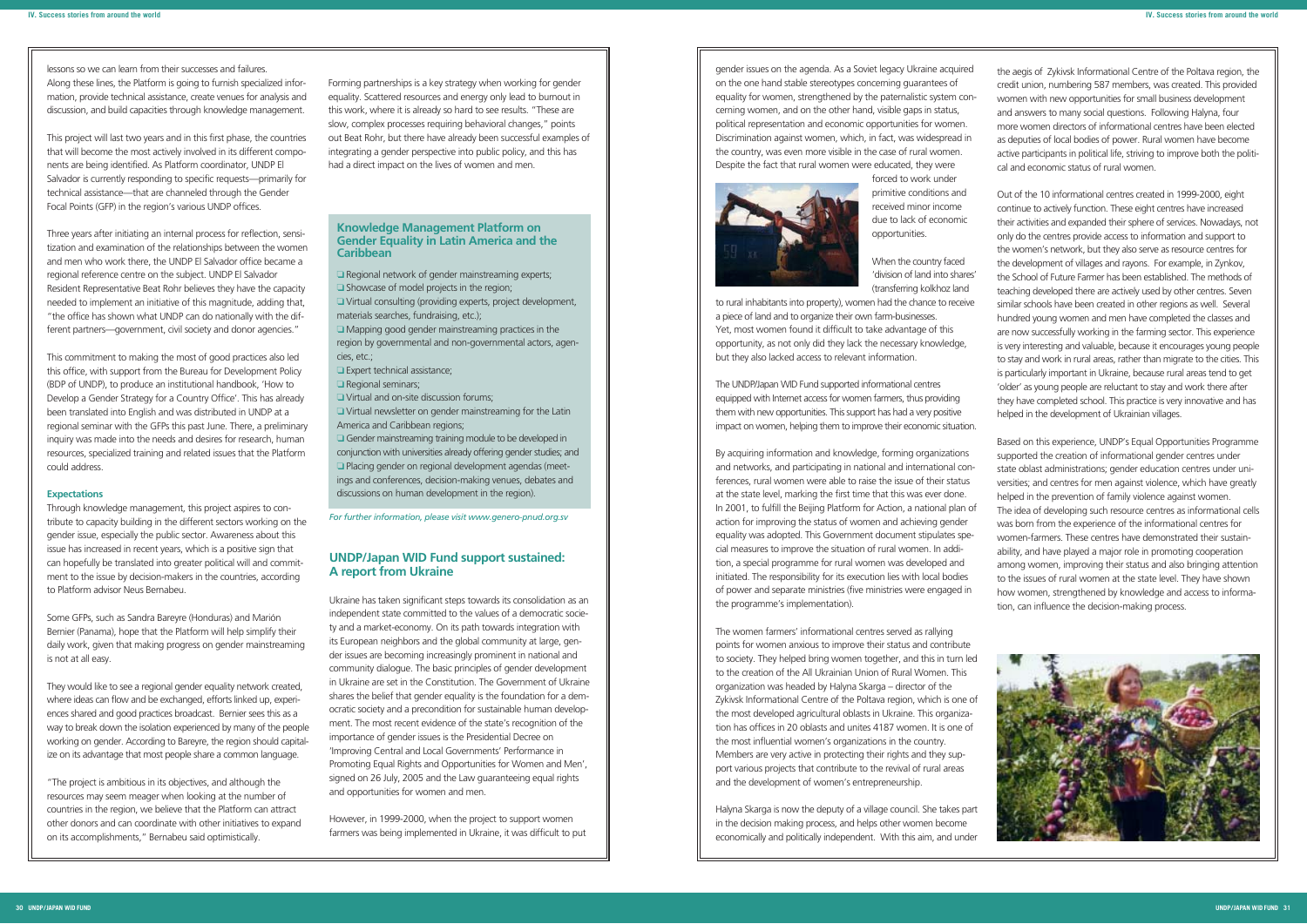n produced on the *Ashenda* festival activities. The festival itself and and articles appeared in local newspapers (we are still awaiting the icating the number of productions etc.)

In prepared and is to be distributed to all partners. The UN country ted a brief summary of the gender study to be used as an advocacy ddress gender and women's issues in public forums. A draft has uted in November 2005.

AIDS and Development Programme (2002-2006), which comprises nunity Conversations, mainstreaming and arts and media.

ehaviors and norms that fuel the spread of HIV/AIDS. The gender tween gender issues and the spread of HIV/AIDS that will feed into ations. Furthermore, in collaboration with UN Headquarters and unity Conversations methodology that focuses on women's rights. r and Development Project to expand and upscale the Community ar issue.

#### **S** \$250,000)

f local NGOs, women's development centres, MFIs, women's busiand capacity to absorb technology, and on the opportunities within local environments (LG). This has provided a baseline on ocal government agencies (LGA) and has also provided an inventory their businesses.

nd women's development centres to implement components of the panized for the partners in Port Harcourt from 15–17 August, 2005 officers, and selected staff from Ministry of Women's Affairs in the States. The meeting focused on gender responsive budgeting and

which helped identify the three participating local government counjunction with local NGOs and in collaboration with the states' osals were received and three NGOs were eventually selected. cracy, Peace & Justice, Community Partners for Development, and ned with the NGO partners.

tion of its first set of activities in July-August 2005. However, the al officials.

dged their commitment to the success of the project by providing and by supporting the women's development centres that will anchor the project in their respective to support in the projections. The interest in the interest in the inte

During the assessment missions and training, it was made very clear bject was being funded by UNDP/Japan WID Fund.

ut of mainstreaming gender responsive policies into national develcitizenry in governance through increased access to information, of capacities for good governance and service delivery at decentral- $MDGs$  1, 3 and 7.

ong local government officials who have pledged their commitment reneurship and strengthening of women's development centres.

#### gh Strategic Partnerships (US \$236,500)

|                     | V. Summary of 2004 - 2005 activities                                                                                                                                                                                                                                                                                                                                                                                                                                                                                                                                                                                 |
|---------------------|----------------------------------------------------------------------------------------------------------------------------------------------------------------------------------------------------------------------------------------------------------------------------------------------------------------------------------------------------------------------------------------------------------------------------------------------------------------------------------------------------------------------------------------------------------------------------------------------------------------------|
| <b>AFRICA</b>       | Cameroon: Developing E-competencies for Local and International Markets (US \$289,900)                                                                                                                                                                                                                                                                                                                                                                                                                                                                                                                               |
| <b>Achievements</b> | The implementing partner, ASAFE, carried out interventions at three levels: advocacy around ICT issues, empowering<br>young men and women through technology literacy, and capacity building of ASAFE.                                                                                                                                                                                                                                                                                                                                                                                                               |
|                     | Organized a seminar-workshop on writing for websites for media professionals, which was attended by 12 journalists<br>from the national audio-visual and written press. Trained journalists on the wide gamut of opportunities that ICT, and<br>more specifically the Internet, offers (18 March, 2005).                                                                                                                                                                                                                                                                                                             |
|                     | Developed multimedia CD ROMS that demonstrate vocational training techniques (see Outreach below), and are<br>being used in communities.                                                                                                                                                                                                                                                                                                                                                                                                                                                                             |
|                     | Set up a community resource centre for entrepreneurs with limited financial resources. ASAFE trainers help entrepre-<br>neurs integrate the use of ICT in their business. On an average, four to five women seek this service daily.                                                                                                                                                                                                                                                                                                                                                                                 |
|                     | Launched an inter-college competition to create school websites on 16 April, 2005. Brought together computer clubs<br>from four colleges.                                                                                                                                                                                                                                                                                                                                                                                                                                                                            |
|                     | Developed an IT training package with three training modules: job seeking, creating an enterprise, and hundreds of<br>addresses and useful contacts - the ASAFE database.                                                                                                                                                                                                                                                                                                                                                                                                                                            |
|                     | An intranet solution for 20 users is in place and functioning.                                                                                                                                                                                                                                                                                                                                                                                                                                                                                                                                                       |
|                     | Completed a report on the national ICT employment seminar on policies and practices for decision makers in<br>Cameroon, held in Yaoundé from 26-28 November, 2003. Conducted three studies to measure the e-readiness of<br>Cameroon.                                                                                                                                                                                                                                                                                                                                                                                |
| <b>Outreach</b>     | Website: www.asafe.org                                                                                                                                                                                                                                                                                                                                                                                                                                                                                                                                                                                               |
|                     | Three CD ROMs were produced:<br>· Unlocking the potential for wealth creation: une brève présentation de ASAFE réalisée en 2003;<br>• Training materials on manufacturing of soap and yoghurt, and dying of cloth; and<br>. Two presentations: 1) networking or Cisco by two students; 2) an old student from ASAFE in her own<br>telephone/business booth                                                                                                                                                                                                                                                           |
| <b>Synergies</b>    | This initiative feeds into UNDP's work under the Third Tokyo International Conference on African Development<br>(TICAD III) initiative. Both the Suivi de TICAD III project and this project are working together for a better use of ICT for<br>the development of the private sector with an emphasis on women.                                                                                                                                                                                                                                                                                                    |
|                     | Ethiopia: HIV/AIDS and Gender and Development (US \$348,434)                                                                                                                                                                                                                                                                                                                                                                                                                                                                                                                                                         |
| <b>Achievements</b> | Finalization and publication of the 'HIV/AIDS and Gender in Ethiopia' study. This case study from two regions<br>attempts to: 1) document the basic cultural norms, attitudes and values that render women and the community vul-<br>nerable to HIV/AIDS; 2) identify existing social capital that are accepted and practiced by the community at large; and<br>3) suggest programme/policy interventions to bring about individual and societal changes in attitudes towards gen-<br>der. This report was presented to all donor representatives, NGOs, UN agencies, etc., at a workshop held on 10<br>August 2004. |
|                     | In August /September 2005, various HIV/AIDS activities were mainstreamed into the traditional festival Ashenda,<br>which celebrates the coming of age of young girls in the Tigray region. This led to several girls getting tested for<br>HIV/AIDS, and a community discussion on HIV/AIDS issues. The Tigray Women's Association facilitated the events.<br>As a follow-up activity and to build on the momentum created during the festival, Community Conversations that are<br>specially structured to deal with women's rights issues will be conducted.                                                       |

*Achievements* **ICT sensitization workshop**: ICT for information and entrepreneurship. Built awareness and shared experiences on werment. Participants came from both the private and public secting in ICT. The workshop addressed the potential of the Internet to rs such as business-oriented organizations within Rwanda and

ramme to ensure that members of women's organizations that had

| <b>Outreach</b>     | Several local media productions/articles have beer<br>its focus on HIV/AIDS was aired on TV and radio,<br>reports from the Tigray Women's Association indi                                                                                                                                                      |
|---------------------|-----------------------------------------------------------------------------------------------------------------------------------------------------------------------------------------------------------------------------------------------------------------------------------------------------------------|
|                     | A publishable report on the gender study has bee<br>team Gender and Advocacy Taskforce has prepar<br>tool by policy makers and heads of agencies to ac<br>been prepared and the final version will be distrib                                                                                                   |
| <b>Synergies</b>    | The programme is closely linked to the UNDP HIV.<br>of a Leadership Development Programme, Comm                                                                                                                                                                                                                 |
|                     | This programme aims to address the underlying b<br>study has provided sound data on the linkages be<br>mainstreaming activities and Community Convers<br>UNIFEM, UNDP Ethiopia is piloting a new Commu<br>This new methodology will be used in the Gender<br>Conversations in areas where gender is a particula |
|                     | Nigeria: Women's Economic Empowerment Programme (U!                                                                                                                                                                                                                                                             |
| <b>Achievements</b> | An assessment was undertaken on the capacity o<br>nesses and groups, on their potentials for growth<br>local environment for business diversification in th<br>the socio-economic status of the women in the Ic<br>of the opportunities available to women to grow                                              |
|                     | Start-up training of the staff of identified NGOs ar<br>project has been carried out. This training was org<br>for elected LG officials, planning and budgeting o<br>three selected LG of Akwa Ibom, Delta and Rivers<br>women's economic empowerment.                                                          |
|                     | A management structure has been put in place, v<br>cils through an assessment. This was done in conj<br>Ministries of Women's Affairs. A total of 25 propo<br>The selected NGOs are the Afro Centre for Demo<br>Development Initiatives. Contracts have been sign                                               |
|                     | This project started recently, with the implementa<br>training carried out has gained the support of loca                                                                                                                                                                                                       |
|                     | The Chairmen of the three local councils have ple<br>counterpart resources to ensure its sustainability a<br>anchor the project in their respective LGs. There is<br>nesses within the LG councils.                                                                                                             |
| <b>Outreach</b>     | The project has just completed start-up activities.<br>to the government and local partners that the pro                                                                                                                                                                                                        |
| <b>Synergies</b>    | This project contributes to UNDP's expected outp<br>opment, as well as improving participation of the<br>adoption of relevant ICT tools, and strengthening<br>ized levels. Over all, this project contributes to the                                                                                            |
|                     | The programme has already gained acceptance am<br>to GSB, which includes support for women entrepi                                                                                                                                                                                                              |
|                     |                                                                                                                                                                                                                                                                                                                 |
|                     | Rwanda: Bridging the Gender Digital Divide in Africa throu                                                                                                                                                                                                                                                      |
| <b>Achievements</b> | ICT sensitization workshop: ICT for information<br>the potential of ICT for women's economic empo<br>tors, as well as from women's organizations work<br>enhance communication among potential partne<br>abroad, and to explore new markets.                                                                    |
|                     | Follow-up was done through a post-training prog                                                                                                                                                                                                                                                                 |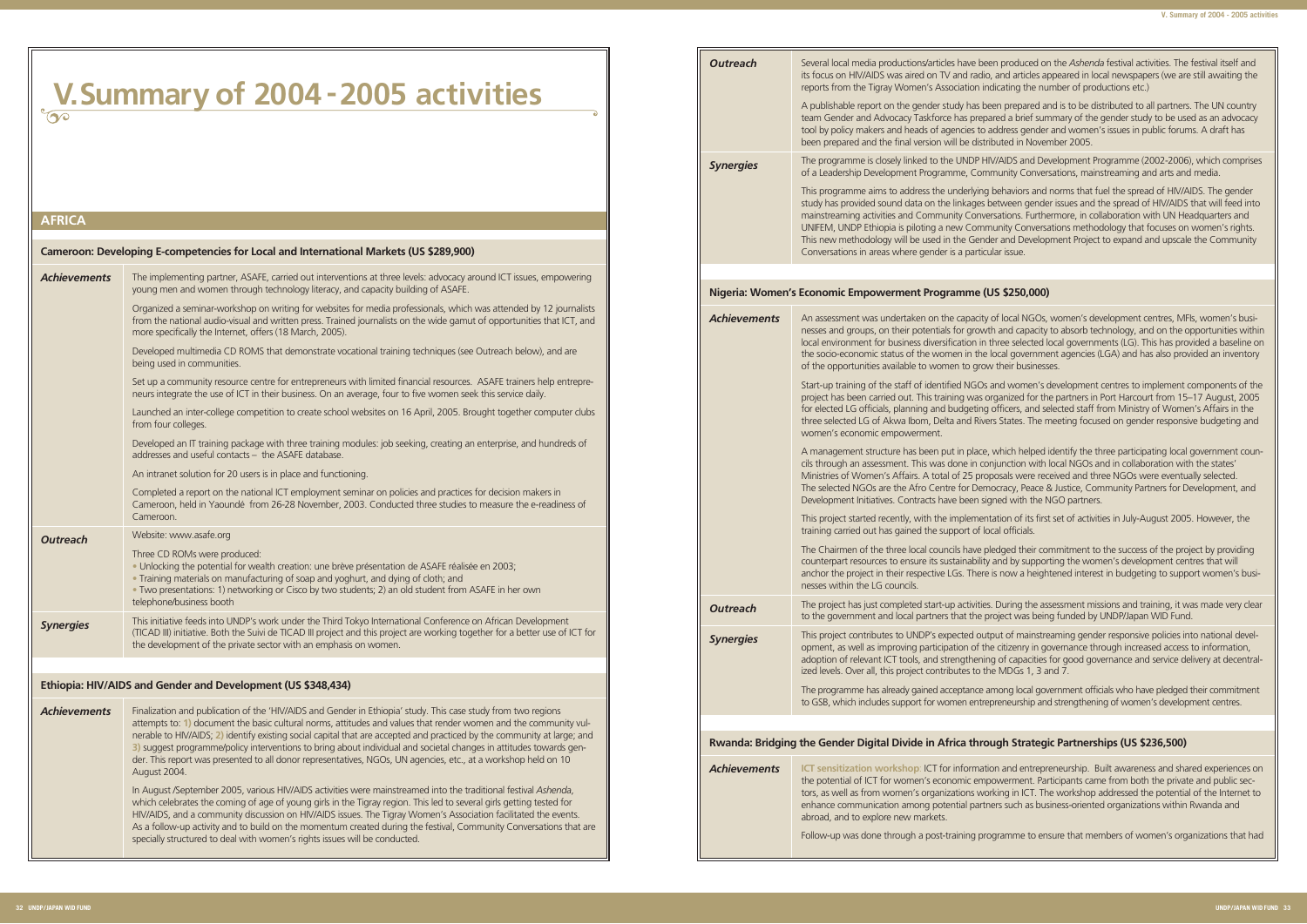Additional funds in the amount of US \$15,500 received from the Royal Netherlands Embassy, UNIFEM, UNFPA and

Frequent coverage of project activities on local TV, radio and newspapers: training events for women leaders, meetings including district level women leaders' forum and pre-budget women's caucus meetings, and consultative workshops on the revision of the National Gender Policy.

|                                         | participated in the ICT training used their acquired skills and transferred their know-how to their colleagues. The pro-<br>gramme also assisted women's organizations in acquiring Internet connections, setting up their websites and using<br>ICT as a tool for business.                                                                                                                                                                                                                                                                                                                                  |                             | Additional funds in the amount of US<br>UNDP.                                                                                                                                                                                                                                                 |
|-----------------------------------------|---------------------------------------------------------------------------------------------------------------------------------------------------------------------------------------------------------------------------------------------------------------------------------------------------------------------------------------------------------------------------------------------------------------------------------------------------------------------------------------------------------------------------------------------------------------------------------------------------------------|-----------------------------|-----------------------------------------------------------------------------------------------------------------------------------------------------------------------------------------------------------------------------------------------------------------------------------------------|
|                                         | Technology transfer through participation of African diaspora experts. The project aimed to utilize diaspora<br>experts to provide ICT training to targeted women's NGOs, while building the ICT capacity of the Kigali Institute of<br>Science, Research and Technology staff. Three African diaspora experts provided 5-6 week courses on web design,                                                                                                                                                                                                                                                       | <b>Outreach</b>             | Frequent coverage of project activities<br>ings including district level women lea<br>shops on the revision of the National<br>Developed a 30-minute video docum                                                                                                                              |
|                                         | e-commerce, and management of information systems/database management.<br>Launch of the business linkage component of the project. A meeting was convened at UNIFEM headquarters on 21                                                                                                                                                                                                                                                                                                                                                                                                                        | <b>Synergies</b>            | The revision of the National Gender P                                                                                                                                                                                                                                                         |
|                                         | October, 2004 to launch the business linkage component of the project. The objective of the meeting was to officially<br>recognize the International Business Mentorship Committee (IBMC), which is composed of African diaspora entrepre-<br>neurs in the U.S. and others who work in related business sectors, and facilitate discussion to develop key strategies<br>for the implementation of the business linkage component. IBMC members agreed on the following key activities for<br>implementation under the component: the establishment of a for-profit arm for one of the project's key NGO part- |                             | Government of Uganda / Country Co<br>The development of gender budgetir<br>tion to the local governments' generi<br>other donors.                                                                                                                                                             |
|                                         | ners, AVEGA (Association of Genocide Widows); the establishment of a venture capital fund for ICT entrepreneurs;<br>the launch of an ICT scholarship fund; and the establishment of a small grants programme for entrepreneurship activ-<br>ities relating to ICT.                                                                                                                                                                                                                                                                                                                                            |                             | *1 Composed of members from the MOGLSD, the Ministry of Fina<br>the Poverty Monitoring and Analysis Unit under the MFPED, Uganda I<br>of Agriculture Secretariat, Uganda Women's Network, Forum for Won<br>* <sup>2</sup> In Kayunga, a quota system targeting women for labour-based road wo |
|                                         | Establishment of the Gitarama Women's Community Telecentre. The pilot community telecentre aims to sup-<br>port the promotion of rural women's businesses through ICT use. The project has helped the centre formulate and<br>operationalize a business plan. The main services available at the telecentre are: telephone and fax services; photo-                                                                                                                                                                                                                                                           |                             | as a priority, and the district purchased them; in Arua, affirmative action                                                                                                                                                                                                                   |
|                                         | copying, word processing, document scanning and data entry; production of promotional material (business cards,<br>brochures, etc); bookkeeping; informal teaching of basic skills for information retrieval using the Internet; and special-                                                                                                                                                                                                                                                                                                                                                                 | <b>ARAB STATES</b>          |                                                                                                                                                                                                                                                                                               |
|                                         | ized training courses on computer networking.                                                                                                                                                                                                                                                                                                                                                                                                                                                                                                                                                                 |                             | Egypt: Integrated Women's Health (US \$352,673)                                                                                                                                                                                                                                               |
| <b>Outreach</b>                         | National Television (TVR); articles in the tri-weekly English newspaper, The New Times, and UNIFEM's e-newsletter,<br>Currents.                                                                                                                                                                                                                                                                                                                                                                                                                                                                               | <b>Achievements</b>         | After the completion of the two heal<br>(Sharkeya Governorate), the renovation                                                                                                                                                                                                                |
|                                         | Brochures for the telecentre; DVD of the launch; and photographs of the launch.                                                                                                                                                                                                                                                                                                                                                                                                                                                                                                                               |                             | of a women's club, both within the h                                                                                                                                                                                                                                                          |
|                                         |                                                                                                                                                                                                                                                                                                                                                                                                                                                                                                                                                                                                               |                             |                                                                                                                                                                                                                                                                                               |
|                                         | This project is an innovative initiative that uses the untapped resources of the African diaspora. In addition, its focus is<br>clearly on the economic empowerment of women in the ICT sector, areas in which UNFEM and UNDP have built sub-<br>stantial experience and comparative advantage. The project reflects very well the spirit of the Tokyo agenda for action<br>of the TICAD III, with particular reference to the goal of developing micro, small and medium enterprises, including<br>the informal sector, with particular attention to women's enterprises.                                    |                             | leveraged the project funds to comple<br>ment for the women's club. The outp<br>· Women's reproductive health unit i<br>centre, which was also completely rea<br>• Medical equipment for the reprodu                                                                                          |
|                                         |                                                                                                                                                                                                                                                                                                                                                                                                                                                                                                                                                                                                               |                             | cational kitchen; and                                                                                                                                                                                                                                                                         |
|                                         | Uganda: District Development Programme: Gender Mainstreaming Component (US \$300,000)                                                                                                                                                                                                                                                                                                                                                                                                                                                                                                                         |                             | insertion kits; scale; examination bed;<br>· Women's club established, compris<br>· Equipment such as television, video<br>chased for the women's club; in addi                                                                                                                               |
|                                         | Developed gender budgeting quidelines and analytical tools for higher and lower local governments, which included<br>concrete recommendations for addressing major weaknesses in planning and budgeting processes provided by local<br>governments. Similarly, developed budgeting training manuals for higher and lower local governments, which is now<br>mainstreamed into local governments' generic and mandatory training modules.                                                                                                                                                                      |                             | machine.<br>Organized training for local and religi<br>women, over-population problem in                                                                                                                                                                                                      |
|                                         | Established the Gender Technical Forum <sup>1</sup> to support the Ministry of Gender, Labour and Social Development.<br>It continues to operate effectively.                                                                                                                                                                                                                                                                                                                                                                                                                                                 | <b>Synergies</b>            | clubs.                                                                                                                                                                                                                                                                                        |
|                                         | Trained 490 women councillors and leaders in six districts on their roles and lobbying / advocacy skills to promote<br>gender sensitive planning and resource allocation.                                                                                                                                                                                                                                                                                                                                                                                                                                     |                             | With the support of the Italian govern<br>project 'Participatory Slum Upgrading<br>dwellers through a comprehensive ar<br>and to demonstrate gender mainstrea                                                                                                                                 |
|                                         | Supported pre-budget women's caucus meetings for women councillors to enable them to contribute to the district<br>budgets. Supported women leaders and women's NGO forums to promote coordination and collaboration of activi-<br>ties geared towards women's advancement. The women leaders' forum is chaired by the Deputy Speaker of<br>Parliament, the Honorable Rebecca Kadaga. Members include women parliamentarians, representatives from the pri-                                                                                                                                                   |                             |                                                                                                                                                                                                                                                                                               |
|                                         | vate sector, Makerere University Gender and Women Studies, and civil society organizations.<br>Revised the National Gender Policy and developed an action plan. The revised policy is in its final draft form and is                                                                                                                                                                                                                                                                                                                                                                                          | <b>ASIA AND THE PACIFIC</b> |                                                                                                                                                                                                                                                                                               |
|                                         | awaiting cabinet approval.                                                                                                                                                                                                                                                                                                                                                                                                                                                                                                                                                                                    |                             |                                                                                                                                                                                                                                                                                               |
|                                         | Published and disseminated 10,000 copies of the guidelines for monitoring and evaluating the implementation of the<br>National Action Plan on Women. Stronger gender mainstreaming skills were evidenced in local government pro-<br>grammes, which now focus more on women/girls*2.                                                                                                                                                                                                                                                                                                                          | <b>Achievements</b>         | ovate the women's reproductive heal<br>lines of the other two health units sup<br><b>Bhutan: E-Commerce for Women Entrepreneurs a</b><br>Conducted capacity-building worksho<br>Workshops included: creative dying a                                                                          |
|                                         | National-level poverty analysis given priority.                                                                                                                                                                                                                                                                                                                                                                                                                                                                                                                                                               |                             | and designing.<br>Implemented innovative marketing st                                                                                                                                                                                                                                         |
|                                         | Poverty Eradication Action Plan engendered with technical inputs from the Uganda Gender Forum.                                                                                                                                                                                                                                                                                                                                                                                                                                                                                                                |                             | . High profile launch of the United C                                                                                                                                                                                                                                                         |
| <b>Synergies</b><br><b>Achievements</b> | Men in key positions brought on board and trained, which led to improved understanding on gender issues.                                                                                                                                                                                                                                                                                                                                                                                                                                                                                                      |                             | Wangchuck, a patron of textile devel<br>• Subsequent sale of hand woven co<br>. Wide coverage of the launch in bot                                                                                                                                                                            |

Developed a 30-minute video documentary on gender mainstreaming activities.

The revision of the National Gender Policy filled the gaps of earlier initiatives supported by UNDP under the Government of Uganda / Country Cooperation Framework (CCF) programme.

The development of gender budgeting manuals for higher and lower local governments made a concrete contribution to the local governments' generic capacity-building training modules that were supported by UNDP, among

**nts** After the completion of the two health units in the villages of Sarabioum (Ismailia Governorate) and Shershema (Sharkeya Governorate), the renovation of a third unit for women's reproductive health as well as the establishment of a women's club, both within the health centre in Ismailia City, was undertaken in late 2004. The Ministry of Health leveraged the project funds to complete the renovation of all health centres and to purchase and upgrade the equipment for the women's club. The outputs of the joint efforts are as follows:

With the support of the Italian government in Egypt, UNDP and the Governorate of Ismailia are implementing the project 'Participatory Slum Upgrading' in the areas of El Hallous and El Bahtini to improve the living conditions of slum dwellers through a comprehensive and participatory approach. To increase the participation of women in the project and to demonstrate gender mainstreaming in development projects, UNDP and the Ministry of Health agreed to renovate the women's reproductive health unit servicing the community and to establish the women's club along the lines of the other two health units supported earlier by the project.

#### **Commerce for Women Entrepreneurs and Handicraft Producers in Bhutan (US \$212,180)**

**nts** Conducted capacity-building workshops for various stakeholders based on the training needs assessment for women. Workshops included: creative dying and weaving; sample analysis; quality and costing; and product diversification

• Women's reproductive health unit renovated and the women's club established within the premises of the health

centre, which was also completely renovated;

• Medical equipment for the reproductive health unit upgraded with the purchase of a sonar; hot air oven; loop insertion kits; scale; examination bed; and upgrading of the laboratory;

• Women's club established, comprising of two rooms for literacy classes, computers, and training as well as an edu-

• Equipment such as television, video, satellite dish, kitchen utensils, bookshelves, sewing machine and tables purchased for the women's club; in addition, there are plans to purchase computers, an air conditioner and a knitting

Organized training for local and religious leaders on the project and its objectives, issues in the advancement of women, over-population problem in Egypt; and for outreach workers on the role and management of women's

Implemented innovative marketing strategies to provide rural weavers with direct market access. Strategies included: • High profile launch of the United Colours of Bhutan textile products (Her Majesty the Queen Ashi Sangay Choden Wangchuck, a patron of textile development in Bhutan, was the chief guest at the launch ceremony**\*3**); • Subsequent sale of hand woven contemporary collection in Thimphu on 10-11 June, 2005;

• Wide coverage of the launch in both print and audio-visual media (national TV station presented the event as a pro-

**\*1Composed of members from the MOGLSD, the Ministry of Finance, Planning and Economic Development (MFPED), the Ministry of Local Government, the Poverty Monitoring and Analysis Unit under the MFPED, Uganda Participatory Poverty Assessment Project Plan for Modernization Secretariat, Uganda Women's Network, Forum for Women in Democracy, the Royal Netherlands Embassy, the World Bank, UNDP and UNCDF. \*2 In Kayunga, a quota system targeting women for labour-based road works was raised to 30 percent; in Kabale, women identified the health sector bicycle ambulances** 

d the district purchased them; in Arua, affirmative action has been instituted in farmer groups, giving women a chance to participate in decision- making.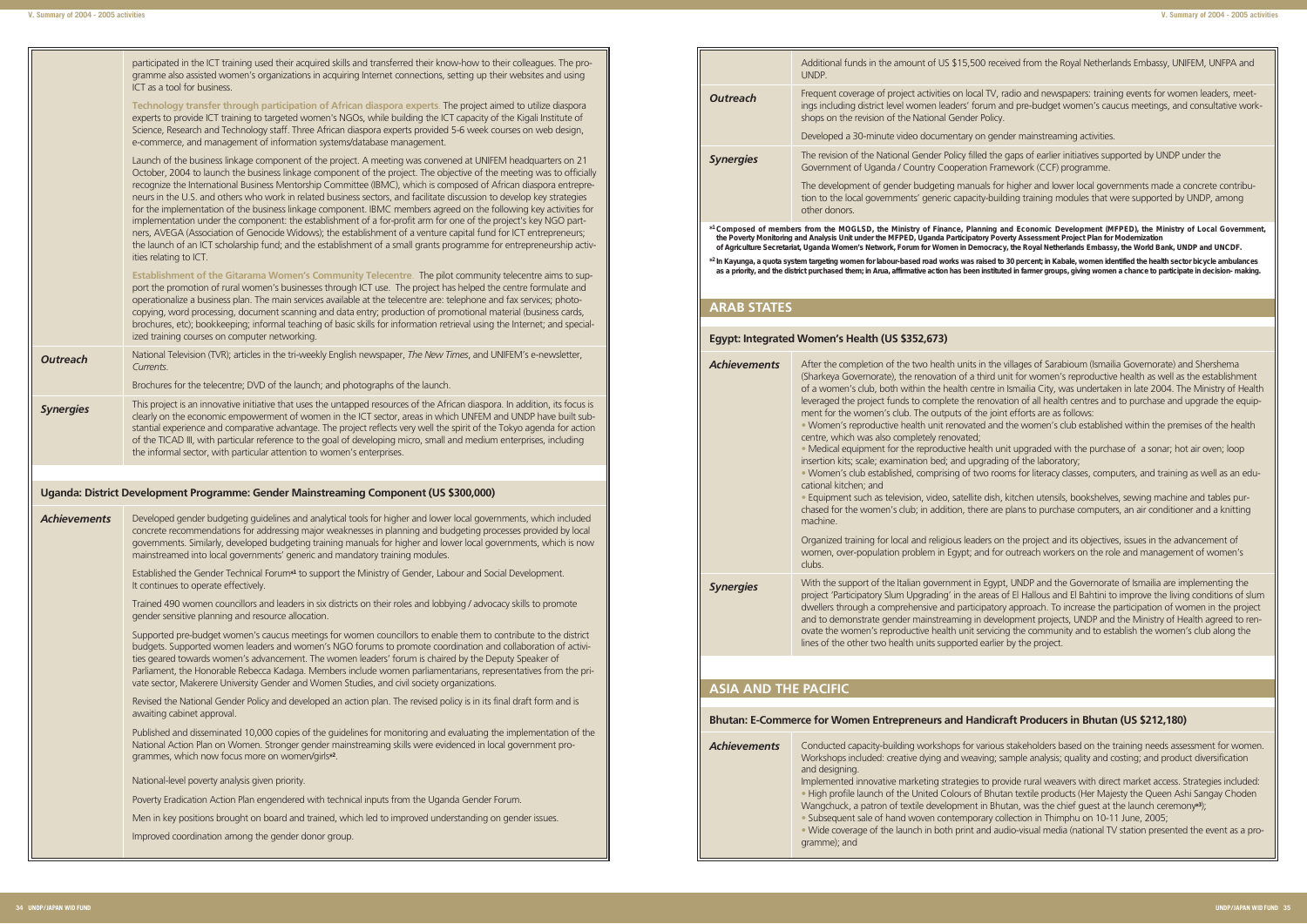ernment forms at the CLCs are in progress; and s as well as with the district hubs to provide effective connectivity to enable manage their activities is being planned.

apan WID Fund's 10th Anniversary Symposium. A brochure and posters

CT for development in collaboration with the national government, and one s empowerment. The partners under the programme focusing on ons from the UNDP/Japan WID Fund-supported programme. These are d the civil society under the ICT for Development programme. Linkages have mment of Gujarat, where other UNDP-supported projects under the ICT for emented. The processes and lessons emerging from the UNDP/Japan WID tate government. Further linkages with the state government will help information through their CLCs.

#### Its in the Islamic Republic of Iran (US \$134,000)

Women's Participation of the Office of the President, faced institutional difing the reporting period. UNDP will seek possible ways to re-activate the pe centre.

#### **Mongolian: Capacity Building (GSB)** (US \$113,700)

- oth the social welfare and employment sectors respectively, resulting in
- d and loans in the employment and social security sectors, resulting in a
- eriences from Mongolia and their implications for transition countries (manual).
- ncepts among central and local governments and NGOs; training was con-
- itutions and government focal points on gender and GSB.
- d, which is to be implemented by the Budget Coordination Division of the
- d government to support and monitor GSB by the government.
- inistry of Finance and Economy/Poverty Research Group, Ministry of Social eting Standing Committee, helping them to analyse budgets from a gender
- ected academia and NGOs, enabling them to further monitor a government

day capacity-building workshop on performance based GSB in November as gender analysis as a basic tool for mainstreaming gender in policies and r perspective, what results-based/performance-based budgeting and gender articipants included representatives of line ministries, academia, NGOs, t staff. Recommendations of the workshop were reflected in the design of

P/SIDA Poverty Research and Employment Facilitation project that supports y of Finance. The Poverty Research Group is now formally integrated into .<br>the Economic Policy department, whose mandate is to provide decision maknagement and planning.

cific Gender Equality Network Phase 2, particularly to its component on ng macroeconomic policies, which aims to promote the mainstreaming of nplementation and monitoring of macroeconomic policies and poverty reduction strategies, with special attention to equal rights of women to equal rights of women to economic reso pacity of civil society organizations to conduct gender analysis of governat both national and local levels.

|                     | . Design, printing and distribution of marketing materials.<br>Provided high exposure to product development ideas, quality control and standard setting and marketing. The proj-                                                                                                                                                                                                                                                                                                                                                                                                                                                                                                                                                                                                         |                     | government to facilitate availability of governm<br>• Establishing networks between the CLCs as v<br>women to access information and better mana                                                                                                                                                                                          |
|---------------------|-------------------------------------------------------------------------------------------------------------------------------------------------------------------------------------------------------------------------------------------------------------------------------------------------------------------------------------------------------------------------------------------------------------------------------------------------------------------------------------------------------------------------------------------------------------------------------------------------------------------------------------------------------------------------------------------------------------------------------------------------------------------------------------------|---------------------|-------------------------------------------------------------------------------------------------------------------------------------------------------------------------------------------------------------------------------------------------------------------------------------------------------------------------------------------|
|                     | ect organized a study tour for a group of stakeholders and weavers, taking them to a weaving community in north-<br>ern Thailand to study their weaving enterprises and institutes. Supported the participation of a rural weaver and a<br>member of the project staff in the Second Santa Fe International Trade Fair in New Mexico to facilitate networking<br>and exposure to e-business initiatives being undertaken in other countries.                                                                                                                                                                                                                                                                                                                                              | <b>Outreach</b>     | A video is being produced for the UNDP/Japan<br>have also been produced.                                                                                                                                                                                                                                                                  |
|                     | Developed websites to connect rural weavers to potential markets through the Internet. http://www.mti.gov.bt/color-<br>sofbhutan/ and http://www.colorsofbhutan.org.bt/ are in the final stages of development.                                                                                                                                                                                                                                                                                                                                                                                                                                                                                                                                                                           | <b>Synergies</b>    | UNDP India supported a programme on ICT fo<br>of its themes is the use of ICT for women's em<br>women's empowerment are learning lessons f                                                                                                                                                                                                |
|                     | Made recommendations on national level ICT policies. The draft report on 'Expanding Markets through Bhutan's<br>E-business Pilot Project on Textile Handicrafts - Trudging from Tradition to Innovation', is being reviewed by the<br>Ministry of Trade and Industry.                                                                                                                                                                                                                                                                                                                                                                                                                                                                                                                     |                     | being shared with other policy makers and the<br>also been established with the state governme<br>Development programme are being implemen<br>Fund initiative are being shared with the state                                                                                                                                             |
|                     | Conducted e-business related training sessions.                                                                                                                                                                                                                                                                                                                                                                                                                                                                                                                                                                                                                                                                                                                                           |                     | women access online government-related info                                                                                                                                                                                                                                                                                               |
|                     | Weavers are committed to high quality materials, and now use quality vegetable-dyed yarns for all their textile products.                                                                                                                                                                                                                                                                                                                                                                                                                                                                                                                                                                                                                                                                 |                     |                                                                                                                                                                                                                                                                                                                                           |
|                     | Weavers are now selling most of their products to the market in Thimphu, where market outlets are provided by the<br>National Handicraft Emporium (this indicates selection of better markets).                                                                                                                                                                                                                                                                                                                                                                                                                                                                                                                                                                                           |                     | <b>Islamic Republic of Iran: Awareness of Women's Rights in</b>                                                                                                                                                                                                                                                                           |
| <b>Outreach</b>     | Extensive coverage of the capacity building workshops (http://www.kuenselonline.com/article.php?sid=4863) and the<br>product launch event (http://www.kuenselonline.com/article.php?sid=5591) by the national newspaper Kuensel; and<br>on national TV - the Bhutan Broadcasting Corporation.                                                                                                                                                                                                                                                                                                                                                                                                                                                                                             |                     | The national executing agency, Centre for Wor<br>ficulties resulting in no project activity during th<br>project under the new management of the cer                                                                                                                                                                                      |
|                     | UNDP Bhutan country office website - http://www.undp.org.bt/                                                                                                                                                                                                                                                                                                                                                                                                                                                                                                                                                                                                                                                                                                                              |                     |                                                                                                                                                                                                                                                                                                                                           |
| <b>Synergies</b>    | The e-business project is also working with the US \$4 million UNDP-funded project Rural Enterprise Development<br>(RED) in the creation and implementation of a national strategy for the development of arts and crafts in Bhutan with                                                                                                                                                                                                                                                                                                                                                                                                                                                                                                                                                  |                     | <b>Mongolia: Capacity Building for Gender Sensitive Budget</b>                                                                                                                                                                                                                                                                            |
|                     | particular emphasis on textiles. As of August 2005, a separate component (over US \$100,000) has been incorporated<br>in the RED programme, focusing on the creation of a national strategy for arts and crafts development for 2005 and<br>2006. This was done based on e-biz project initiatives and lessons learnt.                                                                                                                                                                                                                                                                                                                                                                                                                                                                    | <b>Achievements</b> | Three studies on gender were undertaken:<br>• A gender analysis of public budget in both the<br>reports and short fact sheets;                                                                                                                                                                                                            |
|                     | *3 The launch was attended by ministers, senior government officials, district administrators, people's representatives to the national parliament, major tour and<br>travel operating agencies, international donor community as well as some rural weavers                                                                                                                                                                                                                                                                                                                                                                                                                                                                                                                              |                     | • Gender and poverty analysis of donor aid and<br>report and short fact sheet; and<br>• Engendering economic transition: GSB experier                                                                                                                                                                                                     |
|                     | India: Building Capacity of Women Micro Entrepreneurs in the Informal Sector through ICT (US \$315,000)                                                                                                                                                                                                                                                                                                                                                                                                                                                                                                                                                                                                                                                                                   |                     | Raising awareness on gender and GSB concept<br>ducted in five regions of Mongolia.                                                                                                                                                                                                                                                        |
| <b>Achievements</b> | Supported the setting up of a network of 21 Cluster Learning Centres (CLCs) equipped with computer hardware and                                                                                                                                                                                                                                                                                                                                                                                                                                                                                                                                                                                                                                                                           |                     | Capacity building of national research institution                                                                                                                                                                                                                                                                                        |
|                     | software, catering to 10-15 villages across nine districts. CLCs have become a forum for on-going community educa-<br>tion and training, and are a hub for community development initiatives and for disaster preparedness in an area that<br>has suffered from recurring natural disasters.                                                                                                                                                                                                                                                                                                                                                                                                                                                                                              |                     | Second phase project document produced, wh<br>Ministry of Finance.                                                                                                                                                                                                                                                                        |
|                     | Conducted ICT trainings that helped build capacities of women at the grass-roots level in their respective trades and                                                                                                                                                                                                                                                                                                                                                                                                                                                                                                                                                                                                                                                                     |                     | Cooperation among academia, NGOs and gov                                                                                                                                                                                                                                                                                                  |
|                     | also contributed to their development as leaders and implementers. Women members now not only use ICT tools in<br>their regular trade activities, but have also generated revenue-earning opportunities. Many of the Self Employed<br>Women's Association (SEWA) members found employment in IT training institutes. The trained members carry out<br>data entry activities for SEWA as well as for other organizations to earn additional income. A total of about 100<br>members have been given employment till date.                                                                                                                                                                                                                                                                  |                     | The project provided support to:<br>• Key national policy-makers, including Ministr<br>Welfare and Labour and Parliament Budgeting<br>perspective; and<br>. The National Gender Equity Council, selected                                                                                                                                  |
|                     | The benefits of ICT trainings experienced by the women have led them to accept other projects with a lot of enthusi-<br>asm. As a result, an ERP package for the craft trade is being implemented. This will integrate the entire crafts process<br>and provide real time data on market preferences, order status, costs etc. Training to use the ERP is being provided<br>under the project. The readiness of producer groups to use integrated online packages is a significant aspect of this<br>project. Many commercial and business enterprises are balking at such ideas, primarily due to the management issues<br>involved. But, the enterprising women who have struggled so hard to have their voices heard are open to these<br>changes, which will ultimately benefit them. | <b>Outreach</b>     | budgeting process from a gender perspective.<br>The Ministry of Finance organized a two-day ca<br>2004. The workshop covered topics such as ge<br>programmes, data/statistics from a gender per<br>budgeting are and how are they linked. Partici<br>donor organizations, news, TV and project staf<br>the second phase project document. |
|                     | Placement of ICT equipment in CLCs and districts has reduced the mystery and myth of computer hardware and soft-<br>ware and brought ICT to the doorstep of the villager. Older women realize that even if they themselves do not use<br>these tools, at least the younger generation, especially girls, will regularly utilize ICT, which will expose them to the<br>world outside. The setting up of CLCs and the resulting exposure to the outside world will open up many employ-<br>ment opportunities for the younger generation.                                                                                                                                                                                                                                                   |                     | The GSB project was attached to the UNDP/SID<br>the Poverty Research Group in the Ministry of I<br>the Ministry of Finance, and falls within the Eco<br>ers with key tools for macroeconomic manage                                                                                                                                       |
|                     | Efforts to upgrade and provide CLCs with the required equipment and establish CLCs in other villages are being made.                                                                                                                                                                                                                                                                                                                                                                                                                                                                                                                                                                                                                                                                      | <b>Synergies</b>    | The GSB project also linked to the Asia Pacific<br>women's economic rights and engendering m                                                                                                                                                                                                                                              |
|                     | Integration with government services is also being explored:<br>. CLCs will be connected to a nation-wide initiative, 'Mission 2007 - Village Resource Centres', which will provide a<br>host of public services like e-governance, commercial information, supply chain service and information on marine<br>conditions, disease diagnostics and banking to women in the project districts;                                                                                                                                                                                                                                                                                                                                                                                              |                     | gender perspectives in the formulation, implen<br>reduction strategies, with special attention to e<br>ties and social protection; and building capacity<br>ment budgets and/or public expenditures, at b                                                                                                                                 |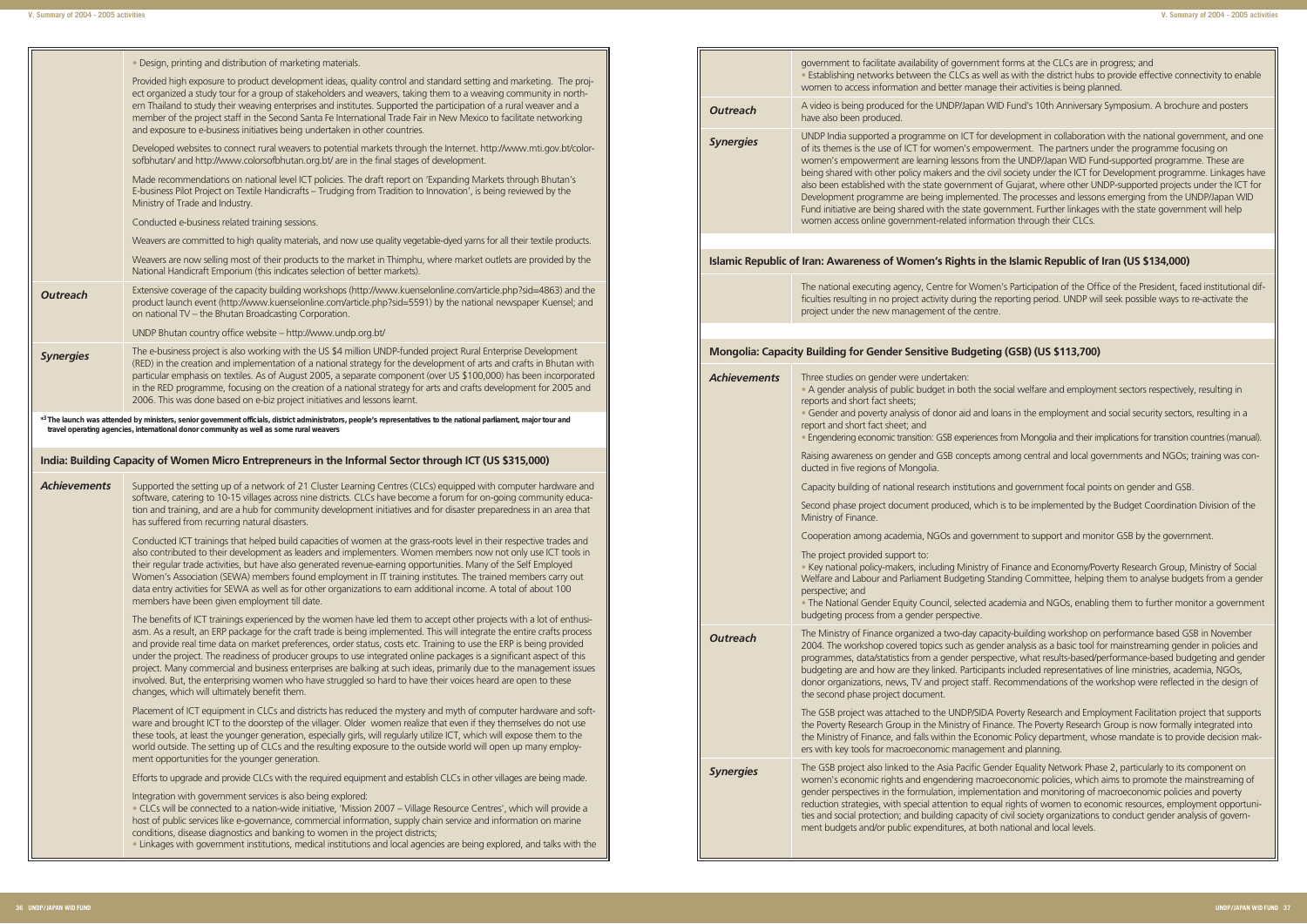Achievements More than 250 graduates of multi-level training programmes gained theoretical knowledge and completed practical and enhanced their motivation to participate in decision-making.

ion for women:

vays Time to be a Leader!', and seminars such as Projects' Strategic I participants have continued the network and have organized several

|                     | Vietnam: Entrepreneurship Development Programme for Women in Rural Areas (US \$380,000)                                                                                                                                                                                                                                                                                                                                                                                                                                                                                                                                                                                                                                                                                                                                                            |
|---------------------|----------------------------------------------------------------------------------------------------------------------------------------------------------------------------------------------------------------------------------------------------------------------------------------------------------------------------------------------------------------------------------------------------------------------------------------------------------------------------------------------------------------------------------------------------------------------------------------------------------------------------------------------------------------------------------------------------------------------------------------------------------------------------------------------------------------------------------------------------|
| <b>Achievements</b> | The project had directly and indirectly assisted 1,103 entrepreneurs/beneficiaries. 577 of these beneficiaries have<br>been trained under the project's field-based training programme; 136 were trained by the Danang Rural Resource<br>Centre and 390 were trained by the project's trainers with funding mobilized by the Women's Union.                                                                                                                                                                                                                                                                                                                                                                                                                                                                                                        |
|                     | Through trainings, women entrepreneurs were able to achieve the following:<br>. 72 percent reported an increase in monthly sales; more than 50 percent had a 50 - 217 percent sale increase.<br>This was achieved through improving their efforts to meet clients' demands;<br>· 72 percent expanded their market; 37 women entrepreneurs said that they were able to replace 'lost clients'<br>with new ones, thus preventing a loss in their business;<br>• 41 percent of those trained reported an increase in their assets by purchasing additional machines such as<br>grinders, drying trays and additional working capital; this increase in assets was funded from their additional prof-<br>its and additional loans;<br>. 75 percent have improved their packaging and identified their niche markets, and are able to implement product |
|                     | differentiation and keep transaction records;<br>. 82 percent reported longer product shelf-life as a result of applying improved production processes, and food<br>hygiene and safety methods; reduced spoilage contributed to increased income;<br>• 82 percent are producing better quality products;                                                                                                                                                                                                                                                                                                                                                                                                                                                                                                                                           |
|                     | . There has been a remarkable improvement in food hygiene and safety; borax, chemicals, etc. are no longer<br>used, and HACCP principles are applied;<br>. New products have been developed;<br>- A traditional village of rice paper producers and a fish sauce group were revived by identifying their niche mar-                                                                                                                                                                                                                                                                                                                                                                                                                                                                                                                                |
|                     | kets and improving product quality; and<br>· Self-confidence increased, resulting in positive changes in business and family relations (decision making).                                                                                                                                                                                                                                                                                                                                                                                                                                                                                                                                                                                                                                                                                          |
|                     | The lease-purchase programme allowed women to purchase equipment (such as a pumping system in the fish sauce<br>factory), freeing them from heavy labour and increasing productivity and free time.                                                                                                                                                                                                                                                                                                                                                                                                                                                                                                                                                                                                                                                |
|                     | The project also contributed to environmental protection. Husk-burning stoves reduced the demand for firewood, and<br>training on waste treatment improved women's awareness on the importance of keeping the environment clean.                                                                                                                                                                                                                                                                                                                                                                                                                                                                                                                                                                                                                   |
|                     | Capacity building of the Women's Union in Da Nang, Hue and Quang Nam and the Rural Resource<br>Centre/Vocational Training Centres                                                                                                                                                                                                                                                                                                                                                                                                                                                                                                                                                                                                                                                                                                                  |
|                     | Formation of self-help groups enabled the Women's Union to better assist women entrepreneurs by linking them to<br>credit sources, facilitating bank loans, etc.                                                                                                                                                                                                                                                                                                                                                                                                                                                                                                                                                                                                                                                                                   |
| <b>Outreach</b>     | The Vietnam Investment Review featured a story in April 2004.                                                                                                                                                                                                                                                                                                                                                                                                                                                                                                                                                                                                                                                                                                                                                                                      |
|                     | On 26 June, 2005 the project held a wrap-up workshop in Danang, which was attended by representatives from the<br>Women's Union, Danang People's Committee, five provincial Women's Union offices, development organizations,<br>UNIDO, and women entrepreneurs.                                                                                                                                                                                                                                                                                                                                                                                                                                                                                                                                                                                   |
|                     | In June 2005, 1000 brochures were printed in order to disseminate the experience among development organiza-<br>tions operating in Vietnam, donor agencies and government organizations.                                                                                                                                                                                                                                                                                                                                                                                                                                                                                                                                                                                                                                                           |
| <b>Synergies</b>    | Qualified trainers trained by the project and training manuals are invaluable resources for the Women's Union and<br>other institutions. Trainers and training manuals have been used in training courses funded by other resources in Da<br>Nang; trainers in Hue were involved in consulting women entrepreneurs for World Vision, ILO; and trainers in Quang<br>Nam have been invited to participate in a project supported by the Danish government.                                                                                                                                                                                                                                                                                                                                                                                           |
|                     | Training materials developed by the project are being used in Phase II of the project, which is being implemented in<br>Ha Tinh, Quang Binh and Quang Tri.                                                                                                                                                                                                                                                                                                                                                                                                                                                                                                                                                                                                                                                                                         |
|                     | Other projects such as the Rural Development Projects in Thua Thien Hue, and other NGOs such as Holt International<br>in Quang Nam are considering using the training manuals and trainers to expand coverage to other women entrepre-<br>neurs. The Danang Food College is using the training guide to teach its students.                                                                                                                                                                                                                                                                                                                                                                                                                                                                                                                        |
|                     |                                                                                                                                                                                                                                                                                                                                                                                                                                                                                                                                                                                                                                                                                                                                                                                                                                                    |
|                     |                                                                                                                                                                                                                                                                                                                                                                                                                                                                                                                                                                                                                                                                                                                                                                                                                                                    |
|                     |                                                                                                                                                                                                                                                                                                                                                                                                                                                                                                                                                                                                                                                                                                                                                                                                                                                    |
|                     |                                                                                                                                                                                                                                                                                                                                                                                                                                                                                                                                                                                                                                                                                                                                                                                                                                                    |
|                     |                                                                                                                                                                                                                                                                                                                                                                                                                                                                                                                                                                                                                                                                                                                                                                                                                                                    |
|                     |                                                                                                                                                                                                                                                                                                                                                                                                                                                                                                                                                                                                                                                                                                                                                                                                                                                    |

#### **EUROPE AND THE COMMONWEALTH OF INDEPENDENT STATES**

#### **Belarus: Support to Expanding Public Space for Women (US \$320,000)**

| More than 250 graduates of multi-level training |
|-------------------------------------------------|
| training, which improved their competitiveness  |
| Training programmes include:                    |
| • Master's programme in Business Administrati   |
| • Summer school programmes such as 'It is Alv   |
| Planning for girls/voung leaders. Summer school |

joint projects including student exchange;

• One-year certification programme for students of women's institutes;

• Seminars on 'Civic Participation: Another Dimension of Women's Leadership', for women activists/NGOs; and • Basics of Business Administration programme for women entrepreneurs.

To assess the impact of the project's educational programmes on their alumni's lives and activities, a special survey will be conducted during the final conference on 7 October, 2005. The conference will be attended by over 60 women, representing the entire spectrum of the project's training activities. These women comprise almost 10 percent of the direct beneficiaries of the project's educational efforts.

The project assisted in the development of the concept of the Draft Law on Equal Opportunities; three round table discussions were held with lawmakers, officials, scholars and NGO representatives on 'Gender Equality – a Precondition for Effective Country Development'. The project also assisted in integrating this law into the list of legal acts suggested for improvement by the Council of Ministers.

Project suggestions on the National Action Plan for Gender Equality in the Republic of Belarus for 2001-2005 were

prepared and shared with the Plan's authors.

The findings of project research, and the experiences of developing and implementing gender-balanced policies in Lithuania (the project has organized a visit by a Member of the Lithuanian Parliament to Belarus, where she will meet with Belarusian decision-makers) and Sweden (within the study tour organized by the project) have been shared with members of the National Assembly, lawmakers and high-level state officials.

The Government has approved almost all amendments to the Family Code, promoted through the project's efforts. These amendments will thus also be accepted by the Parliament. The renewed Family Code will have, for example, a separate article on the equal rights and equal responsibilities of both men and women in family relations.

Negotiations for the establishment of a lobbying group in parliament are underway; Anna Burova, an expert in the project, is carrying out these negotiations, and women deputies gathered to discuss the prospects of such a step. Challenges, however, remain. The women were unofficially advised to refrain from group activities, and lack recognized leaders.

Gender manuals for journalists have been published; the number of gender-related publications has increased in both print and electronic mass media.

Production and publication of a manual for lawyers: Twenty-six lawyers – lawmakers from the National Legislation Centre under the Auspices of the President of the Republic of Belarus, practitioners, university professors in law – learnt about the gender aspects in law from our publication and participation in the project's events.

Media coverage:

The *Capital television* TV channel telecast '[She is] The Maker of Her Own Destiny', prepared along the lines of the project's activities (16 TV programmes have been prepared and screened).

The project's events and achievements have been covered by local TV channels, newspapers, Internet portals on women's empowerment, and local UN bulletins.

PR materials: all the project's materials are available for screening and can be downloaded from the project's website, www.gender.by, a leading Russian-language Internet portal that deals with issues of gender equality and women's empowerment.

A report on the advancement of women – 'Towards a Gender Balanced Society' – has been prepared in both Russian and English, and has been published and distributed to statesmen, learned community, teachers, etc.

A public service advertising clip entitled 'A Professional' has been created. The clip won first prize at the XIY International Festival of Advertising (Moscow, Russia, 2004).

The social advertising series, 'Time to be a Leader', has been continuously broadcast on national TV channels, and has been distributed via CD ROMS in both Russian and English to women's NGOs and lecturers on gender related courses.

The project's social advertising is rotated in cinemas in Minsk before movies.

#### *Outreach*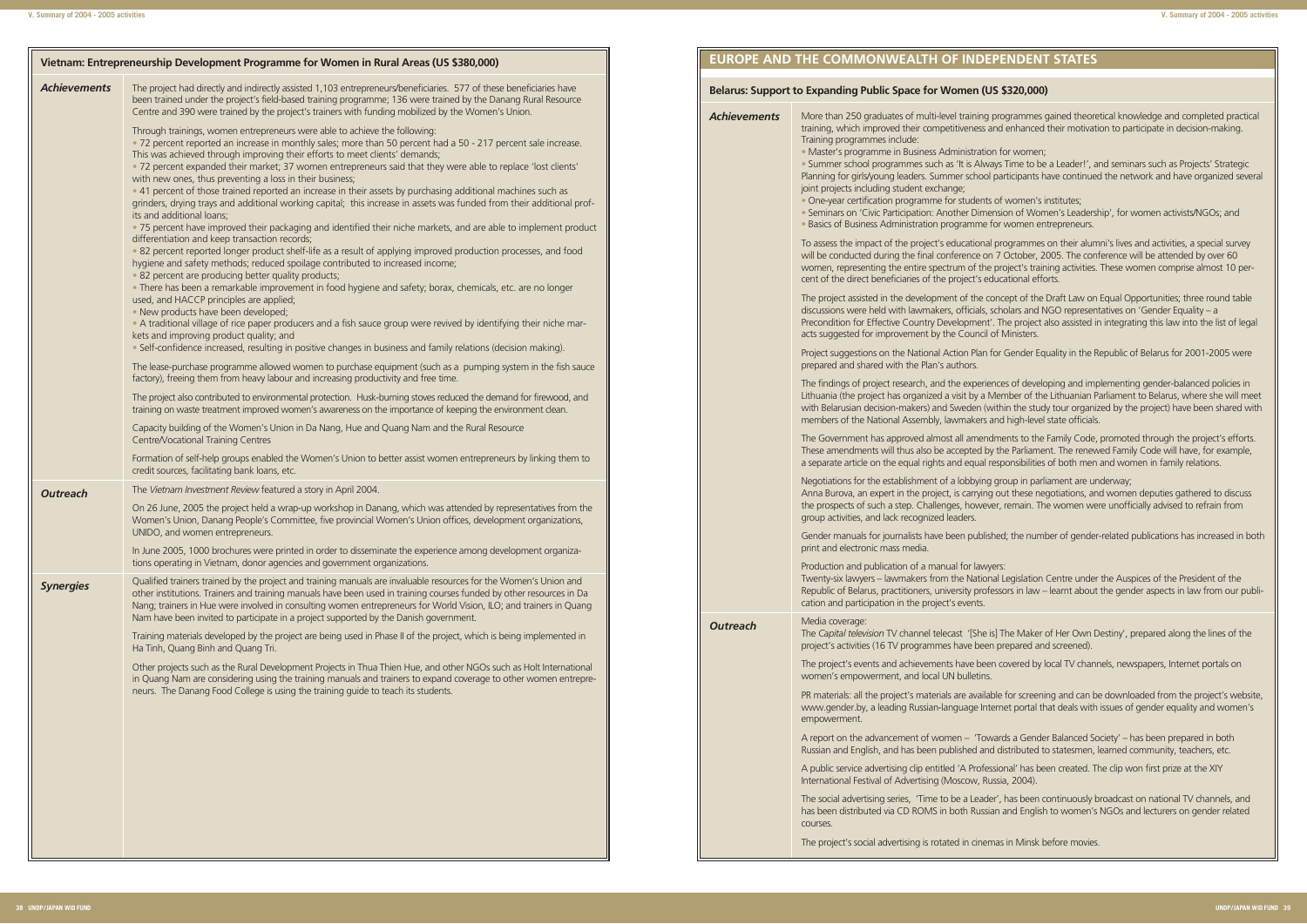parliaments, gender policy and human rights institutions from Bosnia and gro, Croatia, Slovenia, Macedonia, Kosovo, Albania and Romania.

ne general public in February, 2004. The project was titled 'For the First Time in BiH, a Prople's Everyday Life', as a way to focus on the implementation of legislations. A number tional organizations and embassies as well as from civil society organizations actively parborations for the implementation of the Gender Equality Law.

operation with the media was greatly enhanced and developed through PR camth journalists to update them on Gender Law implementation and regional cooperaas round tables and workshops.

in more than 20 different daily and weekly newspapers and magazines throughout Where also being published in Serbia and Montenegro.

(reports, interviews, programmes) on the implementation of the Gender Law as well as st on various TV and radio stations all over BiH, and recently in Serbia and Montenegro.

gency leaflets and a Gender Law brochure have been printed and are being disseminated through size through different sources: NGOs, at seminars, during meetings and fairs etc.

onal human development report (NHDR) on MDGs in various civil society organization ncil. As a result, a local women's organization established a micro MDG fund for grassactivities on gender equality (MDG 3). Consultations with civil society organizations jis of the country office's MDG promotion initiative and the gender project, a joint organizations and the government was held. The objective of this MDG workshop organizations' capacity to monitor MDG 3 indicators and benchmarks enumerated in tent Report (NHDR) on MDGs. A set of gender indicators was presented with specific d ideas were exchanged with civil society organizations on how to enhance monitoring es of civil society organizations feed into the development of MDG indicators.

closely with the UNDP Judicial Training Project – MOC. The training of MOC judges in man rights includes an emphasis on the gender aspect of international standards with nd the Protocol to Prevent, Suppress and Punish Trafficking in Persons, Especially onvention on the Rights of the Child (CRC).

the Rights-based Municipal Assessment Project (RMAP). The gender project contributed tion the presentation on woment gender institutions at the RMAP staff education seminar.

H mainstreaming process lists gender as one of the four cross-cutting thematic areas nent and ICT) that will be mainstreamed in every new project developed by the UNDP BiH.

#### **Karakhstan: Expanding Microcredit Support Forms** (US \$500,000)

ntracted the micro-lending organization Bereke to undertake the project activities till its ed with support from this project in May 2003. A microcapital grant agreement was reke on 27 February, 2004.

Ily expanded, covering rural areas, providing individual soft-collateral loans for rural umer loans for rural residents.

ucted an outcome evaluation in September 2004. Findings showed that 87 percent of roved their businesses, 21 percent increased the number of employees in their busi-

blio to over US \$1,000,000 in November 2004.

d in Semipalatinsk on 4 June, 2005 to officially conclude the UNDP Semipalatinsk pro-. Speakers included Yuriko Shoji, UN Resident Coordinator/UNDP Resident Hayamizu, First Secretary, Japanese Embassy to Kazakhstan. Participants came from all on and included beneficiaries, local government representatives, media and project staff.

article based on the results of the final evaluation was published in the newspaper *K* programme *Khabar Zher* – a short film about a Bereke village client; the Bereke web-October 2005; and on 19 August, 2004 Gael Guichard, correspondent of *Liberation*,

ation of Bereke and its activities at the first conference of the Association of Micro khstan (AMFOK); the Bereke Annual Report 2004; a photo album titled 'Overcoming essage in Pictures'; the final evaluation of the UNDP Semipalatinsk programme out-P programme in Semipalatinsk; and information on microcredit activity was aired over

**40 UNDP/JAPAN WID FUND**

|                     | The young designers' community of Belarus was invited to take part in a competition to create a flash animation on<br>'Equal Rights - Equal Opportunities'.                                                                                                                                                                                                                                                                                                                                                                                                                                                                                                                       |                     | representatives of governments, parliam<br>Herzegovina, Serbia, Montenegro, Croat                                                                                                                        |
|---------------------|-----------------------------------------------------------------------------------------------------------------------------------------------------------------------------------------------------------------------------------------------------------------------------------------------------------------------------------------------------------------------------------------------------------------------------------------------------------------------------------------------------------------------------------------------------------------------------------------------------------------------------------------------------------------------------------|---------------------|----------------------------------------------------------------------------------------------------------------------------------------------------------------------------------------------------------|
|                     | An e-manual for journalists, 'Women's Leadership and Mass Media', has been created and distributed to journalists<br>via the Internet (available for free download on the project's website).                                                                                                                                                                                                                                                                                                                                                                                                                                                                                     | <b>Outreach</b>     | The project was presented to the general<br>Project to Bring the Law into People's Eve                                                                                                                   |
| <b>Synergies</b>    | The project initiated and conducted the flash animation contest on 'Equal Rights - Equal Opportunities' in coopera-<br>tion with UNICEF.                                                                                                                                                                                                                                                                                                                                                                                                                                                                                                                                          |                     | of representatives from international orga<br>ticipated in discussions on collaborations                                                                                                                 |
|                     | Bosnia and Herzegovina: Development of Capacity and Partnerships between Government and Civil Society for                                                                                                                                                                                                                                                                                                                                                                                                                                                                                                                                                                         |                     | Through the gender project, cooperation<br>paigns, periodical meetings with journali<br>tion, press conferences as well as round                                                                         |
|                     | Implementation of the Gender Equality Law (US \$275,000)                                                                                                                                                                                                                                                                                                                                                                                                                                                                                                                                                                                                                          |                     | Over 100 articles were printed in more th<br>BiH. In addition, articles are now also be                                                                                                                  |
| <b>Achievements</b> | The state-level gender agency has been established under Ministry of Human Rights Refugees (MHRR), as stipulated<br>in Article 22 of the Gender Equality Law, as the main body to supervise and coordinate the implementation of the<br>Law, while ensuring that institutional capacity at the state level is efficient and oriented towards improving coordina-<br>tion with the gender centres as well as with civil society organizations.                                                                                                                                                                                                                                     |                     | Over 10 hours of programming (reports, i<br>on gender issues were broadcast on vario<br>Promotional posters, gender agency leaf                                                                          |
|                     | The director of the agency has been appointed, and UNDP is providing technical support and capacity building.                                                                                                                                                                                                                                                                                                                                                                                                                                                                                                                                                                     |                     | nated through different sources: NGOs,                                                                                                                                                                   |
|                     | More than 60 draft laws have been reviewed in line with the Gender Equality Law. To date, 11 laws have been passed.                                                                                                                                                                                                                                                                                                                                                                                                                                                                                                                                                               | <b>Synergies</b>    | The UNDP introduced the national huma<br>meetings and to the NGO council. As a r                                                                                                                         |
|                     | Fifty municipal gender commissions were established. The commissions play a crucial role in ensuring the implemen-<br>tation of the Law. Furthermore, the commissions have been the project's primary partners in the implementation of<br>UNDP's small grants support to civil society organizations.                                                                                                                                                                                                                                                                                                                                                                            |                     | roots organizations that initiate activities<br>have increased. Under the aegis of the o<br>workshop between civil society organiza<br>was to increase the civil society organizat                       |
|                     | In line with the Law, seven Thematic Working Groups were established for media, public life, employment, access to<br>resources, education, social and health care, and sports and culture. In addition, a working group for commentary on<br>the Gender Equality Law was also set up. These Groups aim to create or amend policies, rules and regulations in their<br>respective areas of expertise. NGO representatives are assigned to each of these Working Groups.                                                                                                                                                                                                           |                     | the National Human Development Repor<br>examples in a local context, and ideas we<br>processes and how the activities of civil s                                                                         |
|                     | The first Training of Trainers based on the analyses and recommendations of the Media Working Group was conduct-<br>ed in June 2005. Seven more trainings, as per the modules developed by the Working Groups, are planned from<br>October 2005 to the end of December 2006.                                                                                                                                                                                                                                                                                                                                                                                                      |                     | The gender project cooperates closely wi<br>international standards and human right<br>special attention to CEDAW and the Pro<br>Women and Children to the Convention                                    |
|                     | The first training with judges in the Republika Srpska (RS) was organized and has received excellent feedback.                                                                                                                                                                                                                                                                                                                                                                                                                                                                                                                                                                    |                     | There is increasing synergy with the Right:                                                                                                                                                              |
|                     | Seven NGO consultation meetings have been held. A number of NGOs working on gender issues have shared their<br>experiences and expertise in women's rights and gender equality. The objective of the meetings is to strengthen the<br>partnership between civil society and government representatives as well as to exchange information and ideas on<br>measures and steps to be taken for the implementation of the Gender Law. Civil society representatives now have a<br>better understanding of the Law.                                                                                                                                                                   |                     | to the presentation on women's rights are<br>The framework for the UNDP BiH mainstre<br>(human rights, gender, environment and I                                                                         |
|                     | The small grants support to civil society organizations has been successfully completed within the project activities<br>during the period April-September 2005. Eleven NGOs benefited from this support. Projects have been implemented<br>in 20 Bosnia and Herzegovina (BiH) municipalities.                                                                                                                                                                                                                                                                                                                                                                                    | <b>Achievements</b> | Kazakhstan: Expanded Microcredit Support for Wo<br>In January 2004, UNDP sub-contracted t                                                                                                                |
|                     | The gender project steering board consists of representatives from MHRR, the gender centres from the two entities,<br>the NGO sector, the Governments of Japan and Canada as well as potential donors, UNDP, UNOHCHR, UNICEF,<br>UNFPA and ILO. The SBM is also open for those who are interested in the implementation of the Gender Equality Law.                                                                                                                                                                                                                                                                                                                               |                     | completion. Bereke was founded with su<br>signed between UNDP and Bereke on 27<br>Project activities have continually expand                                                                             |
|                     | Statistical brochures on women and men were published at the BiH state level and at the level of both entities (the<br>Federation of Bosnia and Herzegovina and the Republika Srpska) by the statistical bureau; the BiH level statistic insti-<br>tute has been a crucial member of the above mentioned Thematic Working Groups.                                                                                                                                                                                                                                                                                                                                                 |                     | entrepreneurs and group consumer loan<br>Independent consultants conducted an o<br>the borrowers interviewed improved the<br>nesses, and 13 percent saw no changes.                                      |
|                     | A Gender Working Group has been established within the Economic Policy Planning Unit (EPPU), a unit for imple-<br>mentation and monitoring of the Mid-Term Development Strategy - Poverty Reduction Strategy in BiH (MTDS-PRSP).<br>The Working Group members - local gender experts from different fields - held preparatory consultations on the                                                                                                                                                                                                                                                                                                                                |                     | Bereke increased its loan portfolio to ove                                                                                                                                                               |
|                     | engendering of PRSP. In the process of reviewing the MTDS-PRSP, the EPPU director organized a three-day workshop<br>with members of the sectoral Working Groups, which was led by experts from the Gender Working Group.                                                                                                                                                                                                                                                                                                                                                                                                                                                          |                     | A round table meeting was held in Semip<br>gramme and discuss its impact. Speakers<br>Representative and Nobumitsu Hayamizu                                                                              |
|                     | The gender project has led to increased regional cooperation. The convening of regional conferences on gender<br>equality (one in 2003 and two in 2004) and the First Balkan Gender Conference (Sarajevo, 1-3 November, 2004),<br>as well as the organization of two meetings of the Western Balkan Women in Science Network (Sarajevo, 6-7<br>December, 2004 and Podgorica, 18 August, 2005), have contributed to the exchange of lessons learnt and good<br>practices beyond BiH. Knowledge networking among neighbouring countries has strengthened communications<br>among Balkan countries. These positive developments led to the Canadian International Development Agency | Outreach            | parts of the Semipalatinsk region and ine<br>Frequent media coverage: an article base<br>Kazakhstanskaya Pravda; the TV progran<br>site will be ready by the end of October 2<br>met with our borrowers. |
|                     | extending its support to the gender project.<br>A two-day regional conference on Beijing + 10 (Sarajevo, 14-15 September, 2005) was organized by UNDP BiH in<br>cooperation with the Gender Equality Agency of Bosnia and Herzegovina. The conference was attended by over 150                                                                                                                                                                                                                                                                                                                                                                                                    |                     | PR materials include a presentation of Be<br>Finance Organizations of Kazakhstan (Al<br>Poverty in Semipalatinsk - A Message in<br>comes; a brochure on the UNDP prograr                                 |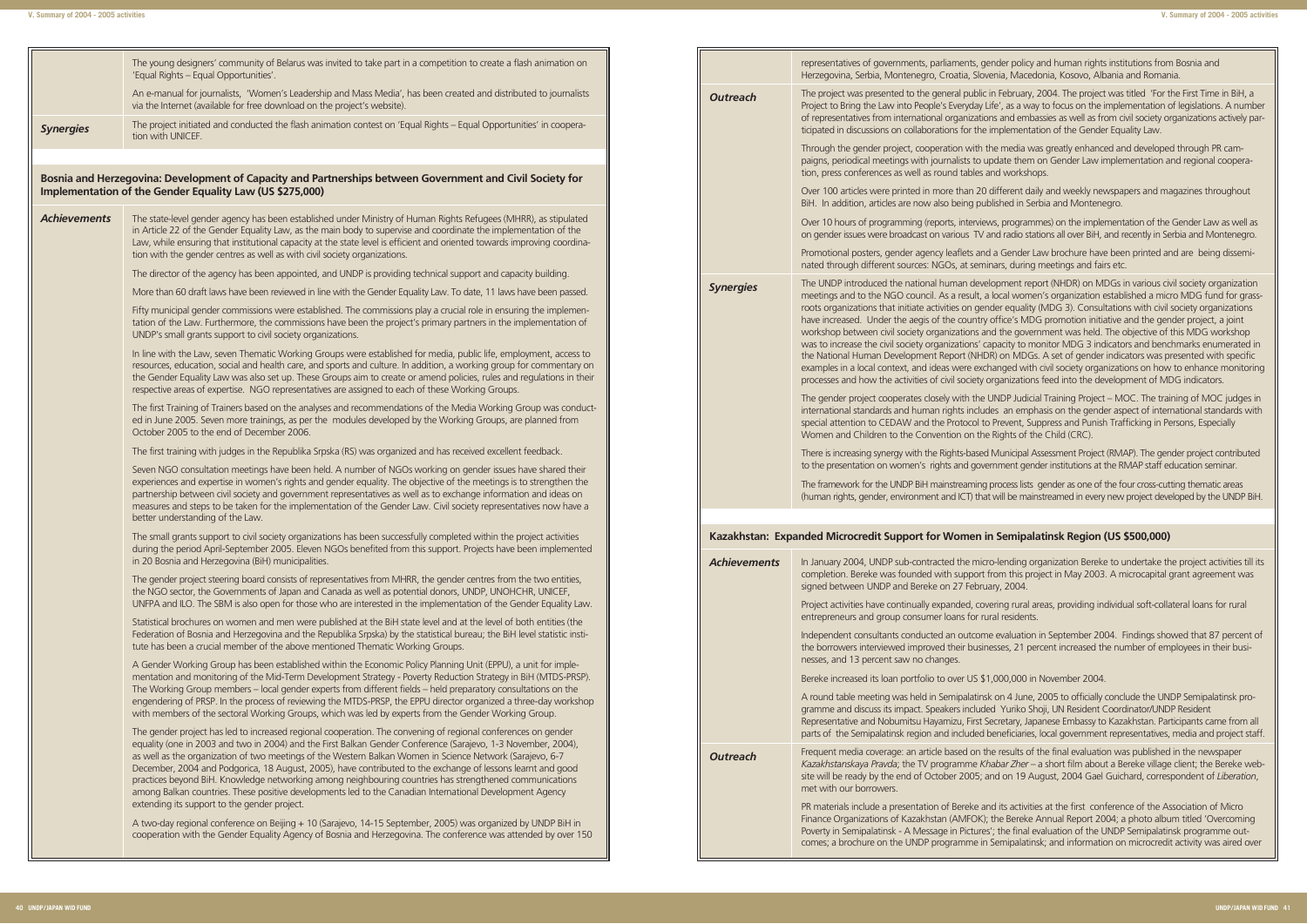NDP; and Andrés Marinakis, Representative of the sub-regional office Embassy was present during the whole seminar.

Vomen, a Goal in Poverty Reduction were held in two cities 0-11 June, 2004).

ninated through national and regional media. Media coverage of the sta was provided on both radio and television, and included interviews rts participating in the events. A press release was prepared on the event was covered by the national newspaper, *El Mercurio*. Two iny and employment were also aired on the *Radio Tierra* radio station.

hation leaflet and project folders summarizing the project's objectives, ounterparts were also provided with the GPE Programme's Training

to eradicate poverty, promote gender equity and generate employorative relationship. In addition, the vast experience accumulated by of the region contributed greatly to the Chilean initiative, providing dinators, and participation in workshops on project-related subjects as r held in Santiago at the conclusion of the project. The series of books ituted an important resource for public policy formulation.

### **Equality in Latin America and the Caribbean**

principal activities during the start-up phase have been:

hroughout the region; in the project;

of Brazil, Paraguay and the sub-regional resource facility (SURF) in

**Honduras and Mexico);** m several UNDP offices (Mexico, Nicaragua, Paraguay, SURF Panama,

regional assessment, etc.;

sessments and strategies for UNDP offices in Latin America; and

I meetings through the end of the year.

other agencies and bodies: UNIFEM, INSTRAW, UNICEF,

ablishing contacts and collaboration with national equality offices and puts were provided to support the UNDP presence at the 38th meetence on Women in Latin America and the Caribbean, organized by d the Caribbean (ECLAC). Mechanisms that will facilitate greater advosite, are being instituted. Through the Latin American and Caribbean ewsletter on gender is sent out by e-mail.

dvice to the projects funded by the UNDP Gender Thematic Trust Fund ts are primarily aimed at preparing a gender strategy for the country n all UNDP activities, as well as in CCA/UN Development Assistance Jency gender activities. At the same time, coordination has begun with erspective in the products and services provided by the SURF to the

|                     | the radio and published in local newspapers (periodically in the rayons, where the project has expanded).                                                                                                                                                                                                                                                                                                                                      |                     | Minister; Irene Philippi, Representative of the UNDP; a                                                                                                                                                                                                                                                                                              |
|---------------------|------------------------------------------------------------------------------------------------------------------------------------------------------------------------------------------------------------------------------------------------------------------------------------------------------------------------------------------------------------------------------------------------------------------------------------------------|---------------------|------------------------------------------------------------------------------------------------------------------------------------------------------------------------------------------------------------------------------------------------------------------------------------------------------------------------------------------------------|
| <b>Synergies</b>    | The project has been implemented as part of the UNDP Semipalatinsk programme, which includes two other UNDP<br>projects (Business Skills & Support Training, and Extension of Small Grants to NGO/CBOs). All projects exchange<br>information, participate in business centre trainings, and refer clients to the business centre for business consulta-                                                                                       |                     | of the ILO. A representative from the Japanese Emba<br>Two seminars/workshops on Decent Work for Wome<br>(Valparaíso, 4-5 May, 2004 and Antofagasta, 10-11.                                                                                                                                                                                          |
|                     | tions and trainings. The successes of Bereke as a microcredit organization is often used as an example in<br>Kazakhstan, especially for work with women. It will be quoted as a best practice example in a new report by UNDP<br>on microfinance, to be published in 2005.                                                                                                                                                                     | <b>Outreach</b>     | Information on the project's activities was disseminate<br>regional workshops in Valparaíso and Antofagasta wa<br>with both the project coordinators and the experts pa<br>international seminar held in July, 2004, and the even<br>depth interviews on the issue of women, poverty and                                                             |
|                     | Lithuania: Capacity Building of Lithuanian Women through ICT and Networking (US \$272,930)                                                                                                                                                                                                                                                                                                                                                     |                     | As part of the dissemination activities, an information                                                                                                                                                                                                                                                                                              |
| <b>Achievements</b> | Conducted training for the staff of beneficiary organizations and target groups (rural women, business women<br>from regions, women who want to participate in business development) of the project:<br>. European computer driving license courses, January- February 2004;                                                                                                                                                                   |                     | activities and methodologies were produced. Counte<br>Manuals (Reader's Guide and Trainer's Guide).                                                                                                                                                                                                                                                  |
|                     | • Correll and Photoshop courses, February-March 2004;<br>. Courses by the beneficiary organizations, July-September 2004;<br>. Three-day intensive training seminar on Effective Team Building and Team Work, May 2004;<br>• Strategic planning for women NGOs, January 2005;<br>. Two-day training seminar, June 2005;<br>. Intensive, one-week accounting courses, March 2005; and<br>. Power Point presentation skills courses, March 2005. | <b>Synergies</b>    | The experience of UNDP and ILO in the struggle to er<br>ment enabled them to develop a positive collaborativ<br>the ILO in similar projects in 10 other countries of the<br>opportunities for exchange among project coordinate<br>well as participation in the international seminar held<br>published as part of the GPE projects also constituted |
|                     | Invited a strategic planning and NGO development expert to conduct an evaluation of the beneficiary organizations.                                                                                                                                                                                                                                                                                                                             |                     | El Salvador: Knowledge Management Platform on Gender Eq                                                                                                                                                                                                                                                                                              |
|                     | Final closing conference of the project held in September 2005.                                                                                                                                                                                                                                                                                                                                                                                |                     | (US \$330,420, approved in April 2005 under Partnership Fund)                                                                                                                                                                                                                                                                                        |
| <b>Outreach</b>     | Media coverage of the project by local newspapers in five regions of Lithuania; a radio talk show for women (one<br>time presentation); information board; websites of the organizations; data base www.lygus.lt.                                                                                                                                                                                                                              | <b>Achievements</b> | Project implementation began in July 2005. The princ                                                                                                                                                                                                                                                                                                 |
|                     | PR materials included booklets, articles and, short presentations at different events.                                                                                                                                                                                                                                                                                                                                                         |                     | • Formation of a project team;<br>· Dissemination of information on the project throug                                                                                                                                                                                                                                                               |
| <b>Synergies</b>    | The project is part of UNDP Lithuania's gender programme. At the operational level, it complements the initiatives<br>of the UNDP and the Women's Issues Information Centre, made through the gender mainstreaming project.<br>The project is also linked (mainly in its cooperation phase with the Lithuanian Labour Exchange and small and medi-<br>um enterprises ) to the Women in Business project.                                       |                     | · Identification of countries that will participate in the<br>• Negotiations for website start-up;<br>• Technical missions requested by UNDP offices of Br<br>Panama;                                                                                                                                                                                |
|                     |                                                                                                                                                                                                                                                                                                                                                                                                                                                |                     | · Scheduling of other technical missions (e.g. to Hon-<br>• Technical assistance to review documents from sevi-                                                                                                                                                                                                                                      |
|                     | <b>LATIN AMERICA AND THE CARIBBEAN</b>                                                                                                                                                                                                                                                                                                                                                                                                         |                     | Panama and El Salvador);<br>• Preparation of terms of reference for website, regio                                                                                                                                                                                                                                                                   |
|                     | Chile: Gender Equality in Employment Creation and the Labour Market (US \$100,000)                                                                                                                                                                                                                                                                                                                                                             |                     | • Establishment of a project monitoring system;<br>• Follow-up and advice for preparing gender assessm<br>• Timeline prepared for participation in regional meet<br>Negotiation for alliance building were held with othe                                                                                                                            |
| <b>Achievements</b> | Knowledge building. Study of the relationship between gender and poverty and the fundamental role of employ-<br>ment in poverty alleviation. The study provided a guideline for discussion with the members of the Consultative<br>Council and for the formulation of policy proposals. 'Women, Equity, Gaps and Labour Market in Chile' was pub-                                                                                              | <b>Outreach</b>     | PRIGEPP/FLACSO, etc.<br>Work during this first phase has focused on establish                                                                                                                                                                                                                                                                        |
|                     | lished and presented in July 2004.<br>An analysis of the socio-demographic and labour profile of women beneficiaries of the selected poverty alleviation<br>strategy, the Chile Solidario System of Social Protection.                                                                                                                                                                                                                         |                     | mechanisms and other agencies and bodies. Inputs v<br>ing of Presiding Officers of the Regional Conference<br>the Economic Commission of Latin America and the                                                                                                                                                                                       |
|                     | Consultancy on practical proposals to strengthen the gender perspective within the Chile Solidario System of Social<br>Protection.                                                                                                                                                                                                                                                                                                             |                     | cacy and visibility on the issue, such as the website, a<br>(LAC) gender network, a fortnightly thematic newsle                                                                                                                                                                                                                                      |
|                     | Study of the implementation of the Chile Solidario System of Social Protection at the local level in two municipal dis-<br>tricts in the metropolitan region.                                                                                                                                                                                                                                                                                  | <b>Synergies</b>    | The regional project is providing follow-up and advice<br>in several Latin American countries. These projects are<br>offices that will facilitate gender mainstreaming in all U                                                                                                                                                                      |
|                     | The three studies mentioned above were published in the book 'Challenges of Gender and the Chile Solidario<br>System' (2005).                                                                                                                                                                                                                                                                                                                  |                     | Framework (UNDAF) processes and other interagency<br>the SURF in Panama to strengthen the gender perspec<br>entire region (UNDP offices and partners).                                                                                                                                                                                               |
|                     | Institutional strengthening through training and sensitization. A national training workshop was held in January,<br>2004, and was attended by public sector professionals, representatives of workers' unions and social actors from<br>Santiago and other regions of the country.                                                                                                                                                            |                     | Jamaica: Gender Training Research (US \$189,223)                                                                                                                                                                                                                                                                                                     |
|                     | Three regional training and sensitization workshops were held in Puerto Varas (Los Lagos Region), Valparaíso                                                                                                                                                                                                                                                                                                                                   |                     |                                                                                                                                                                                                                                                                                                                                                      |
|                     | (Valparaíso Region) and Antofagasta (Antofagasta Region).<br>An international seminar on Poverty Alleviation, Employment Generation and Gender Equity was held in Santiago<br>from 26-27 July, 2004. It featured speakers from Chile as well as from other countries, and convened approximately                                                                                                                                               | <b>Achievements</b> | Key activities undertaken in the Gender Training Rese<br>include the following:                                                                                                                                                                                                                                                                      |
|                     | 80 policymakers and representatives from workers' unions, the business sector and civil society. The seminar was<br>inaugurated by the Chilean Minister of Labour and Social Welfare, Ricardo Solari; Cecilia Pérez, National Women's                                                                                                                                                                                                          |                     | • The creation of a gender and development databas<br>Gender and Culture, Gender and Legislative Reform,                                                                                                                                                                                                                                             |
|                     |                                                                                                                                                                                                                                                                                                                                                                                                                                                |                     |                                                                                                                                                                                                                                                                                                                                                      |

*Achievements* Key activities undertaken in the Gender Training Research (GTR) project between April 2004 and August 2005

tabase, which boasts over 1700 records on various themes including form, and Men and Masculinities. The website is being hosted by the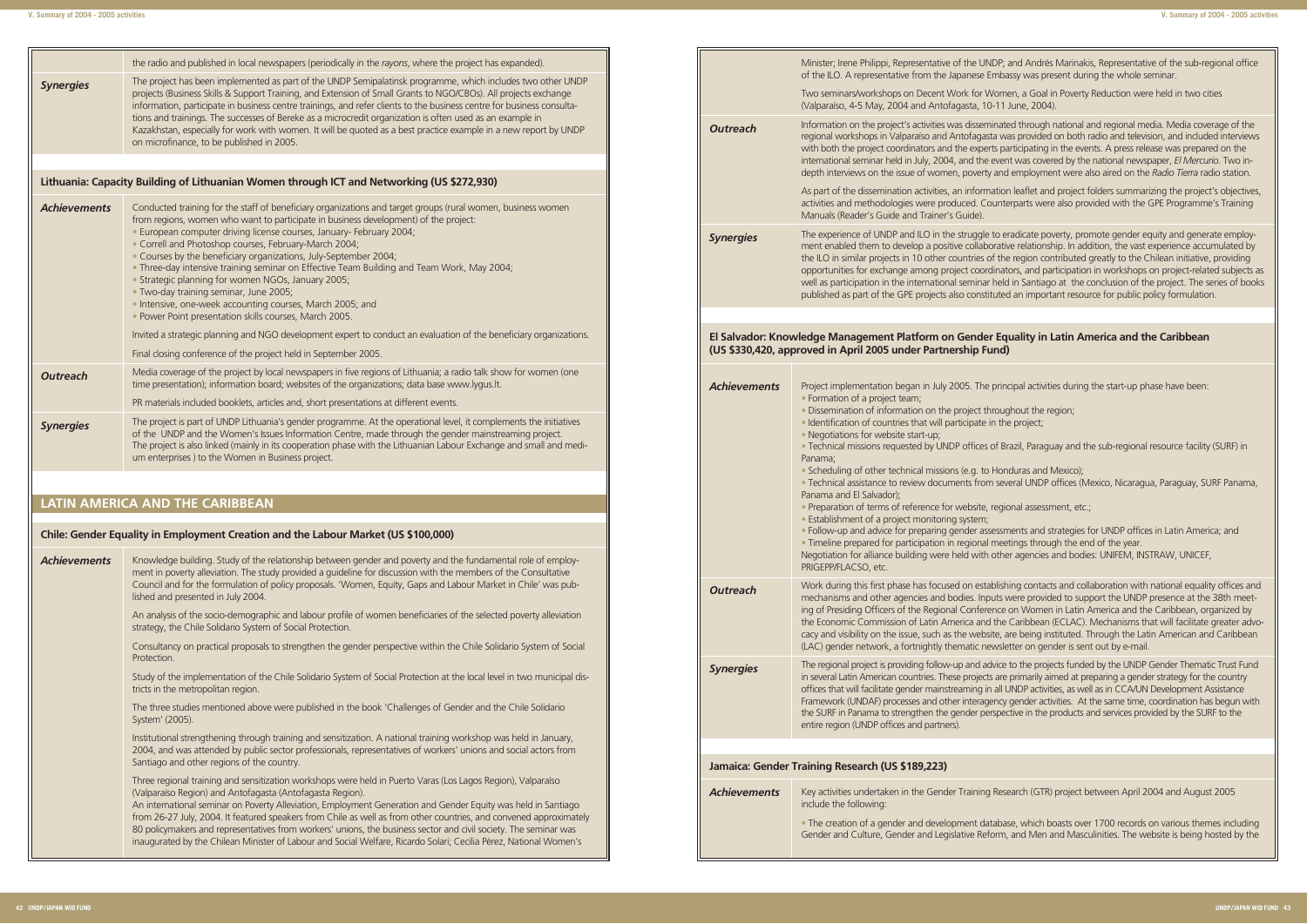#### **Gender and the MDGs (US \$286,667)**

Achievements Concrete models and results for strengthening the gender equality and women's rights perspectives in MDG processes at the country level are emerging. As the specific reports on country level activities will show, each pilot initiative has continued to develop diverse and innovative entry points and approaches to demonstrate how the UN system, government partners, civil society organizations, bi-lateral donors, and media can use the MDGs to strengthen action

# and accountability for gender equality.

While there is diversity in the innovations and entry points in the five countries of Kenya, Kyrgyzstan, Cambodia, Peru and Morocco, a number of common threads are also emerging. Programmes in three of the countries – Kenya, Kyrgyzstan and Cambodia – are linking with initiatives on Poverty Reduction Strategy Papers (PRSP) in their respective countries. Multi-stakeholder teams are seen by all as being critical to securing widespread buy-in of the MDGs. And the continuing lack of general awareness about the MDGs amongst key constituencies – community-based groups, women's organizations and youth, for instance – is noted as an obstacle.

UN country team members are playing leadership roles and incorporating the approaches and results from this programme into related initiatives. Additionally, government partners are also playing key roles and using programme results in their broader MDG and gender equality initiatives.

#### **Kyrgyzstan**

**Key activities and achievements** By working in collaboration with the Gender Theme Group, tangible results have begun to emerge in relation to pilot project activities in the areas of advocacy and capacity building.

• The process of creating a harmonized system of gender indicators (as reported in the August-December 2004 period) whereby an expert working group screened sets of indicators available in the MDGs, PRSP, Beijing Platform for Action and the CEDAW and incorporated these indicators into one system, has increased the awareness level of sectoral gender focal points in different government ministries.

• Using the system of harmonized indicators as a basis, a gender monitoring mechanism was developed in cooperation with the National Council on Women, Family and Gender Affairs, 16 gender experts from government ministries, the UN system and NGOs. This mechanism is envisioned to serve as a platform for mainstreaming gender into national plans and socio-economic programmes like the PRSP. An unanticipated but positive consequence of the project is that the status of the Secretariat of the National Council on Women, Family and Gender Equality Affairs has been strengthened significantly as a result of its leading role in the process of establishing the gender monitoring mechanism. Moreover, the National Poverty Reduction Strategy Monitoring Unit and the President of Kyrgyzstan have expressed their willingness to take the gender monitoring mechanism under consideration.

• A communication strategy was developed based on a series of discussions with the Gender Theme Group and other relevant partners. The strategy, geared toward raising awareness and encouraging advocacy on gender and the MDGs includes use of local mass media like TV, radio and print. The strategy also encompasses the training of journalists, using peer training and securing the cooperation of leading journalists.

• To support the incorporation of a gender analysis into the Kyrgyzstan MDG reporting process, the project team prepared fact sheets on gender and MDGs that highlight the gender dimensions of each of the MDGs. The fact sheets identify challenges in regard to gender and the MDGs and present statistical data that helps describe the situation of women and men from the perspective of global and national MDG indicators. The aim is to provide user-friendly information on the gender dimensions of MDGs for policy and decision makers, civil society organizations, mass media and the general public.

#### **Morocco**

**Key activities and achievements** In line with the implementation strategy developed by the pilot project in Morocco, activities took place with a great degree of government buy-in and ownership, and were geared directly toward the drafting of an engendered national MDG report. Unanticipated but important outcomes of the pilot project activities include enhanced awareness of the need for coordination between Common Country Assessment and MDG processes as well as possibilities for engendered MDG costing.

• M. Abdessalam Fazouane (a statistical expert) and the institution Groupe de Recherche et d'Etudes sur le Genre et le Développement**\*4** were brought on board to provide technical input and worked with the lead implementation team to prepare a draft methodology to guide the preparation of the engendered national MDG report, the main output of the project.

• In January 2005 a national kick-off seminar was held to inform national partners that the formulation of the 2005 national MDG report was underway. Some 180 representatives from governmental departments, parliament, women and development NGOs, the private sector, academia, the UN system and bilateral donors attended the seminar.

|                     | Centre for Gender and Development Studies and the URL is www.uwi.edu/cgds. The site has proved to be a useful<br>resource for researchers, academics and practitioners in the area of gender and development;                                                                                                                                                                                                                                                                                                                                                                                                                                                                                                                                                                               |
|---------------------|---------------------------------------------------------------------------------------------------------------------------------------------------------------------------------------------------------------------------------------------------------------------------------------------------------------------------------------------------------------------------------------------------------------------------------------------------------------------------------------------------------------------------------------------------------------------------------------------------------------------------------------------------------------------------------------------------------------------------------------------------------------------------------------------|
|                     | . The completion of an annotated bibliography on gender-based violence, which integrates new material from a bib-<br>liography previously compiled by UNIFEM. The launch of the annotated bibliography took place on 14 October, 2005,<br>and was attended by officials of the Japanese Embassy and JICA; and                                                                                                                                                                                                                                                                                                                                                                                                                                                                               |
|                     | . The provision of fellowships to certificate and M.Sc. students of the University of the West Indies (Jamaica).<br>Fellowships totaling US \$24,180 were awarded to 18 students (10 pursuing certificate courses, and eight graduate<br>students) pursuing gender studies at the University. This allowed students to engage in a rigorous training pro-<br>gramme on gender and development, which facilitated a thorough analysis of pertinent issues and built capacities in<br>the area of gender mainstreaming.                                                                                                                                                                                                                                                                       |
|                     | This project is relatively small in financial terms, but its capacity for wide and meaningful impact is undisputed.<br>By introducing a gender certificate programme at a regional University, the project is impacting students and profes-<br>sionals in 18 countries in the region.                                                                                                                                                                                                                                                                                                                                                                                                                                                                                                      |
| <b>Outreach</b>     | Development of a database on gender and development issues, available at the following URL: www.uwi.edu/cgds.                                                                                                                                                                                                                                                                                                                                                                                                                                                                                                                                                                                                                                                                               |
|                     | Media coverage of the launch of the annotated bibliography on gender-based violence held on 14 October, 2005.                                                                                                                                                                                                                                                                                                                                                                                                                                                                                                                                                                                                                                                                               |
| <b>Synergies</b>    | The principles underlying the GTR project have been quite influential in guiding some of the processes in which the<br>country office is currently engaged. In the CCA/UNDAF consultations for example, UNDP has been tasked with chair-<br>ing the Sustainable Development Theme Group, in which gender is one of the critical components of the analysis.<br>An important reason for this focus on gender is the fact that key persons associated with the GTR project have<br>attended these meetings and seek to ensure that this issue is well represented and mainstreamed. It is expected that<br>in the final Sustainable Development Theme Group report, gender will be given primary importance, and as such will<br>influence the upcoming five-year programme of the UN system. |
|                     | Based on staff discussions on the project, a recommendation was made to invite a regional UNDP advisor to conduct<br>a gender assessment of the country office's programming and projects. This is scheduled for October 2005.                                                                                                                                                                                                                                                                                                                                                                                                                                                                                                                                                              |
|                     | The partnership with UNIFEM is broadening the visibility of the project within the region and is ensuring greater syner-<br>gies with other projects, as well as better quality outputs. The ongoing research on gender-based violence that is<br>being conducted in four countries is also expected to influence public discussions, teaching curricula and possibly<br>policy discussions in the region.                                                                                                                                                                                                                                                                                                                                                                                  |
|                     |                                                                                                                                                                                                                                                                                                                                                                                                                                                                                                                                                                                                                                                                                                                                                                                             |
| <b>GLOBAL</b>       |                                                                                                                                                                                                                                                                                                                                                                                                                                                                                                                                                                                                                                                                                                                                                                                             |
|                     |                                                                                                                                                                                                                                                                                                                                                                                                                                                                                                                                                                                                                                                                                                                                                                                             |
|                     | Gender Sensitive Budgets: Investing in Poor Women to Reach the MDGs (US \$495,000)                                                                                                                                                                                                                                                                                                                                                                                                                                                                                                                                                                                                                                                                                                          |
| <b>Achievements</b> | Organization of the Training of Trainers workshop in west Africa:<br>The Regional Bureau of Africa, the Bureau for Development Policy and SURF/west and central Africa organized a<br>regional gender budgeting Training of Trainers workshop in Dakar (Senegal) from 1-4 June, 2005. The training<br>brought together UN agencies and government technicians from about 15 counties in west and central Africa.<br>The workshop took place in CESAG, a highly recognized regional training centre that hosts most World Bank and UN<br>training sessions. The centre will adopt the training manual that came out of the Training of Trainers workshop and<br>will use it for its regional gender training programmes.                                                                     |
|                     | A training module is being finalized by the consultant.                                                                                                                                                                                                                                                                                                                                                                                                                                                                                                                                                                                                                                                                                                                                     |
|                     | A group of 30 experts, which includes two parliamentarians, have been trained and are now sharing a network (elec-<br>tronic) of GSB through which information and tools of GSB are being discussed.                                                                                                                                                                                                                                                                                                                                                                                                                                                                                                                                                                                        |
|                     | A proposal has been made for synergies to be built amongst the various initiatives that are being currently undertaken<br>by UNIFEM, IDRC, NDP and the network of experts.                                                                                                                                                                                                                                                                                                                                                                                                                                                                                                                                                                                                                  |
| <b>Outreach</b>     | Reported to the new Administrator as one of the best practices of the work done by the Gender Unit, Bureau for<br>Development Policy, UNDP                                                                                                                                                                                                                                                                                                                                                                                                                                                                                                                                                                                                                                                  |
| <b>Synergies</b>    | The Asia Pacific Gender Mainstreaming Programme will conduct a regional workshop on GSB, 'A Follow-up and Way<br>Forward', from 8-9November, 2005 in Colombo (Sri Lanka). This will serve as a follow-up to a regional Training of<br>Trainers organized in Manila in July 2004, funded by the UNDP/Japan WID Fund. This workshop resulted in a trainer's<br>manual, which awaits inclusion of Asia/Pacific case studies; and the training of a regional pool of trainers in GSB.<br>The objective of the proposed workshop is to follow-up with the original pool of trainers from the 2004 workshop<br>and in addition, bring together participants from the government and civil society. The workshop will also be used as                                                              |
|                     | a venue for representatives from different countries to provide an update on the status of GSB-related work. At the<br>end of the workshop, a three year action plan on GSB initiatives will be produced.                                                                                                                                                                                                                                                                                                                                                                                                                                                                                                                                                                                   |

For follow-up activities in the Europe and CIS region, please see section on Highlights.

- 
- A global conference will be held in Tokyo in 2006 to take stock of the regional and country level initiatives and iden-

tify future areas of concentrated action.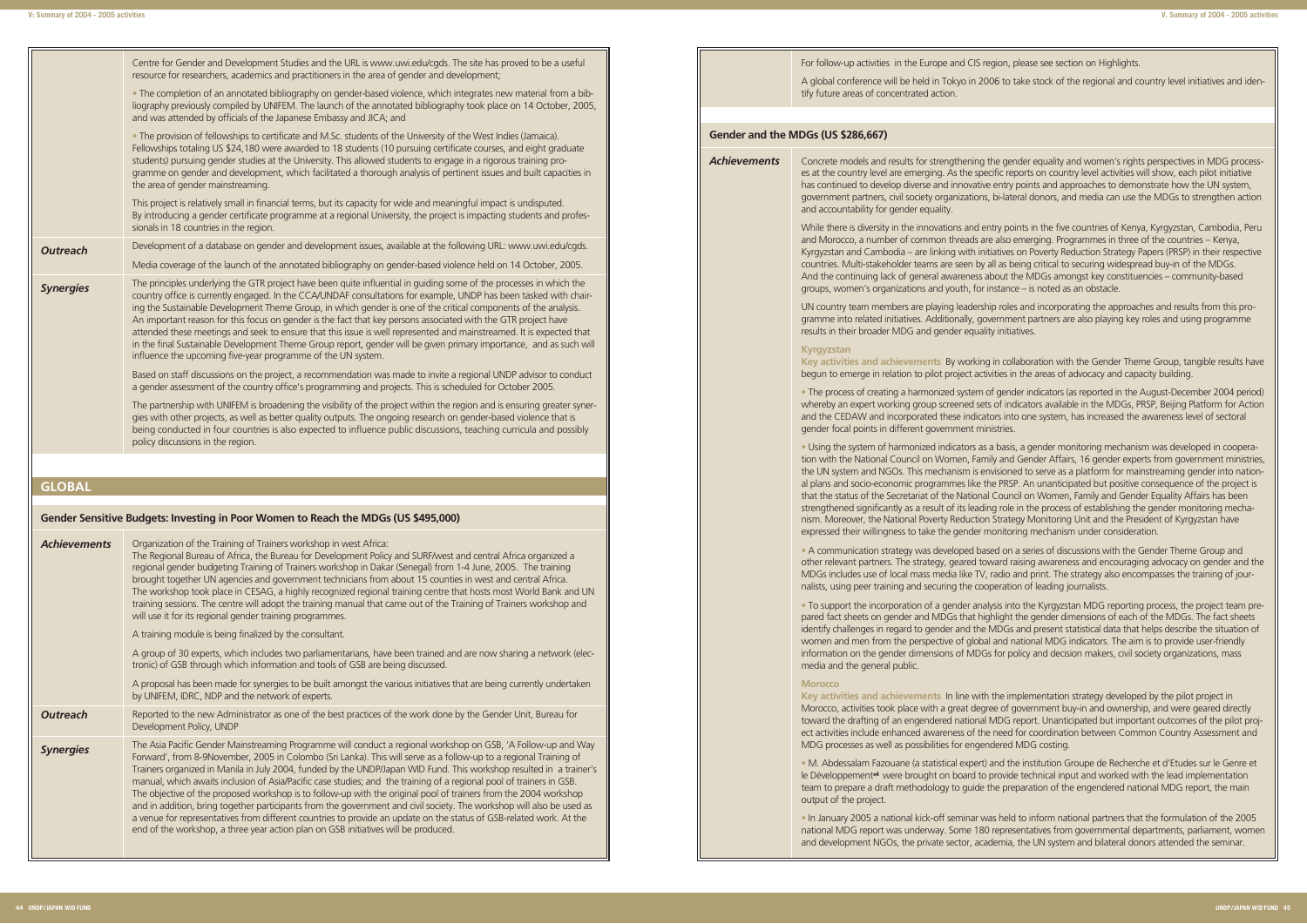level of national development planning through a multi-staketo raise public awareness and advocate for policies to address on women's poverty.

requested support to produce a gender responsive employtep in influencing the National Strategic Development Plan . ed trade issues into policy dialogue for the National Strategic MDGs in Cambodia.

s entitled 'A Fair Share for Women' – produced in preparation ID-Fair%20Share%20Mar05.htm) – was translated into

women's leadership forum on reducing women's poverty in s, was held; 64 senior leaders from civil society organizations, xecutive branches) attended the forum.

k part in a UNDP-World Bank panel on gender and the MDGs that of Women (New York, March 2005), and a summary of the ed at the same event.

Morking Group workshop; individual journalists were provided isures being implemented for engendering MDG reporting; supporting sensitization efforts.

hizations entitled 'Cómo te gustaría que fuera el mundo?"or It explained each goal in the Peruvian context and gave an DG. An e-bulletin on gender and the MDGs was disseminated

sia.org.

May, 2005 featured a discussion on gender issues and the Gender Equality, the Ministry of Women's Affairs, the Gender or of SILAKA.

**Refa**: Project results have been incorporated in the team pilot projects in the districts of Garissa, Muranga, the development of gender equality plans at the district level nment poverty reduction plans. The district level resource cenprogramme have helped ensure that the issues and concerns

n into account in government, UN and NGO activities related 6 budget recognizes women's priorities by eliminating the

counterpart organization, Flora Tristan, to organize along side Reproductivos a National Forum on Maternal Heath in the , helped government authorities and officers recognize the I fulfilling the MDGs related to maternal health.

tnerships to elaborate indicators disaggregated by sex that can ring progress toward meeting the MDGs.

rkers' issues and the close collaboration of the gender and national coordinators with access to government ministries. JNDP-sponsored impact assessment on trade reform to

Gs for UN country teams, which will have both print and the UN system. Case studies documenting the entry points, rojects are being finalized for inclusion in UNDP's resource

| During the seminar, the lead team was enlarged to include the Ministry of Finance, the Ministry of Social<br>Development, the Ministry of Education, the Ministry of Health and the Ministry of Environment.<br>. The national MDG report has incorporated the recommendations of the Millennium Project report 'Investing in<br>Development: A Practical Plan to Achieve the Millennium Development Goals'. A total of 29 new targets and 89 new<br>indicators have been proposed. For reporting on goal 3, the lead team recommended the inclusion of three new gen-<br>der equality targets in the areas of employment and access to resources, decision-making, and legal discrimination<br>and violence against women.<br>In line with the above, and to validate the draft chapters, six thematic workshops were organized in May and June<br>2005 by the concerned line ministries for each MDG. The outcomes of the discussions will be integrated in the 2005<br>national MDG report.<br>. Work is being done on a costing exercise for the next three years, taking into account the resources needed to<br>achieve the MDGs in Morocco in accordance with the priorities set out in the upcoming 2005 localized and engen-<br>dered MDG report. The outputs will reflect the GRB work being carried out by the Ministry of Finance.<br>Peru<br>The pilot project in Peru has integrated gender sensitive messages in national level MDG campaigning and has raised<br>awareness and advocacy capacity of youth and women's organizations.<br>Key activities and achievements Worked closely with a leading national women's organization - Flora Tristan - to<br>undertake a wide range of capacity building and advocacy oriented activities.<br>. Organized three workshops for women leaders from Lima, Piura (on the northern coast) and Huancayo (in the cen-<br>tral Andes) in April and May 2005. Produced a training module, 'Millennium Development Goals and Citizen Watch<br>for Women's Community Based Organizations'.<br>• Supported the publication of the bulletin Sumando Voces (Adding Voices), the fourth issue of which was dedicated<br>to MDGs. The bulletin is published by Mesa de Vigilancia Ciudadana en Derechos Sexuales y Reproductivos, a watch<br>group on sexual and reproductive rights formed by 26 grass-roots women's organizations.<br>. Commissioned a study entitled 'Policy Recommendations for the Fulfillment of the Millennium Development<br>Goals' <sup>*5</sup> , which is geared toward policy makers and offers recommendations relevant to both local and national-level<br>analysis and implementation of MDG report findings.<br>• Launched a small grants contest for university researchers, awarding selected candidates a grant to undertake<br>research in the area of gender and the MDGs. The call for proposals raised awareness on gender and the MDGs<br>among university students in Peru. Over 190 <sup>-6</sup> young researchers submitted proposals on a wide range of topics<br>including urban and rural poverty, labour markets, domestic violence, education, maternity health and political partici-<br>pation. A total of 10 grants were awarded. UNDP and UNFPA offices in Peru provided funds for additional grants. |                                     | Key activities and achievements<br>The project's research findings have been taken to the level of<br>holder policy dialogue that took place in January 2005 to rais<br>the gender impacts of trade reform and its implications on w<br>The Ministry of Labor and Vocational Training (MOLVT) requ<br>ment and vocational training policy, which was a first step in<br>MOLVT will take a leading role in bringing gender-related tra<br>Development Plan and in discussions on targets for the MDG<br>An existing set of policy briefs on gender and the MDGs enti<br>for this project (see http://www.unifem-eseasia.org/CMD-Fai<br>Khmer to use for advocacy in government offices.<br>In order to build and encourage women's leadership, a wom<br>Cambodia, presided by the Minister of Women's Affairs, wa<br>the parliament and government (both legislature and execut<br>Women ministers from participating pilot countries took part<br>that was held during the UN Commission on the Status of W<br>project was included in an inter-agency folder distributed at<br>Morocco: Main TV networks followed each Thematic Worki<br>with continuous information on the processes and measures<br>leaflets and folders were produced for every workshop, supp<br>Peru: A brochure on MDGs targeting grass-roots organization<br>'How would you like the world to be?' was produced. It expl<br>update on the progress made toward meeting each MDG. A<br>to mass media (radio, television and daily newspapers).<br>Cambodia: Policy briefs available at www.unifem-eseasia.or<br>A monthly national radio programme launched on 15 May, 2<br>MDGs, held between the Head of the Department of Gende<br>Technical Assistant to MOWA and the Executive Director of !<br>Kenya: The focus on women has had a number of spin-off<br>planning and implementation of additional UN country team<br>Bungoma and Ijara. Project results have also supported the d<br>as strategies for mainstreaming gender into local governmer<br>tres being established through the UN system's UNVIS progra |
|-----------------------------------------------------------------------------------------------------------------------------------------------------------------------------------------------------------------------------------------------------------------------------------------------------------------------------------------------------------------------------------------------------------------------------------------------------------------------------------------------------------------------------------------------------------------------------------------------------------------------------------------------------------------------------------------------------------------------------------------------------------------------------------------------------------------------------------------------------------------------------------------------------------------------------------------------------------------------------------------------------------------------------------------------------------------------------------------------------------------------------------------------------------------------------------------------------------------------------------------------------------------------------------------------------------------------------------------------------------------------------------------------------------------------------------------------------------------------------------------------------------------------------------------------------------------------------------------------------------------------------------------------------------------------------------------------------------------------------------------------------------------------------------------------------------------------------------------------------------------------------------------------------------------------------------------------------------------------------------------------------------------------------------------------------------------------------------------------------------------------------------------------------------------------------------------------------------------------------------------------------------------------------------------------------------------------------------------------------------------------------------------------------------------------------------------------------------------------------------------------------------------------------------------------------------------------------------------------------------------------------------------------------------------------------------------------------------------------------------------------------------------------------------------------------------------------------------------------------------------------------------------------------------------------------------------------------------------------------------------------------------------------------------------------------------------------------------------------------------------------------------------------------------------------------------------------------------------------------------------------------------------------------------------------------------|-------------------------------------|-----------------------------------------------------------------------------------------------------------------------------------------------------------------------------------------------------------------------------------------------------------------------------------------------------------------------------------------------------------------------------------------------------------------------------------------------------------------------------------------------------------------------------------------------------------------------------------------------------------------------------------------------------------------------------------------------------------------------------------------------------------------------------------------------------------------------------------------------------------------------------------------------------------------------------------------------------------------------------------------------------------------------------------------------------------------------------------------------------------------------------------------------------------------------------------------------------------------------------------------------------------------------------------------------------------------------------------------------------------------------------------------------------------------------------------------------------------------------------------------------------------------------------------------------------------------------------------------------------------------------------------------------------------------------------------------------------------------------------------------------------------------------------------------------------------------------------------------------------------------------------------------------------------------------------------------------------------------------------------------------------------------------------------------------------------------------------------------------|
| Kenya<br>Key activities and achievements The initiative in Kenya has built on a number of inter-linked enabling processes<br>taking place simultaneously with this project:<br>1. the Government of Kenya emerged from its 2002 elections with stronger commitments to gender equality and<br>women's rights;<br>2. the new government has been engaged with reviewing the Poverty Reduction Strategy and modifying it to an<br>Economic Recovery Strategy for Wealth and Employment Creation, which created opportunities to bring project part-<br>ners and findings into a mainstream economic policy process; and<br>3. the Millennium Project and the UN in Kenya created opportunities to mainstream gender equality into the larger<br>analytical framework as a pilot for MDG costing.<br>Supported the launch of the African Women's Millennium Initiative in Nairobi, which provided an advocacy platform<br>for 50 rural women from Kenya, as well as representation from an additional 10 African countries, to bring their con-<br>cerns and perspectives to the attention of cabinet ministers, UN representatives and other decision-makers. The con-<br>sultation generated widespread media coverage.<br>The Association of Media Women in Kenya finalized the production of the gender and MDG briefing pack ('A Fair<br>Share for Women'), and held briefings to build the capacity of journalists in gender responsive reporting of the<br>MDGs. Twenty-two journalists participated in these briefings.<br>Worked closely with the Ministry of Gender, Sports Culture and Social Services to provide ongoing input into the gender<br>and MDG needs assessment. This has involved technical advice, as well as strategic convening of different stakeholders.<br><b>Cambodia</b>                                                                                                                                                                                                                                                                                                                                                                                                                                                                                                                                                                                                                                                                                                                                                                                                                                                                                                                                                                                                                                                                                                                                                                                                                                                                                                                                                                                                                                                                                                     | <b>Outreach</b><br><b>Synergies</b> | of rural women are taken into account.<br>The priorities articulated by women are also being taken into<br>to budget processes. For example, the Kenya 2005/2006 bu<br>VAT on basic commodities like mealie meal and cooking oil.<br>Peru: The Health Ministry requested the project's main coun<br>Mesa de Vigilancia Ciudadana en Derechos Sexuales y Repro<br>framework of the MDGs. The forum, held in May 2005, help<br>contribution of community-based organizations toward fulfil<br>UNDP Peru is building on the project's findings and partnersh<br>be included in the DEV INFO system to support monitoring p<br>Cambodia: Collaboration with the ILO on garment workers'<br>MDG project with the UN country team have provided natio<br>Findings from the pilot project have been used by the UNDP-<br>strengthen the gender equality perspective in its work.<br>Global: UNDP is producing a how-to guide on the MDGs fo<br>on-line components and will be distributed throughout the U<br>strategies, achievements and challenges in these pilot project<br>material.                                                                                                                                                                                                                                                                                                                                                                                                                                                                                                                                                                                                                                                                                                                                                                                                                                                                                                                                                                                                            |
| Put the issue of planning and protection for the livelihoods of women garment workers and others affected by the<br>Multi-Fibre Trade Agreement on the national policy agenda in Cambodia. Showed that MDG analysis can shed light<br>on women's economic security and that building a multi-stakeholder partnership for targeted attention and action in<br>response to changes in trade and macroeconomic policies can be an effective strategy for concretely linking the                                                                                                                                                                                                                                                                                                                                                                                                                                                                                                                                                                                                                                                                                                                                                                                                                                                                                                                                                                                                                                                                                                                                                                                                                                                                                                                                                                                                                                                                                                                                                                                                                                                                                                                                                                                                                                                                                                                                                                                                                                                                                                                                                                                                                                                                                                                                                                                                                                                                                                                                                                                                                                                                                                                                                                                                                              |                                     | *4 English translation: Study and Research group on Gender and Development.<br>*5 The report is available at: http://www.flora.org.pe/pdfs/jennuy.pdf<br>* <sup>6</sup> The volume of proposals received was greater than expected with 192 researchers submitting<br>pt were sent by men 42 percent of the proposals were sent by youth from provinces                                                                                                                                                                                                                                                                                                                                                                                                                                                                                                                                                                                                                                                                                                                                                                                                                                                                                                                                                                                                                                                                                                                                                                                                                                                                                                                                                                                                                                                                                                                                                                                                                                                                                                                                       |

MDGs to poor women's rights and their demands for change.

 $m$  *The proposals (53 percent of the proposals were sent by women and* **47 percent were sent by men. 43 percent of the proposals were sent by youth from provinces and 57 percent came from the capital). A network called Friends** 

**of MDG's or amigasoslosobjetivosdelmilenio@groups.msn.com has been established by junior researchers who participated in the contest. Currently, 60 people have joined the discussion group.**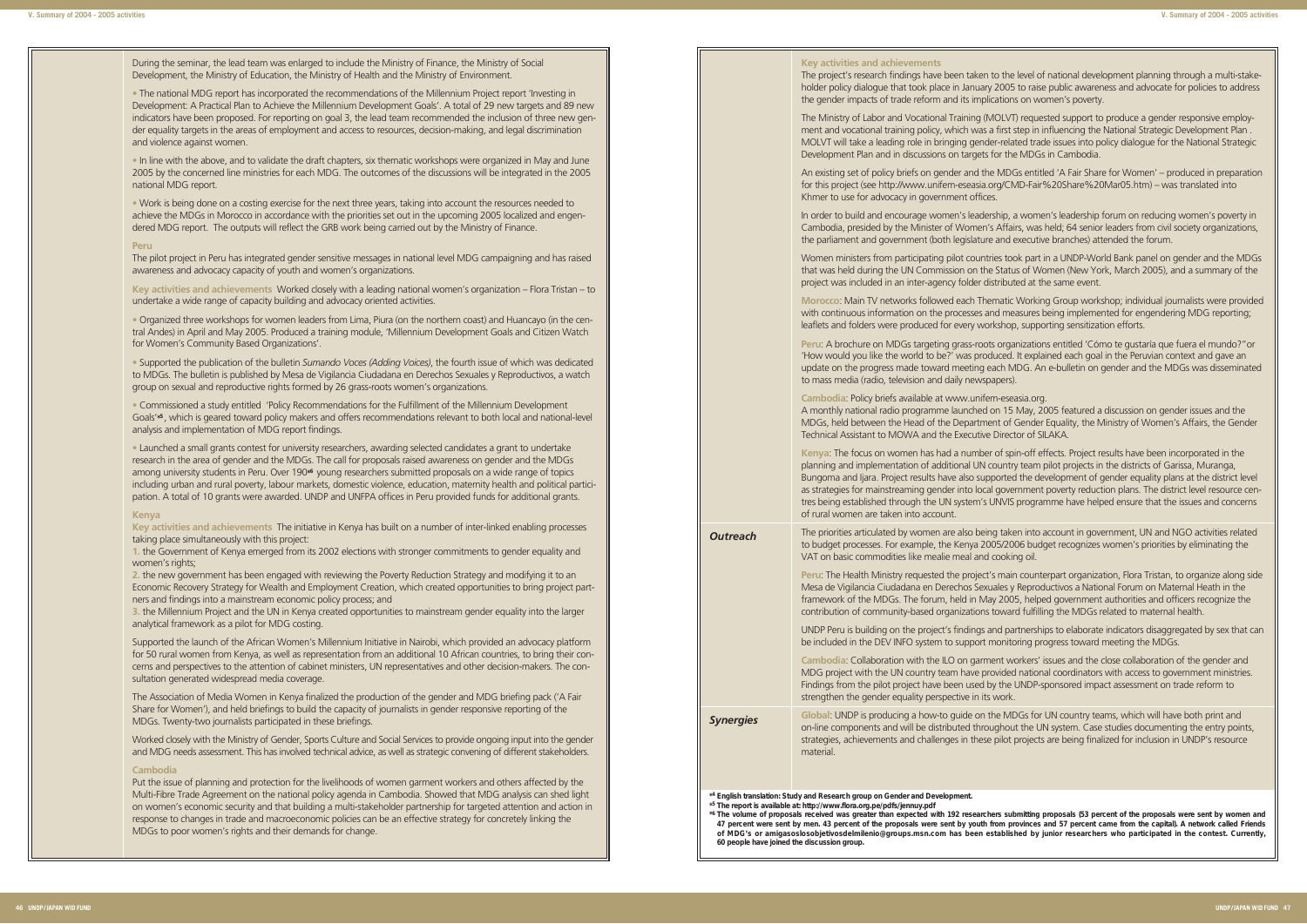**48 JWID Fund 2005 Annual Report**

| <b>PROJECT PORTFOLIO</b>                                                                                                        |                                                                                                                                                                                                                                                                                                                                                                                                                                                                                                                                                                         |                                                                                                                                            |  |  |
|---------------------------------------------------------------------------------------------------------------------------------|-------------------------------------------------------------------------------------------------------------------------------------------------------------------------------------------------------------------------------------------------------------------------------------------------------------------------------------------------------------------------------------------------------------------------------------------------------------------------------------------------------------------------------------------------------------------------|--------------------------------------------------------------------------------------------------------------------------------------------|--|--|
| Year/Area                                                                                                                       | <b>Title</b>                                                                                                                                                                                                                                                                                                                                                                                                                                                                                                                                                            | <b>Approved Amount</b>                                                                                                                     |  |  |
| 1996<br>Global<br>Global<br>Indochina<br>Jamaica<br>Ghana<br>Cambodia                                                           | Asia/Africa Forum for Empowerment of Women<br>Micro-Credit Schemes: The Experience on Women's Empowerment and Poverty Eradication<br>Promoting Women's Participation in Economic Development in the Countries of Indochina<br>Women and Micro-Enterprise Development<br>Women Entrepreneurship Develoment<br>Women's Participation in Economic Development                                                                                                                                                                                                              | \$330,500<br>\$180,500<br>\$151,525<br>\$100,000<br>\$85,000<br>\$194,775                                                                  |  |  |
| 1997<br>Jordan<br>Vietnam<br>Pakistan<br>Global<br>Guatemala<br>Indochina<br>Kenya<br>Palestine<br>Global                       | Enhancing Vocational Training and Employment Opportunities for Jordanian Women<br>Literacy and Vocational Education for Ethnic Minority Girls and Women<br>Maternal Child Health: Promoting Reproductive Health<br>Micro-Credit Summit: Micro-finance as a Tool for Economic Empowerment of Women<br>National Seminar on Education of Girls<br>Promotion of Small Business in Indochina<br>Support to Women's Access to Financial Resources through Existing Banking Institutions<br>Empowerment of Women through Education<br>World Bank: Special Programme for Africa | \$245,000<br>\$160,000<br>\$99,500<br>\$100,000<br>\$200,000<br>\$200,000<br>\$75,000<br>\$110,000<br>\$44,000                             |  |  |
| 1998<br>Laos                                                                                                                    | Support to Lao Women's Union                                                                                                                                                                                                                                                                                                                                                                                                                                                                                                                                            | \$180,000                                                                                                                                  |  |  |
| 1999<br>Global<br>South Africa<br>Fiji<br>Ukraine<br>Cambodia<br>Global<br>Egypt<br>Ethiopia<br>Ethiopia<br>Guatemala<br>Global | PR Initiative for the JWIDF<br>Engendering Macro Economic Policy in South Africa<br>Economic Empowerment of Women through Sustainable Livelihoods<br>Support to Women Farmers<br>Micro-finance in Rural Areas<br>Women, Micro-credit and Povety Eradication<br>Integrated Women's Health<br>Capacity-building for the Former Women Fuelwood Carriers Association<br>Capacity-building for Specialized Financial and Promotional Institutions<br>Support to the Programme on Girls Education<br>Japan-UNDP Partnership for the Advancement of Women                      | \$214,438<br>\$166,696<br>\$293,370<br>\$190,800<br>\$210,300<br>\$300,355<br>\$352,673<br>\$125,600<br>\$74,500<br>\$310,000<br>\$370,000 |  |  |
| 2000<br>Ecuador<br>Nepal<br>Vietnam<br>Bangladesh<br>Uruguay                                                                    | Women's Leadership and Citizenship<br>Participatory Disaster Management<br>Entrepreneurship Development Programme for Women in Rural Areas<br>Matlab Reproductive Health Programme<br>Promotion of Economic and Social Integration of Rural Women in the "Colonias"                                                                                                                                                                                                                                                                                                     | \$313,760<br>\$410,001<br>\$380,000<br>\$297,616<br>\$398,425                                                                              |  |  |
| 2001<br>Philippines<br>Global<br>Palestine<br>Global<br>Kazakhstan                                                              | Programme for the Advancement of Filipino Women<br>through Strategic Support Mechanism for Economic Empowerment<br>JWIDF Management Programme<br>Establishment of Women's Design Center in Bethlehem<br>LDC III Pre-Conference on Gender Mainstreaming<br>Expanded Micro-credit Support for Women                                                                                                                                                                                                                                                                       | \$319,580<br>\$206,470<br>\$260,000<br>\$150,000<br>\$500,000                                                                              |  |  |

| <b>□ Global</b>                            | <b>■ Latin America &amp; Caribbean</b> |
|--------------------------------------------|----------------------------------------|
| \$3,845,970                                | \$1,611,408                            |
| $\blacksquare$ Regional                    | Europe and CIS                         |
| \$681,945                                  | \$2,008,730                            |
| $\Box$ Africa                              | □ Arab States                          |
| \$2,603,177                                | \$615,000                              |
| <b>■ Asia &amp; Pacific</b><br>\$3,835,022 |                                        |

#### **REGIONAL DISTRIBUTION**

| <b>VI.Annex</b> |
|-----------------|
|                 |

| 2002<br>Economic Empowerment of Rural Women<br>\$250,000<br>Romania<br>Global<br>JWIDF Management Programme Phase II<br>\$229,680<br>Gender and Rural Financial Sector in Tajikistan<br>\$200,000<br>Tajikistan<br>"Republic of<br>Promoting Equity between Women and Men: Phase II<br>\$298,874<br>Congo"<br>Ethiopia<br>HIV/AIDS and Gender and Development<br>\$348,434<br>Lithuania<br>Capacity Building of Lithuanian Women Through ICT & Networking<br>\$272,930<br>E-Commerce for Women Entrepreneurs and Handicraft Producers in Bhutan<br><b>Bhutan</b><br>\$212,180<br>Capacity Building for Gender-Sensitive Budgeting (GSB)<br>\$113,700<br>Mongolia<br>Natural Disaster Management Phase II<br>Nepal<br>\$200,000<br>2003<br>\$189,223<br>Jamaica<br>Gender Training Research<br>District Development Programme 2: Gender Component<br>Uganda<br>\$300,000<br>Development of E-competency among African Women for Local and International Market<br>\$289,900<br>Cameroon<br>JWID Fund Management Support<br>Global<br>\$250,000<br>Chile<br>Gender Equality in Employment Creation and Labour Market<br>\$100,000<br>African Digital Diaspora: Country Pilot Initiative in Rwanda<br>\$236,500<br>Rwanda<br>Gender Responsive Budgets: Investing in Poor Women to Reach the Millennium<br>Global<br>\$495,000<br>Development Goals<br>Development of Capacity and Partnership between Governments and Civil Society for<br>\$275,000<br><b>Bosnia</b><br><b>Gender Equality</b><br>Gender and MDGs<br>Global<br>\$286,667<br>ICTs for Local Development and SMEs<br>India<br>\$315,000<br>2004<br>Economic Empowerment of Women<br>\$250,000<br>Nigeria<br>JWIDF Management Support Phase III*1<br>\$200,000<br>Global<br>2005<br>El Salvador/LAC<br>Knowledge Management Platform on Gender Equality in Latin America and the Caribbean<br>\$330,420<br>$(LAC)*1$<br>Global<br>JWIDF Management Support Phase III*1<br>\$91,260 | Global<br><b>Belarus</b><br>China<br><b>Iran</b> | Organization of the Africa/Asia Women's Parliamentarians Forum<br>Support to Expanding Public Space for Women<br>China's Accession to WTO: Challenge for Women<br>Awareness of Women's Rights in Iran | \$397,100<br>\$320,000<br>\$315,000<br>\$134,000 |
|------------------------------------------------------------------------------------------------------------------------------------------------------------------------------------------------------------------------------------------------------------------------------------------------------------------------------------------------------------------------------------------------------------------------------------------------------------------------------------------------------------------------------------------------------------------------------------------------------------------------------------------------------------------------------------------------------------------------------------------------------------------------------------------------------------------------------------------------------------------------------------------------------------------------------------------------------------------------------------------------------------------------------------------------------------------------------------------------------------------------------------------------------------------------------------------------------------------------------------------------------------------------------------------------------------------------------------------------------------------------------------------------------------------------------------------------------------------------------------------------------------------------------------------------------------------------------------------------------------------------------------------------------------------------------------------------------------------------------------------------------------------------------------------------------------------------------------------------------------------------------------------------------------------------------------------------|--------------------------------------------------|-------------------------------------------------------------------------------------------------------------------------------------------------------------------------------------------------------|--------------------------------------------------|
|                                                                                                                                                                                                                                                                                                                                                                                                                                                                                                                                                                                                                                                                                                                                                                                                                                                                                                                                                                                                                                                                                                                                                                                                                                                                                                                                                                                                                                                                                                                                                                                                                                                                                                                                                                                                                                                                                                                                                |                                                  |                                                                                                                                                                                                       |                                                  |
|                                                                                                                                                                                                                                                                                                                                                                                                                                                                                                                                                                                                                                                                                                                                                                                                                                                                                                                                                                                                                                                                                                                                                                                                                                                                                                                                                                                                                                                                                                                                                                                                                                                                                                                                                                                                                                                                                                                                                |                                                  |                                                                                                                                                                                                       |                                                  |
|                                                                                                                                                                                                                                                                                                                                                                                                                                                                                                                                                                                                                                                                                                                                                                                                                                                                                                                                                                                                                                                                                                                                                                                                                                                                                                                                                                                                                                                                                                                                                                                                                                                                                                                                                                                                                                                                                                                                                |                                                  |                                                                                                                                                                                                       |                                                  |
|                                                                                                                                                                                                                                                                                                                                                                                                                                                                                                                                                                                                                                                                                                                                                                                                                                                                                                                                                                                                                                                                                                                                                                                                                                                                                                                                                                                                                                                                                                                                                                                                                                                                                                                                                                                                                                                                                                                                                |                                                  |                                                                                                                                                                                                       |                                                  |
| *1 Funded by Partnership Fund (WID/GAD Component)                                                                                                                                                                                                                                                                                                                                                                                                                                                                                                                                                                                                                                                                                                                                                                                                                                                                                                                                                                                                                                                                                                                                                                                                                                                                                                                                                                                                                                                                                                                                                                                                                                                                                                                                                                                                                                                                                              | <b>TOTAL</b>                                     |                                                                                                                                                                                                       | \$15,201,252                                     |



**11%**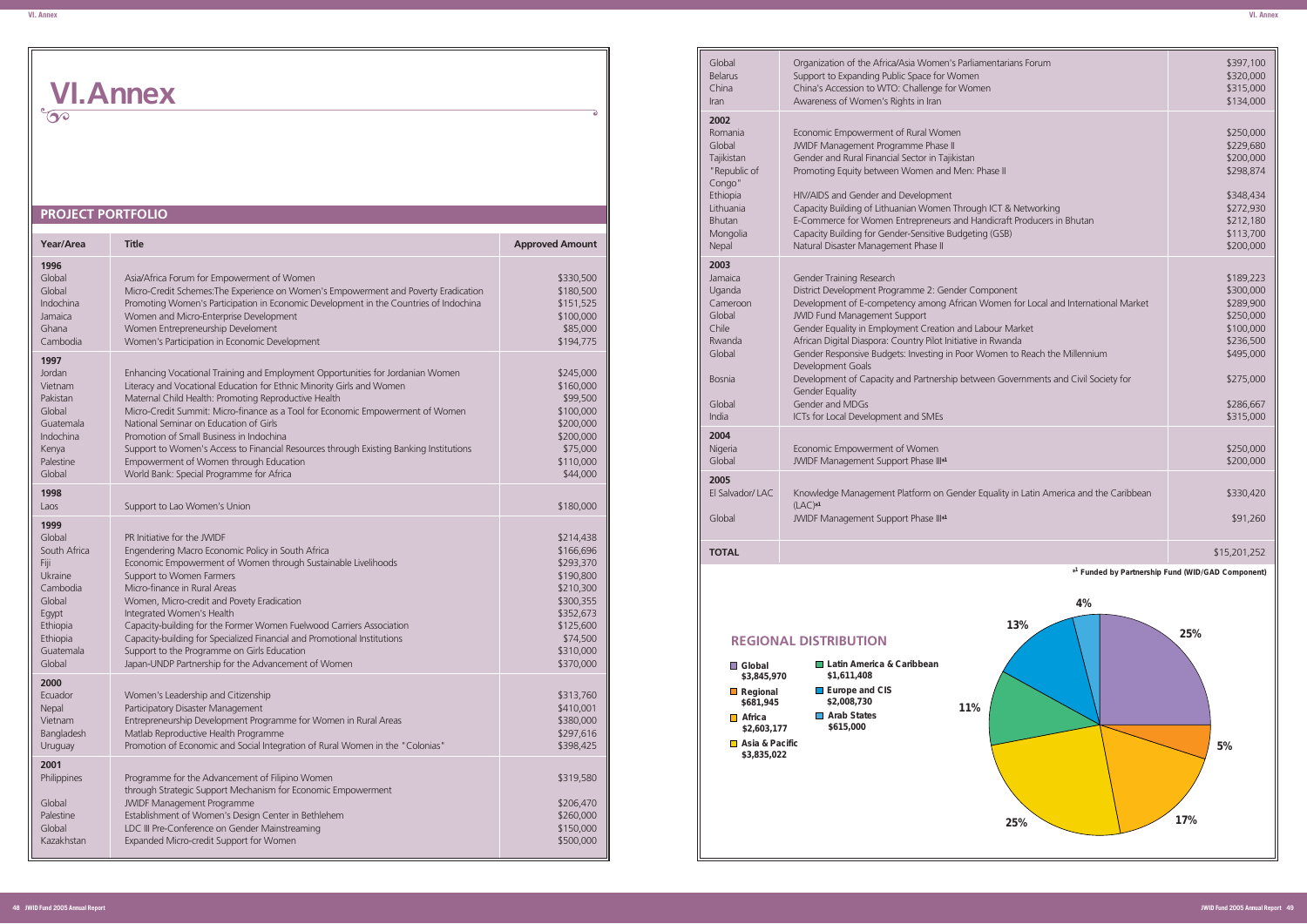#### **Outreach**

#### **5. Video: 'Girls' Education in Guatemala'**  *(English, 26 minutes; also available in Japanese)*

This documentary introduces the UNDP/JWIDF project entitled 'Girls' Education Programme' in Guatemala. The Peace Accords, which was signed in 1996 after 36 years of internal armed conflict, expressed the urgent need to reform the educational system of the country and improve equal educational opportunity regardless of ethnicity, gender and geography, in order to build a sustainable culture of peace. This documentary shows UNDP-Japan collaboration in supporting Guatemalan education system to promote gender equality in primary education. In the video, Ms. Tomoko Nagano, TV Asahi anchor visits project sites in Mayan communities.



#### **8. Website www.undp.org/gender/japan/**





**1. Japan Women in Development Fund 2000 Brochure** *(English and Japanese)*



**2. UNDP/Japan Women in Development Fund 2001 Annual Report**  *(English and Japanese)*

**3. UNDP/Japan Women in Development Fund 2002 Annual Report** 



*(English and Japanese)*



**4. UNDP/Japan Women in Development Fund 2003 Annual Report** *(English)*

## 装置配置的

1043 Annual Report



**6. Video: 'Economic Empowerment of Women in Post-Conflict Cambodia'** *(English, 26 minutes; also available in Japanese)* This documentary introduces the UNDP/JWIDF project entitled 'Women's Participation in Economic Development' in Cambodia. It illustrates how local women have been able to actively participate in the reconstruction of their war-torn community with the support of the ACLEDA microfinance institution. It also shows how multi-lageral support through UNDP and bilateral assistance through the Government of Japan created a synergetic effect on post-conflict reconstruction. The video features Ms. Misako Konno, UNDP Global Goodwill Ambassador. Ms. Konno is a Japanese actress and writer.



#### **7. Gender & Budgets: Cutting Edge Pack**  This BRIDGE Cutting Edge Pact on CD pro-

vides key materials on gender-sensitive budgets as a tool for advancing gender equality. It provides accessible explanations of key con-**E** cepts, geographically and context diverse case studies, practical tools, guidelines, training materials, popular education materials, web resources and networking contacts. This supports progress towards achieving the ultimate goal of the formulation of a gender-sensitive budget. It was produced in partnership with UNDP/Japan Women in Development Fund.